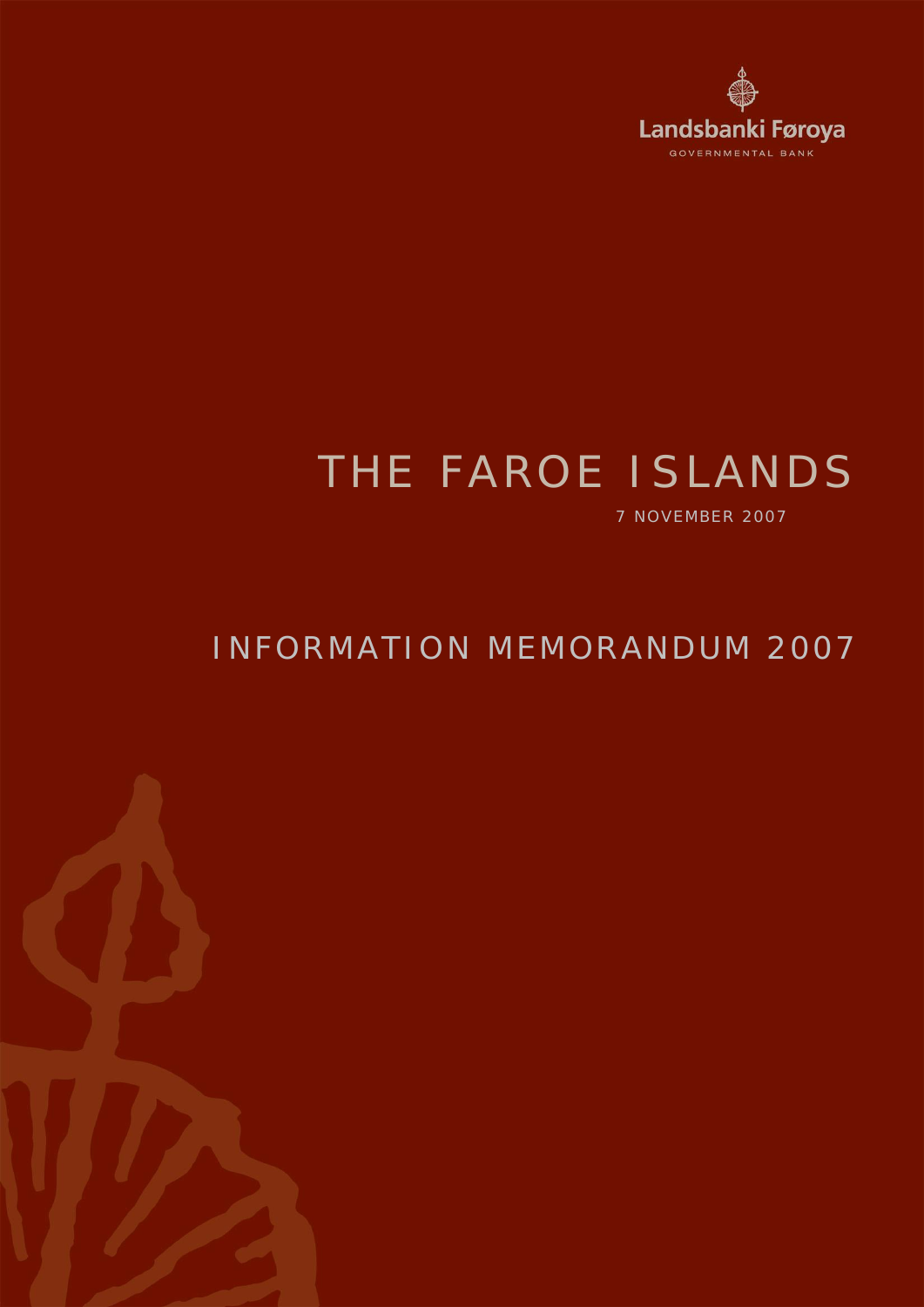## TABLE OF CONTENTS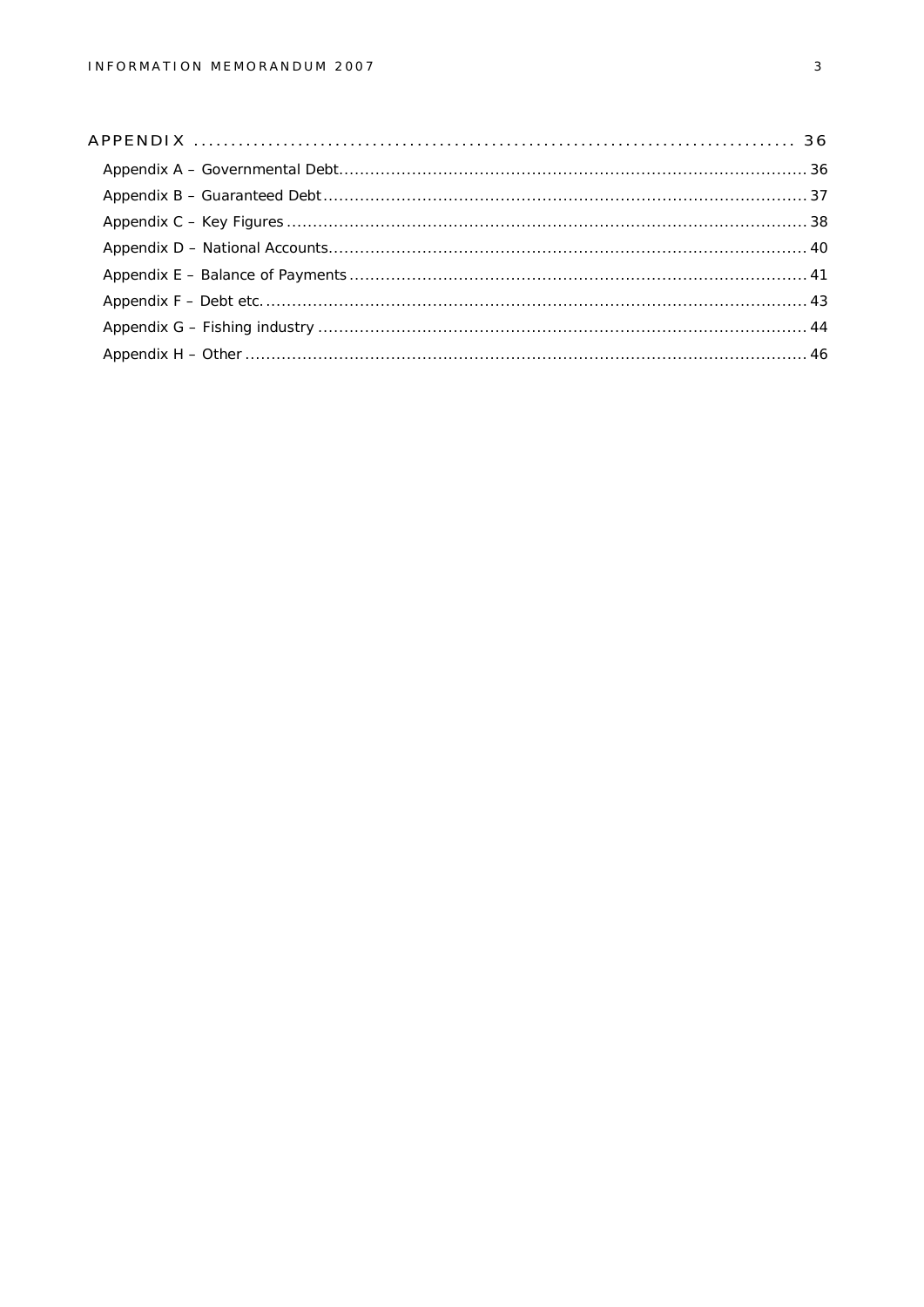## 1. FACT SHEET

#### **Location**

The Faroe Islands is located in the North Atlantic (62 $\degree$ N 7 $\degree$ W), approximately 430 kilometres southeast of Iceland, 600 kilometres west of Norway and 300 kilometres northwest of Scotland. The Faroes is comprised of 18 islands, separated by narrow sounds or fjords.

**Land Area** 1400 square kilometres; 545 square miles

**Main Population Centres (1 Jan 2007)** Tórshavn (capital): 19,315 Klaksvík: 4,884

#### **Language**

The written and spoken language is Faroese. The Faroese language is a North Germanic language closely related to Icelandic and to the dialects of western Norway. Nordic languages and English are understood and spoken by most Faroese.

**Religion** Approximately distributed as follows: Evangelical Lutheran Church: 85% Christian Brethren: 10% Other: 5%

#### **History**

The Faroe Islands is believed to have been discovered and inhabited in the 8th century or earlier by Irish settlers. The Norwegian colonization began about hundred years later and developed throughout the Viking Age. The settlers established their own parliament on Tinganes in Tórshavn. The Faroese Parliament is believed to be the oldest in Europe.

Norway and Denmark joined in a double monarchy in the late 14th century. When Norway in 1814 was ceded by cession to the King of Sweden, the Faroe Islands and Greenland remained under the sovereignty of the Danish Monarch.

Due to the large geographical distance to Norway and Denmark, the Faroese always constituted a special jurisdiction and they were able to maintain their distinct language and culture over the centuries.

#### **The Political System**

The Faroe Islands is a self governing country within the Kingdom of Denmark which also comprises Greenland.

Since 1948, the Faroe Islands has had Home Rule – a political system by which so-called "Joint Matters" are under Danish State authority, while "Special Matters" are deemed matters of Faroese State competence and are under Faroese control.

For example, the Faroe Islands is an independent area with regard to customs and excise duties and taxation.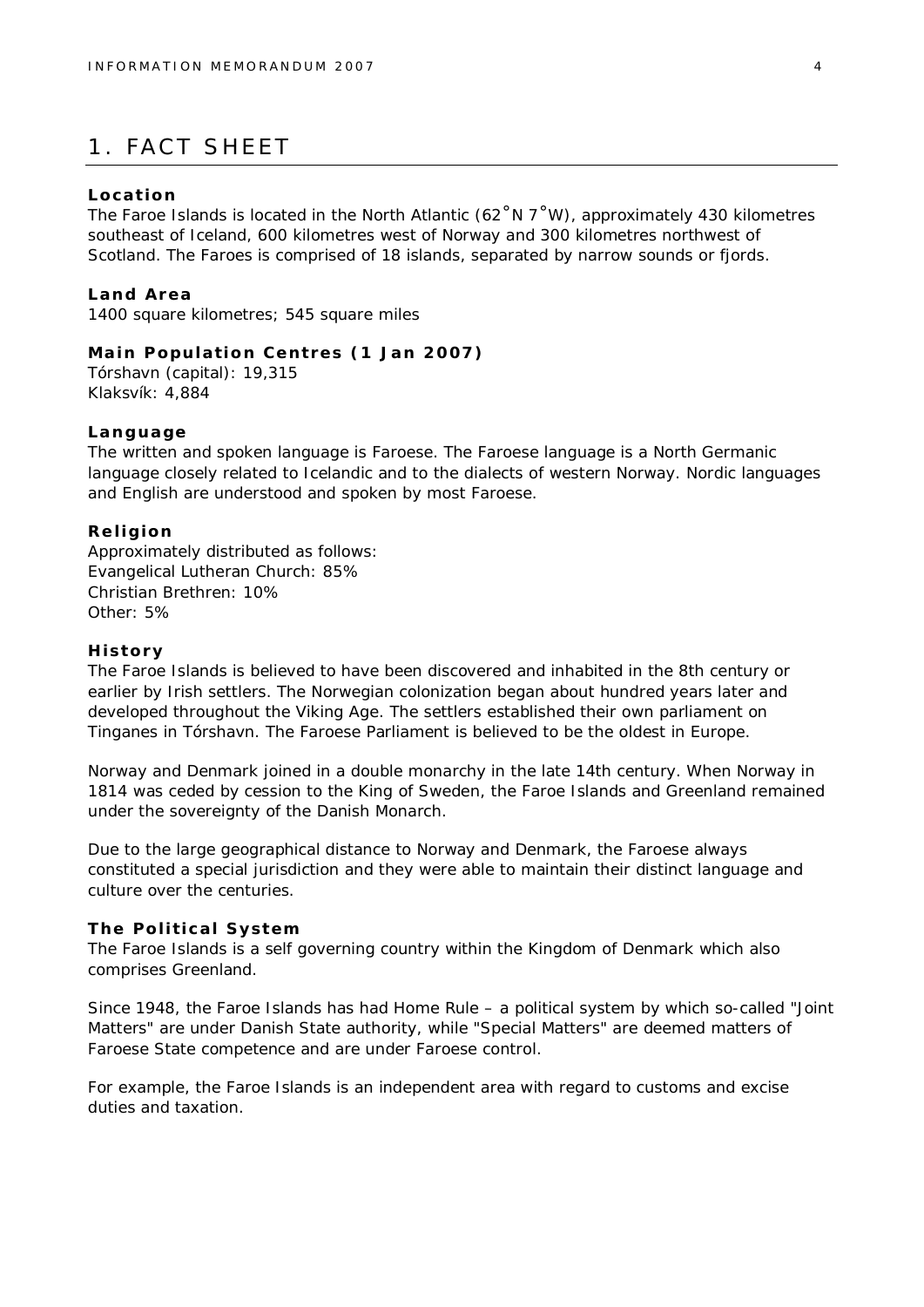According to the Home Rule Act, the judiciary, defence and foreign affairs are among those Joint Matters that currently cannot be taken over by the Faroese Government.

The Faroese Parliament (Løgting) is the legislative assembly for Faroese affairs, and also appoints the Prime Minister (Løgmaður), who – along with his/her cabinet ministers constitutes the Faroese Government (Landsstýri).

The Løgting has at most 32 MPs elected from seven constituencies. In addition to electing the Løgting, the Faroese people elect two representatives to the Danish Parliament. The Faroese head of state is the Danish head of state, Queen Margrethe II.

**Head of the Faroese Government** The Prime Minister, Jóannes Eidesgaard (Social Democrat), since 3 February 2004.

#### **Present Government**

The Faroese Government (Landsstýri) consists of at least two Cabinet ministers led by the Prime Minister. The present cabinet is comprised of seven ministers, including the Prime Minister. The Faroese Government coalition is currently made up of representatives from the Social Democrats, the Unionist Party and the Conservatives.

#### **Currency**

The Faroes is part of the Danish currency area. The Faroese currency unit, the króna, has the same value as the Danish krone.

1 Euro =  $7.45$  DKK  $1 \text{ US}\$ = 5.95 \text{ DKK}^1$ 

**Main industries** Fishing, fish processing and fish farming.

**GDP (Nominal GDP at market price)** *Calcutation Statistics Faroes:* DKK 9,699 million (2003) *Estimation Governmental Bank:* DKK 9,753 million (2004), DKK 9,991 million (2005) and DKK 10,963 million (2006)

**Export (fob) of Goods (2006)** DKK 3,869 million

**Export of Services (2006)** DKK 593 million (estimated by the Governmental Bank)

**Main export product groups (2006)** Fish and fish products: 94.1% Ships: 3.9% Other: 2.0%

**Import (cif) of Goods (2006)** DKK 4,678 million

 $131 - 12 - 2006$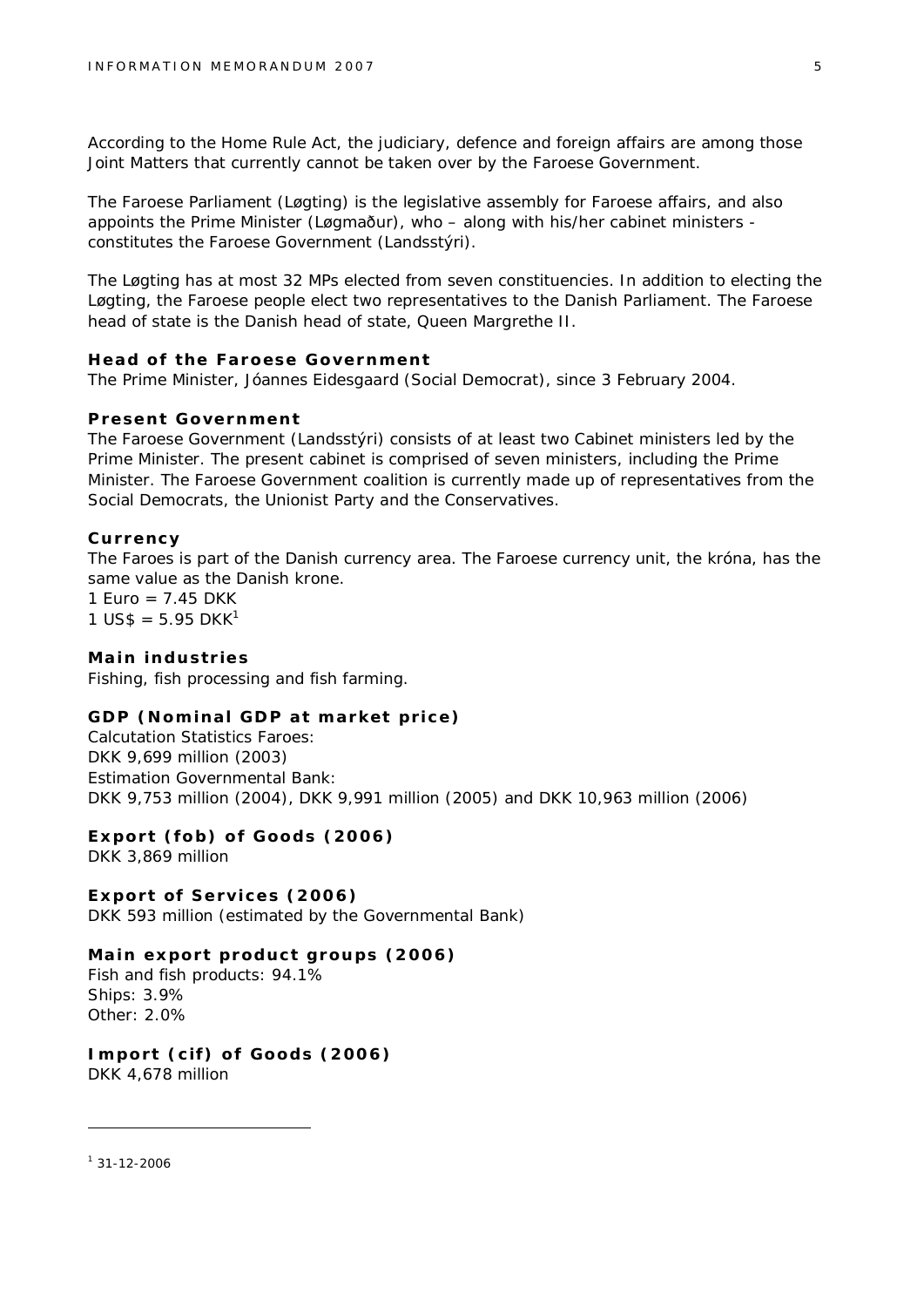**Labour force (2006)** Approximately 28,500

**Labour force divided by industries (approximate)** Fishing, fish processing and manufacturing: 25% Construction and private services: 40% Public services: 35%

#### **Education**

Education is mandatory from 7 to 16 years of age. Primary school is compulsory through the ninth class, after which education can be continued in a High School, Business, Technical, Industrial Fishing, or Mariners school.

There are also colleges for Marine Engineering, Nautical, Teacher, Business and Nurse training. There is one university in the Faroe Islands – Fróðskaparsetur Føroya.

#### **Transportation**

The transportation of people and goods to and from the Faroe Islands is by both air and sea. Regular flights and a car and cargo ferry are available all year round to Denmark, Iceland, Norway and Great Britain. The flight time to Copenhagen (Denmark) is 2 hours and 15 min.

The Faroe Islands has a modern infrastructure with good roads and tunnels. The roads are mainly asphalted, dual-track carriageways. A bridge connects the two largest islands and two sub-sea tunnels connect these two islands with two other major islands.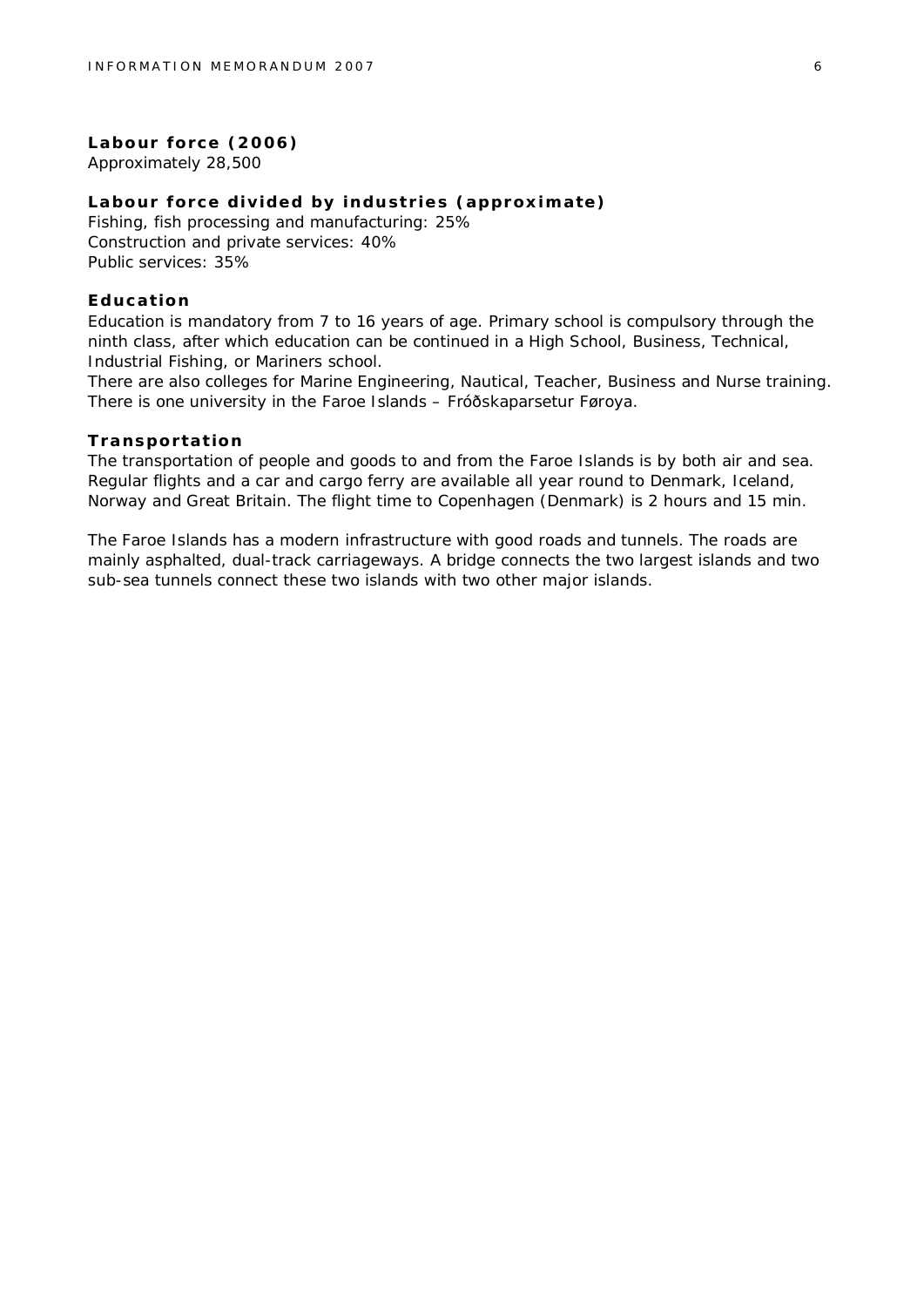## 2. RECENT DEVELOPMENTS 2006–2007

Below are the recent developments since the latest publication of the Information Memorandum.

#### 2.1 Population

The population of the Faroe Islands totalled 48,219 in January 2006.

#### 2.2 Political

The last election was held on 20 January 2004.

In February 2004, the Social Democrats (Javnaðarflokkurin), the Conservatives (Fólkaflokkurin) and the Unionists (Sambandsflokkurin) formed a coalition government. The present Cabinet is comprised of seven ministers, including the Prime Minister. An election is scheduled to be held no later then January 2008.

#### 2.3 International Relations

A new and more flexible Home Rule Act was ratified by Parliament in 2005. The new act will make it easier for the Faroese Government to take over so-called "Special Matters".

The Parliament also ratified another important new treaty with Denmark regarding foreign relations. The new act will allow the Faroese Government on its own to negotiate and become signatory to certain bilateral and multilateral agreements, if these only concern Special Matters for which the Faroese Government has full responsibility.

#### 2.4 Economy

The Faroese economy is growing steadily. However, only estimates are available for 2004 and onwards, but there is no denying the rapid growth. Real GDP growth went from 0.4% in 2005 to 8.1% in 2006, and the massive growth is set to continue in 2007.

Total wages increased 7.1% in 2006, after three years of minimal increases in total wages. After contractual wages increased on average nearly 5% from 2003 to 2006, the contractual wage increase has declined to around 1% annualized growth for 2007.

#### 2.5 Industries

#### **Fishery**

In 2006, the total catch decreased 1.1% in tonnes and increased 8.2% in value. The catches of saithe (Pollachius virens), cod and haddock seem to have the greatest impact on the changes in value and the overall total catch. The changes, however, do not seem to be significantly different from recent years. The Faroese fishing industry seems to be facing a peak for the second year running, strongly helped by good prices. See APPENDIX G.

#### **Aquaculture**

It is anticipated that the Faroese aquaculture industry will confront some major challenges in the years ahead. In 2004 and 2005, the industry suffered as production was cut by over half. Prices have gone up and there are some positive signs for the industry. Recent events have indicated a change in the structure of the industry. Major industry operators and Faroese banks have formed a large company with a large market share in an effort to increase global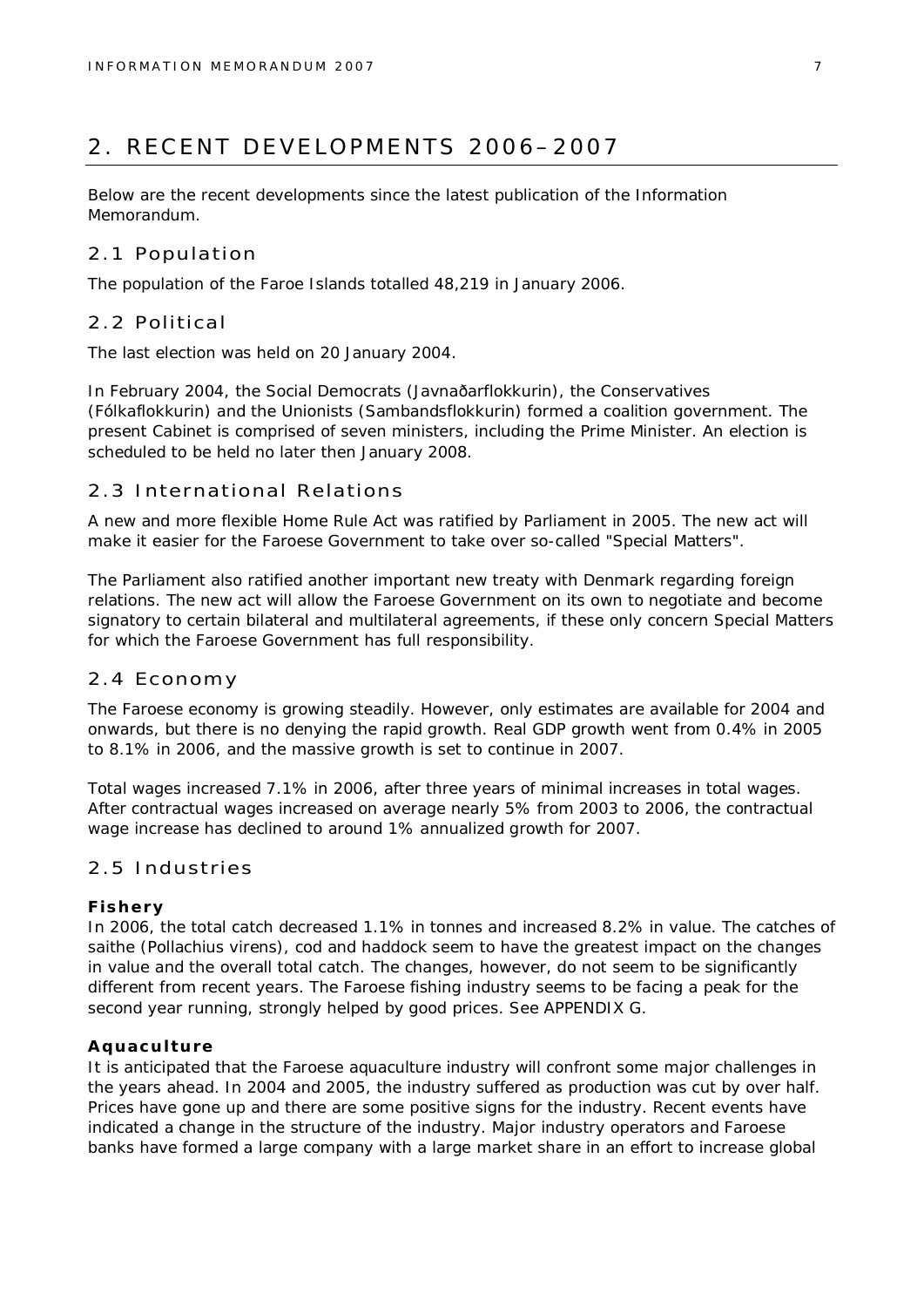competitiveness and cut costs. The efforts seem to be having some results, as the industry is slowing growing. The recession in the industry did not have a significant impact on general economic growth in the country.

#### **Construction**

Measured in total industry wages, the level of activity was high in 2005 which was 0.8% lower than a record high in 2004. In 2006 the total wages grew by 15.9%, compared to 2005, a very big increase.

#### **Transportation**

A second sub-sea tunnel, between Borðoy and Eysturoy opened in May 2006. The tunnel connects the second largest city with the two largest islands. Roadways now connect some 85% of the population.

In October 2005, the old ferry Smyril, which sailed between Tórshavn and Suðuroy, was replaced with a new ferry.

Faroe Jet, a privately owned Faroese airline, started flying between the Faroe Islands and Denmark in May 2006. This meant the end of a short era of dominance by the publicly owned Atlantic Airways as the sole aviation operator in the Faroe Islands, after the Danish airline company, Maersk Air, ended service to Vágar Airport as of 30 October 2004. Faroe Jet filed for bankruptcy in December 2006, and Atlantic Airways is now again the sole aviation operator in the Faroe Islands.

The Faroese Government has announced, that the "air transport market" to and from the Faroe Islands will be liberalized, and become part of the European Common Aviation Area. Atlantic Airways will be partly privatized in the near future. See section 7, page 27.

#### **Oil**

During 2004, the Ministry of Petroleum was replaced by an oil administration and the responsibilities of the ministry have been divided between the Ministry of Trade and Industry and the Ministry of the Interior. Petroleum affairs will continue as an administration with the official name "Faroese Earth and Energy Directorate".

In July 2006, Statoil started the first exploration drilling on basaltic rock, which covers large areas of the possible Faroese oil fields. Drilling by other companies on basaltic rock is set to follow.

In late 2007, BP did some exploration drilling. Atlantic Petroleum, mostly owned by Faroese investors, has grown tremendously the last year, as a result of good results from exploration drilling outside the Faroese oil field region.

#### 2.6 Labour Market

Last year, unskilled workers reached a wage settlement. Wages increased by 0% in 2005 and 0% in 2006, while the pension payment increased by 1% in 2005 and 2% in 2006. The main public sector agreement was settled in October 2005, resulting in a 1-year agreement, and an increase in wages of 0.9% in 2005. The developments in contractual wages are shown in Appendix H, Table 4.

In 2006, total wage payments increased by 7.1%. The first nine months of 2007 showed an 8% increase, compared to the same period in 2006.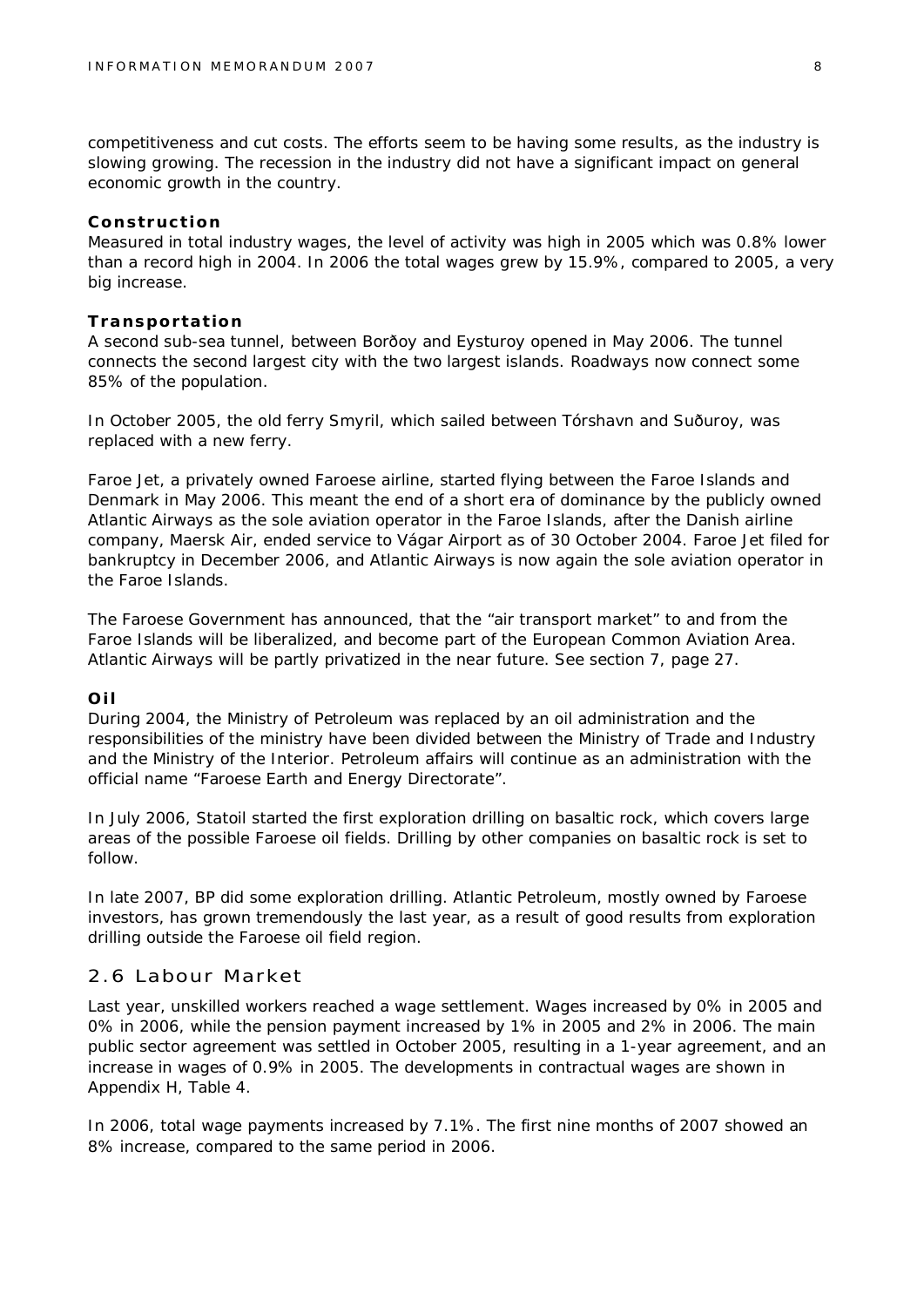Unemployment declined to 1.3% in September 2007. The average unemployment rate for 2006 was 2.7%.

In times of low growth, the Faroese labour force migrates to neighbouring countries in search of work, and migrates back to the islands in times of high growth. The migration statistics are therefore a major business cycle indicator.

Since 2004, there has been a net emigration from the Faroe Islands. In 2004, the emigration was 166, in 2005 it was 447 and in 2006 the emigration went down to 78. The fertility rate is among the highest in Europe.

#### 2.7 Foreign Trade

The BoP increased from a deficit of DKK 227 million in 2005 to a deficit of DKK 142 million in 2006. Trade deficits were DKK 614 million in 2006. The BoP for the Faroe Islands is strongly influenced by the acquisition and sale of ships. See Appendix E.

#### 2.8 The Financial System

The major banks have reported very positive earnings for both 2006 and for the first half of 2007.

The Faroese Securities Market (VMF) now has three listed companies P/F Atlantic Petroleum, P/F Føroya Banki and P/F Eik Banki – the two banks were listed in 2007. New bond issues of the Faroese Government have all been listed on the market as well. The publicly held companies will be listed on VMF when they are privatized. It is not clear at present if all of them or only some will be listed. Confer Section 7 & 8.

The 500 and 1000-króna notes were released during 2004 and 2005. The release of the 1000 króna note in September 2005 completed the issuing of new notes, which had been in progress from 2001.

#### 2.9 The Public Sector

The budgeted deficit for 2005 was set at DKK 280 million. However, the actual deficit was reported at DKK 211 million. The budget for 2006 showed a surplus of DKK 142 million.

The repayments of principal and interest on loans in 2004 were DKK 208 million (DKK 131.5 million in interest and DKK 76.5 million in repayments). Furthermore, DKK 750 million of the bond debt was refinanced in 2005.

In November 2005, the remainder of the 5% 2018-loan to the Danish State (approximately DKK 1.5 billion) was repaid by issuing bond debt with varying durations on the Faroese Securities Market on OMX Nordic Exchange Iceland.

In November 2006, DKK 800 million of short-term bonds was not re-financed.

#### **Municipalities**

The number of municipalities was reduced from 48 to 34 during 2004. The long-term goal to create larger municipal areas is to provide a basis for decentralizing public administration, social services and to strengthen local government.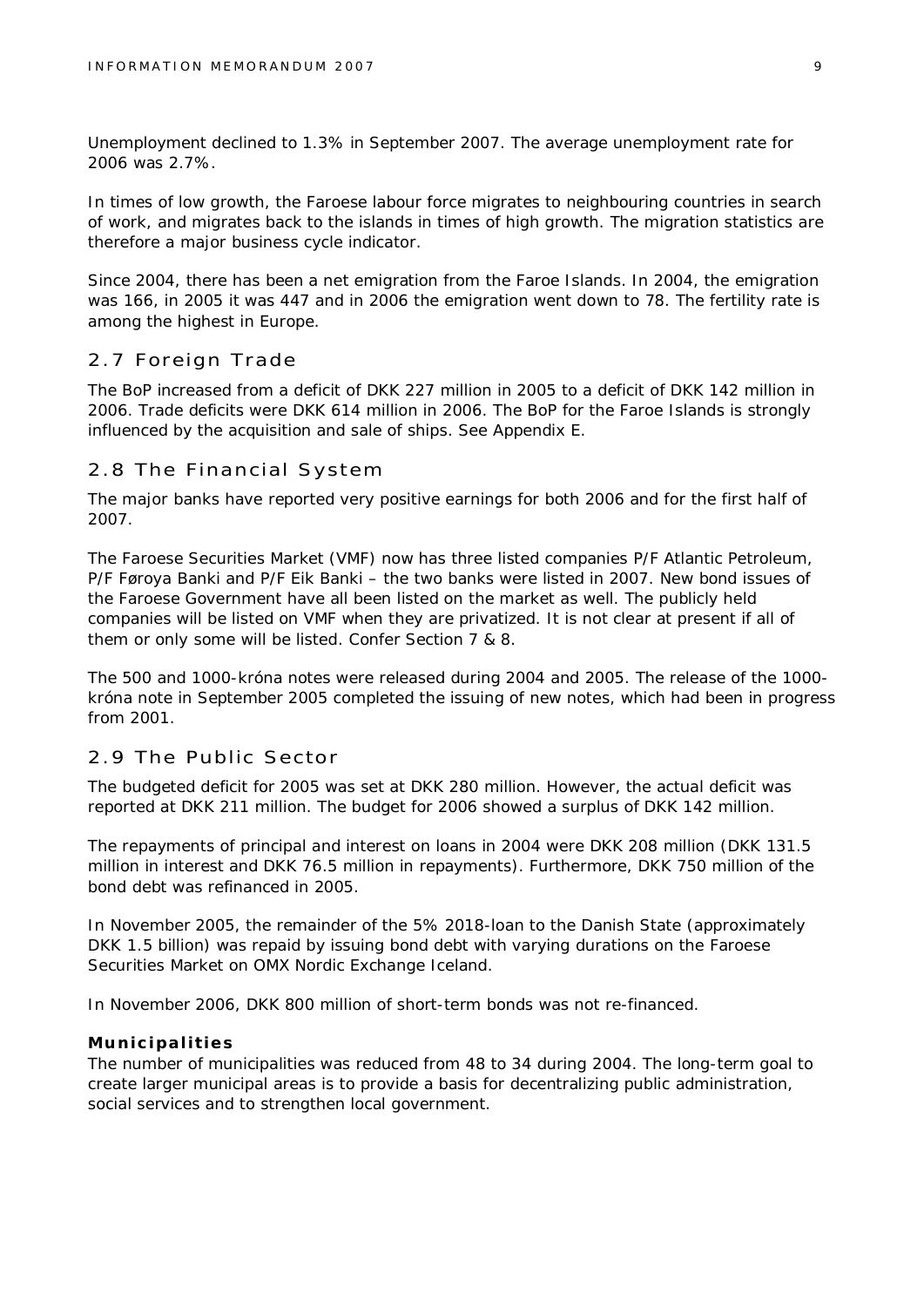## 3. GEOGRAPHY AND POPULATION

The Faroe Islands is an isolated archipelago in the North Atlantic. The distance to the closest neighbour, the Shetland Islands, is just over 300 km. The distance to Iceland is about 450 km and to Norway roughly 675 km. The sailing distance to Copenhagen is about 1500 km.

The Faroe Islands consists of 18 islands, mostly separated by narrow sounds. Of the 18 islands, 17 are inhabited. The total area is 1,400 km<sup>2</sup>. The largest island is Streymoy (375  $km<sup>2</sup>$ ) and the capital, Tórshavn, is situated there.

The population of the Faroe Islands totalled 48,219 in January 2006. Of this number, 19,315 lived in the capital Tórshavn and 4,889 in Klaksvík, which is the second largest town.

The distance from the northernmost point of the archipelago to the southernmost is 113 km, and the distance from east to west is 75 km. The highest point, Slættaratindur, is 882 m and the average elevation above sea level is just over 300 m; the total coastline is approximately 1,000 km.

The climate is typically oceanic; the weather is moist, changeable and at times windy. Due to the influence of the Gulf Stream, there is little variation between winter and summer temperatures. For example, the average temperatures in Tórshavn during the coldest and warmest months are 3°C and 11°C, respectively. The shortest period of daylight is five hours and the longest 19 hours.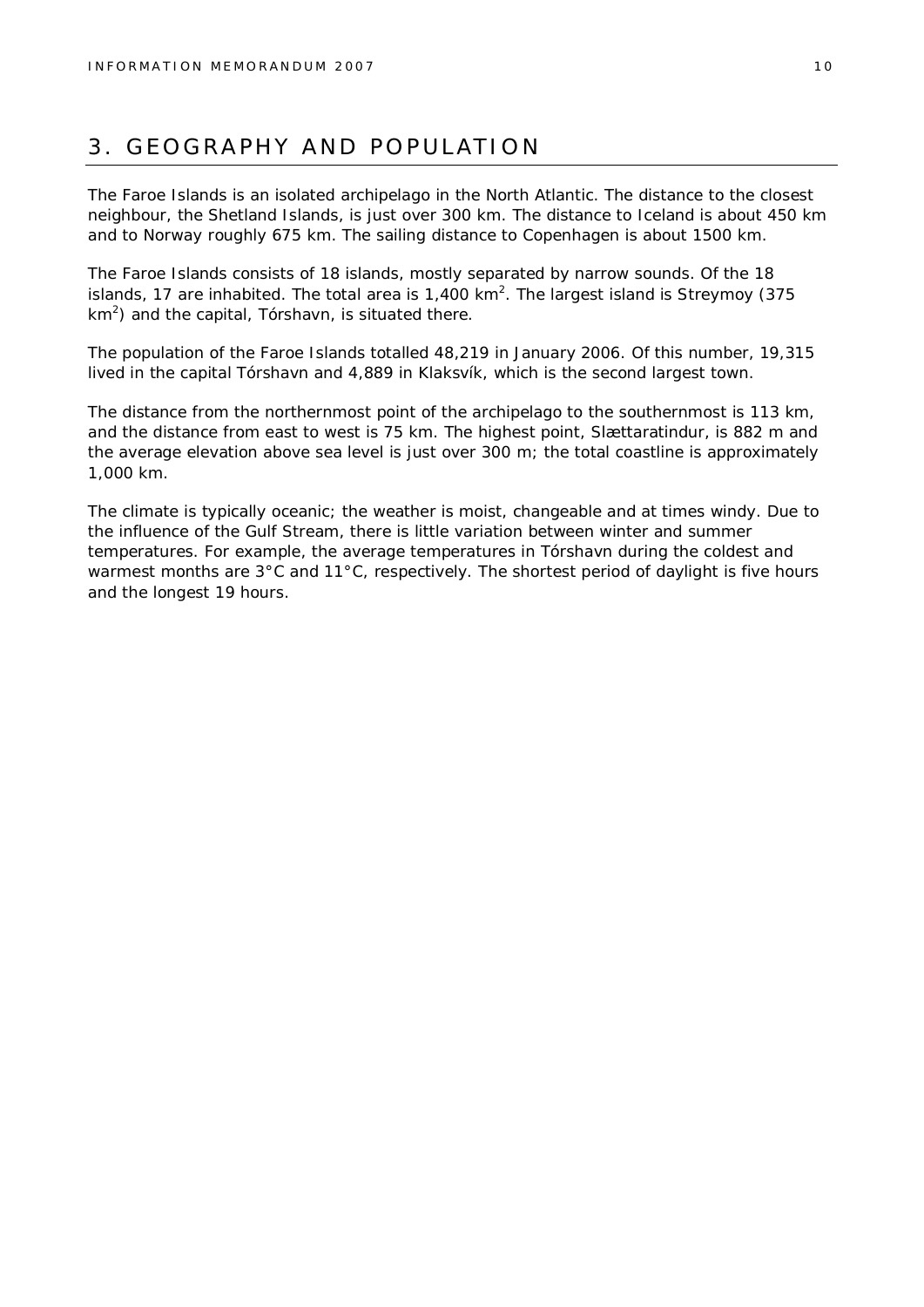## 4. THE POLITICAL SYSTEM

Until 1948, the Faroe Islands was formally a county of the Kingdom of Denmark, although the islands have always enjoyed some special privileges in a number of respects.

Act No. 137 of the Kingdom of Denmark (the Home Rule Act) promulgated on 23 March 1948 accorded Home Rule to the Faroe Islands whereby it obtained the status of a self-governing community within the Kingdom of Denmark. In the Act, the Faroese language and the Faroese flag are acknowledged.

In May 2005, the Home Rule Act was supplemented with Act No. 91/2004. The new act makes it easier for the Faroese Government to take over all matters, except matters that are directly linked to full sovereignty. Acceptance from the Danish authority in each case is no longer necessary.

The Faroe Islands elects two representatives to the Danish Parliament (Folketinget). On 8 February 2005, the Conservatives (Fólkaflokkurin) and the Republicans (Tjóðveldi) each won a seat in the Folketinget, while the Unionists (Sambandsflokkurin) lost their seat.

#### 4.1 The Government and Administration

The fundamental principle of the Home Rule Act is that the administration of all local matters should be transferred to the Faroese authorities. On the other hand, matters of common interest for the realm are handled by the High Commissioner, who represents the Kingdom's authority in the Faroe Islands.

Matters relating to the Faroe Islands have been divided into Special Matters and Joint Matters.

#### **Special Matters**

In these areas, the Faroese Parliament (Løgting) has legislative authority and the Faroese Government (Landsstýri) has executive power.

The areas that are assigned to the legislative and administrative bodies in the Faroe Islands are, for instance, financial and economic matters, industry, foreign trade and resources in the subsoil. In early 2002, the educational system was officially assigned to the Faroe Islands and the State block grants from Denmark were reduced accordingly.

The new Act No. 91/2004 gives the Faroese Government the authority to take over all matters except:

- The Danish Constitution
- Danish internal affairs
- The Danish Supreme Court
- Foreign affairs, security and defence policies
- Currency and monetary policy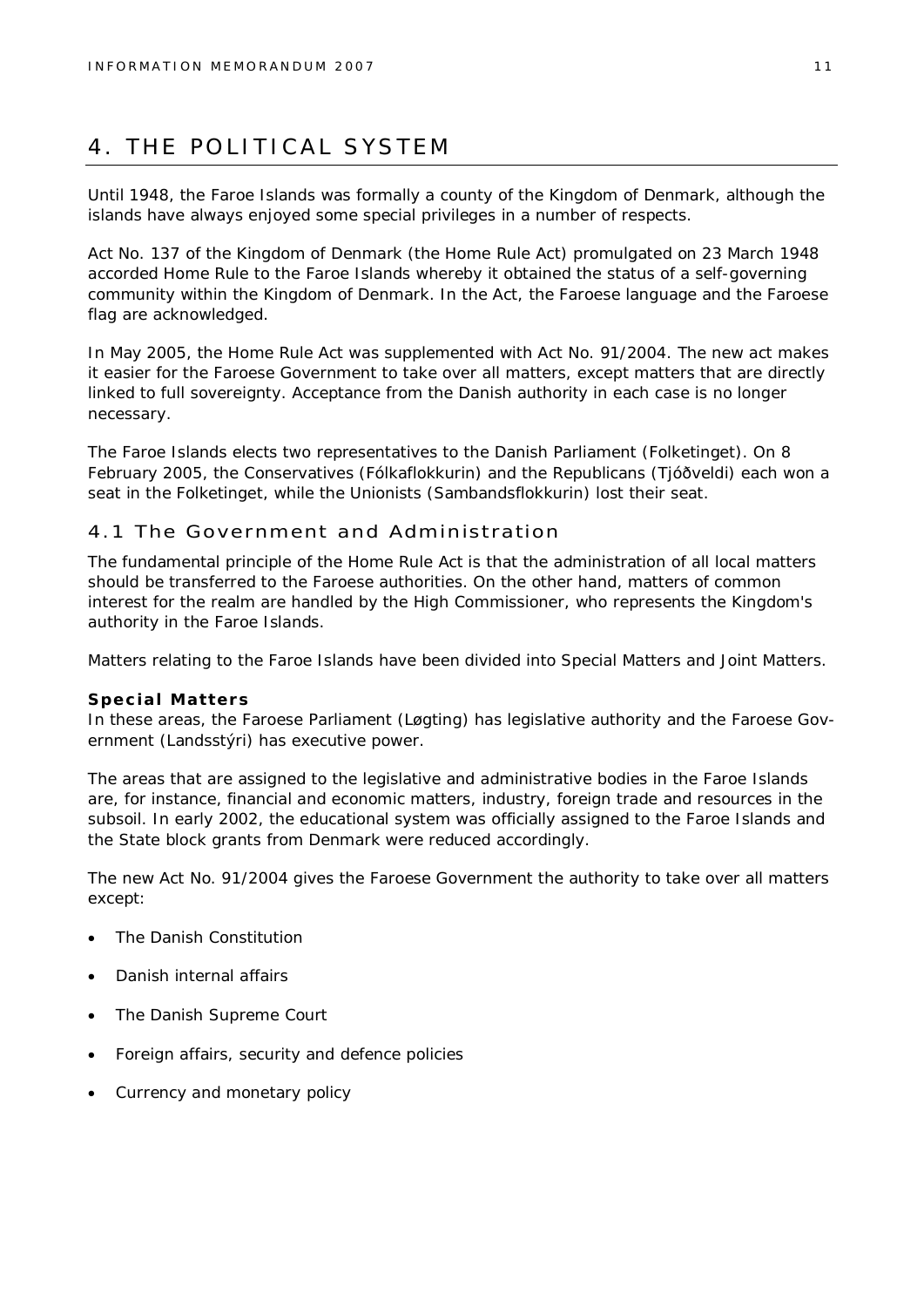#### **Joint Matters**

These are administered by the Danish Government according to the laws of the Kingdom of Denmark.

The provisions of the Home Rule Act from 1948 stipulate, however, that the administration of certain matters of common concern can be wholly or partly assigned to the Faroese Government or undertaken by the Danish and Faroese authorities jointly.

However, the new Act No. 91/2004 gives the Faroese Government the authority to take over all matters except matters that are directly connected with full independence, as shown above.

Today, the Faroese Government administers the social welfare system and the health services, etc. Legislative competence still resides in the Danish Government, but legislation has to be ratified by the Faroese Parliament for it to be applicable to the Faroe Islands.

To cover Joint Matters, the Faroe Islands receives State block grants from Denmark. Areas that generally concern the Faroe Islands only, especially matters concerning Home Rule procedures, rest with the Office of the Danish Prime Minister. The Office of the High Commissioner is under the Danish Prime Minister. The general rule, however, is that Faroese matters, managed by the Danish Government are handled by the relevant Danish ministry.

If the new Act No. 91/2004 from 2005 is fully implemented, and the Faroese Government takes over all matters possible, the only Joint Matters will be: the Danish Constitution; Danish internal affairs; the Danish Supreme Court; foreign affairs, security and defence policies, and currency and monetary policy.

#### 4.2 The Parliament and Government

The Faroe Islands is governed by the Faroese Parliament<sup>2</sup>, which is the legislative body dealing with Special Matters and Joint Matters. Laws passed by the Faroese Parliament pertaining to Special Matters are termed "Løgting Acts", and must formally receive the consent of the Prime Minister of the Faroe Islands (Løgmaður). Legislation regarding Joint Matters passed by the Danish Parliament (Folketinget) must be ratified by the Faroese Parliament to be applicable to the Faroe Islands. These laws are termed "Danish Kingdom Law Recommendations".

| Composition of the Faroese Parliament (Føroya Løgting) $^3$ |                        |                    |                        |                    |  |  |  |  |
|-------------------------------------------------------------|------------------------|--------------------|------------------------|--------------------|--|--|--|--|
|                                                             | 2002                   |                    | 2004                   |                    |  |  |  |  |
|                                                             | Percentage<br>of votes | Number<br>of seats | Percentage<br>of votes | Number of<br>seats |  |  |  |  |
| Fólkaflokkurin (Conservatives, moderate autonomists)        | 20.8                   |                    | 20.6                   | 7                  |  |  |  |  |
| Sambandsflokkurin (Conservatives, unionists)                | 26.0                   | 8                  | 23.7                   | 7                  |  |  |  |  |
| Javnaðarflokkurin (Social Democrats, mod. unionists)        | 20.9                   |                    | 21.8                   | 7                  |  |  |  |  |
| Sjálvstýrisflokkurin (Conservatives, mod. autonomists)      | 4.4                    |                    | 4.6                    | 1                  |  |  |  |  |
| Tjóðveldi (Republicans, for independence)                   | 23.7                   | 8                  | 21.7                   | 8                  |  |  |  |  |
| Miðflokkurin (Christian Centre Party)                       | 4.2                    |                    | 5.5                    | 2                  |  |  |  |  |

Note: Due to the nature of the special at-large distribution system, votes and seats do not necessarily coincide

<sup>&</sup>lt;sup>2</sup> [www.logting.fo](http://www.logting.fo)

 $3$  Note: Due to the nature of the special at-large distribution system, votes and seats do not necessarily coincide.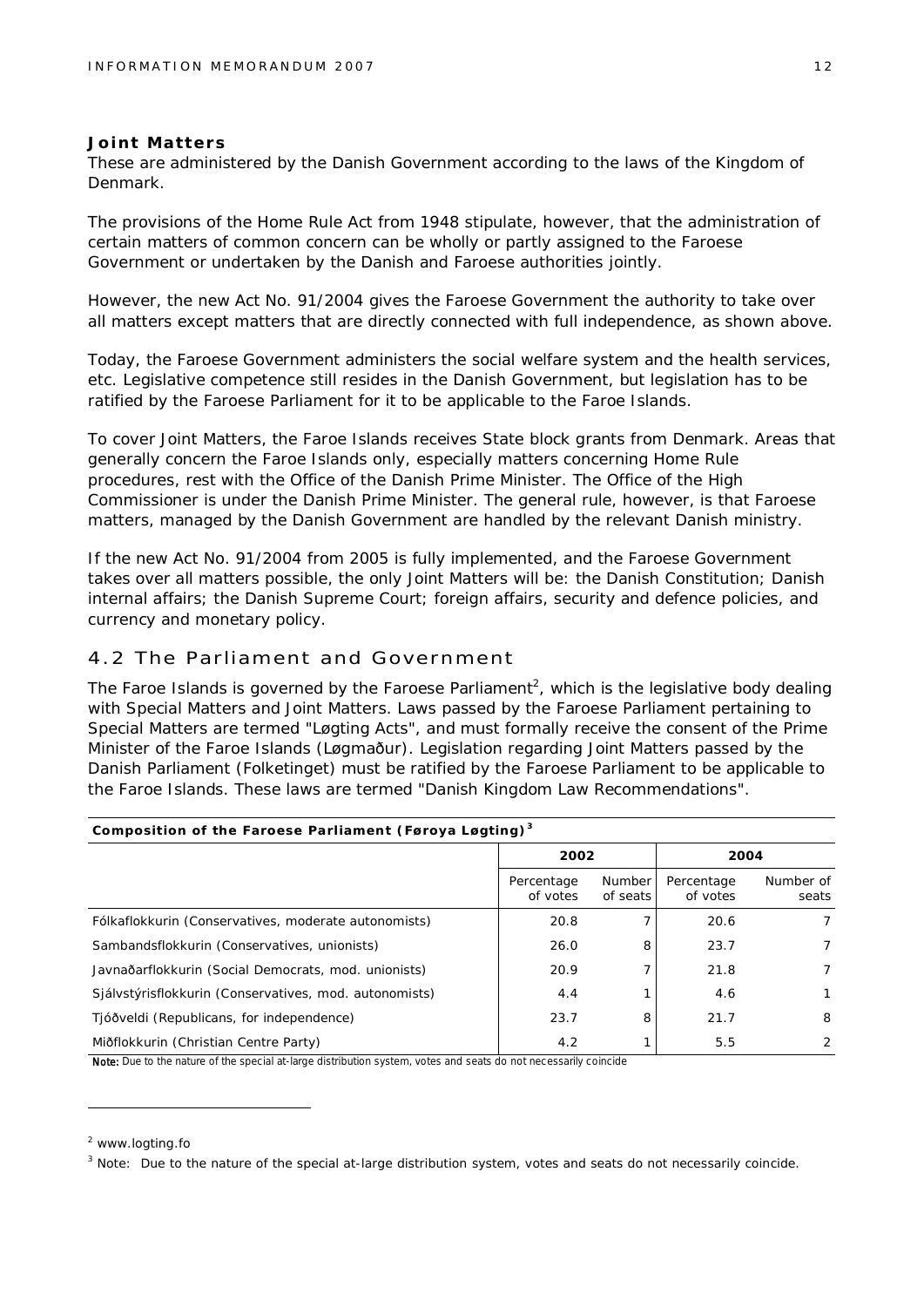The Faroese Parliament is elected every four years, however, a majority of the members of Parliament or the Prime Minister may call an unscheduled election. There is universal suffrage for those over the age of 18. The Parliament consists of up to 32 members of which 27 are directly elected from the various constituencies and up to five are distributed according to a special at-large system. There are seven constituencies<sup>4</sup> comprised of geographical regions and at present there are six political parties represented in the Parliament. The last election was held on 20 January 2004 and the outcome is discussed below. In addition to being divided into the usual spectrum of political left and right, the electorate is also divided in accordance with the respective attitude towards the political relationship with Denmark, in particular to what extent the Faroe Islands should or should not be independent of Denmark.

The executive or administrative body is the Faroese Government (Landsstýri)<sup>5</sup>, which is appointed by the Faroese Parliament. In February 2004, the Social Democrats (Javnaðarflokkurin), the Conservatives (Fólkaflokkurin) and the Unionists (Sambandsflokkurin) formed a coalition government. Autonomy is still being pursued by gradually assuming more of the joint matters on a step-by-step basis.

The Faroese Parliament elected in 1994 was the first parliament to function under a new system of governing based upon ministerial directorates. The executive currently is divided into seven ministries:

- The Office of the Prime Minister
- The Ministry of Finance
- The Ministry of Fisheries & Maritime
- The Ministry of Trade and Industry
- The Ministry of Social Affairs & Health
- The Ministry of Education and Culture
- The Ministry of the Interior

A director general, who reports to the minister in charge, heads each ministerial directorate. The directorates are again split up into different divisions with sub-directors. The number of ministers was intended to match the number of directorates, however, for political considerations the number of ministers may vary. At present, there are seven ministers comprising the Faroese Government:

**Jóannes Eidesgaard (Social Democrats)** Prime Minister Minister for Constitutional Affairs, Central Administration and Foreign Policy

**Bjarni Djurholm (Conservatives)** Deputy Prime Minister Minister for Trade and Industrial Affairs

<sup>5</sup> [www.tinganes.fo](http://www.tinganes.fo)

<sup>4</sup> They are: Vágar, Northern and Southern Streymoy, Eysturoy, Norðoyggjar, Sandoy and Suðuroy.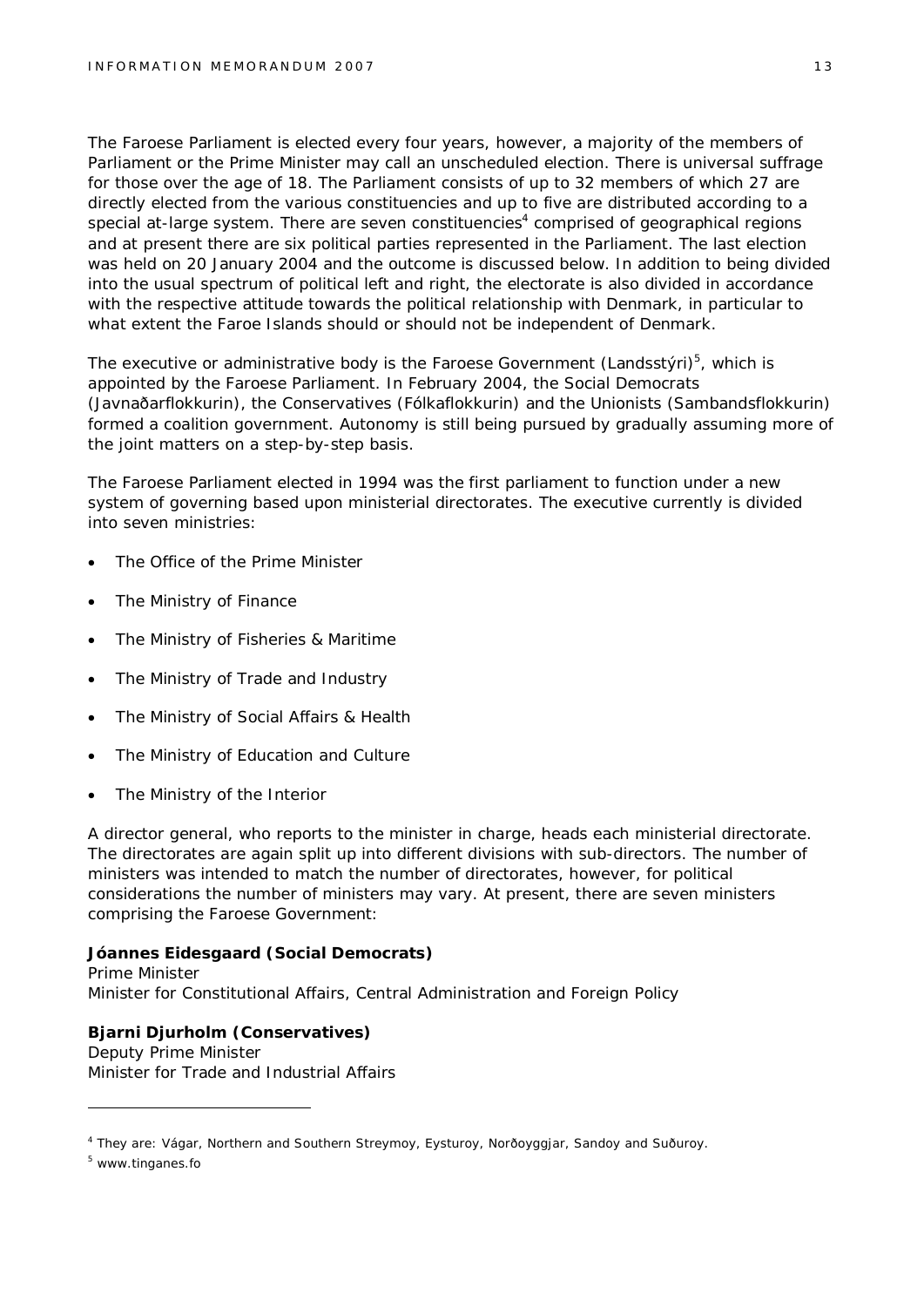**Magni Laksáfoss (Unionists)** Minister for Finance and Economic Affairs

**Bjørn Kalsø (Unionists.)** Minister for Fisheries and Maritime Affairs

**Hans Pauli Strøm (Social Democrats)** Minister for Social Affairs & Health

**Jógvan á Lakjuni (Conservatives)** Minister for Educational and Cultural Affairs

**Jacob Vestergaard (Conservatives)** Minister for the Interior

Jóannes Eidesgaard, Bjarni Djurholm and Jógvan á Lakjuni were elected to the Parliament and yielded their seats to their alternates upon entering the government.

#### 4.3 Foreign Relations

In general, the Danish Government has the responsibility for the foreign affairs of the whole Kingdom, including the Faroe Islands. However, it has become common practice for the Faroese government itself to conduct negotiations involving fishing and trade agreements with other countries.

#### **Agreements with Denmark**

The economic crisis in the first half of the 1990s, led to many agreements between the Danish and the Faroese governments during the 1990s.

The latest agreement entered into force on 10 June 1998. It deals with Faroese debt repayments, rescission of previous agreements, etc. The Danish Government also observed in this agreement the Faroese government's objective to make the Faroe Islands a sovereign state.

Four rounds of negotiations were held without reaching an agreement on how to settle the transition period between the then current status and future independence.

Now, the Faroese Government is pursuing a new course. The current Government passed a new and more flexible Home Rule Act, and the plan is to take over some Special Matters.

#### **International Organizations**

The particular status of the Faroe Islands, as well as the unique structure of trade and industry, makes it difficult to share common interests and views with Denmark on a number of areas regarding international co-operation and bilateral or multilateral agreements. Therefore, various treaties and international agreements, which are subject to the consent of the Danish Parliament and which are of special Faroese concern, are to be submitted to the Faroese Parliament for review.

Because of this, Denmark's participation in international economic organizations does not automatically include the Faroe Islands.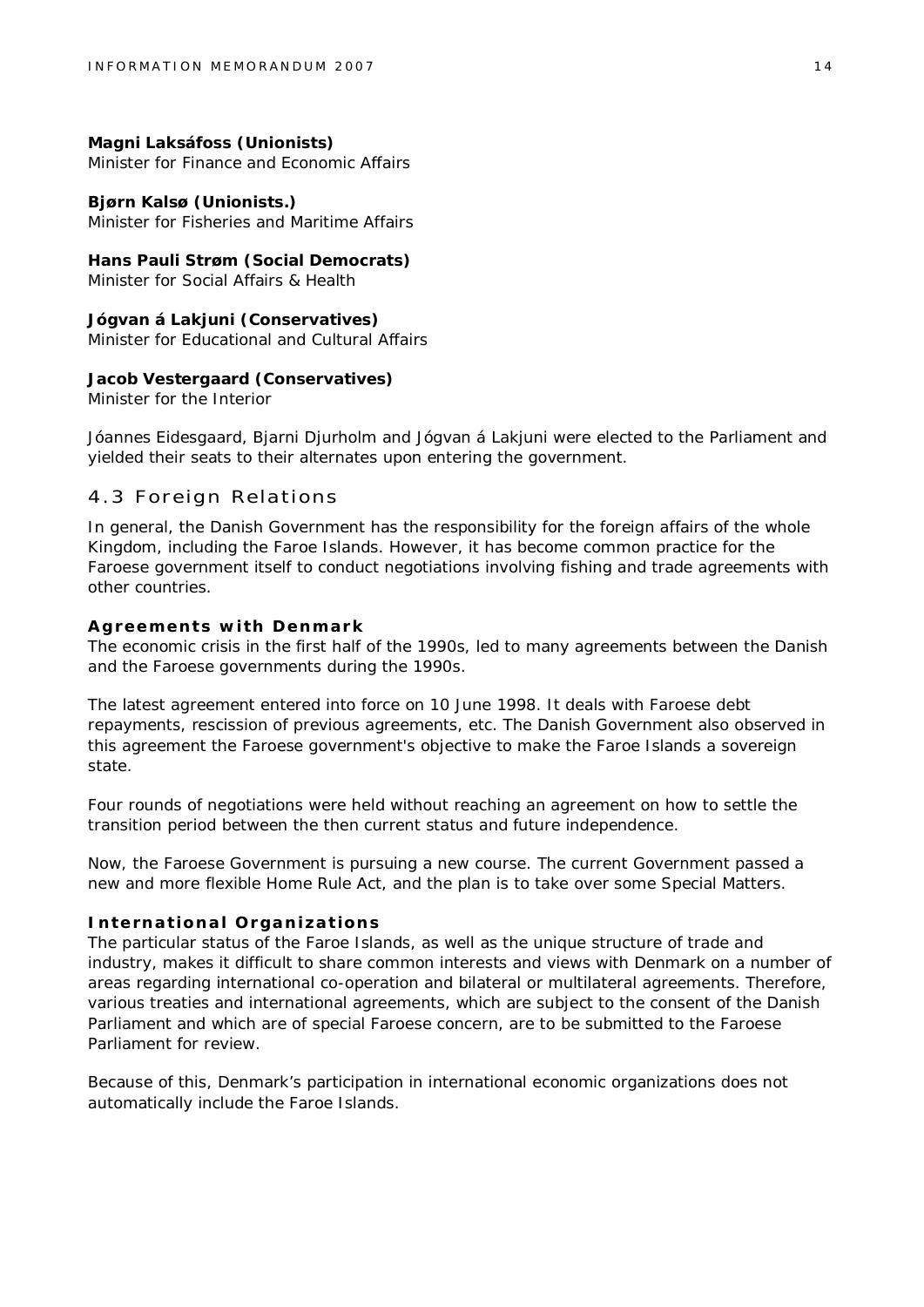Negotiations are often conducted with the Faroe Islands at a later stage and this explains the time lag before the Faroe Islands joins various international organizations. For instance, Denmark subscribed to GATT in 1950 and the Faroe Islands in 1954.

The current Faroese Government also applied for full and independent Faroese membership in the Nordic Council. The application is currently being discussed in the Nordic Council of Ministers.

#### **Relations to the European Union**

Although Denmark has been a member of the European Community since 1973, the membership does not extend to the Faroe Islands. In 1974, the Faroese Parliament voted unanimously against applying for membership.

Instead of membership, the Faroe Islands has a trade agreement with the EU.

In principle, the agreement with the EU has been a mutual free trade agreement similar to the type made by the EU and the EFTA countries in the 1970s. The agreement with the EU originates from 1992 and has been adjusted and amended over the years.

On 28 November 2003, the Faroe Islands and the EU entered into an agreement on Faroese membership in the Pan-European System of Cumulation of Origin. This was a positive development in the negotiations with the EU for Faroese industry and the society as a whole. The "Cumulation Agreement" was fully implemented on 1 December 2005.

Recently, some political parties have sought to re-open the question to investigate the current conditions of membership in the European Union, but discussions have not gained any momentum. Instead it seems like the majority of the Faroese Parliament wishes to apply for Faroese membership in EFTA (European Free Trade Association), and the present Faroese Government is currently pursuing EFTA membership, but no final decision has been made, and it is not exactly clear what the positions off the current members of EFTA might be.

The European Free Trade Association (EFTA) is an intergovernmental organization promoting free trade and the strengthening of economic relations. EFTA's Member States are Iceland, Liechtenstein, Norway and Switzerland. Three of the four EFTA Member States are part of the European Economic Area (EEA). EFTA also has free trade agreements with many countries outside the EU, and is constantly entering into more free trade agreements around the world.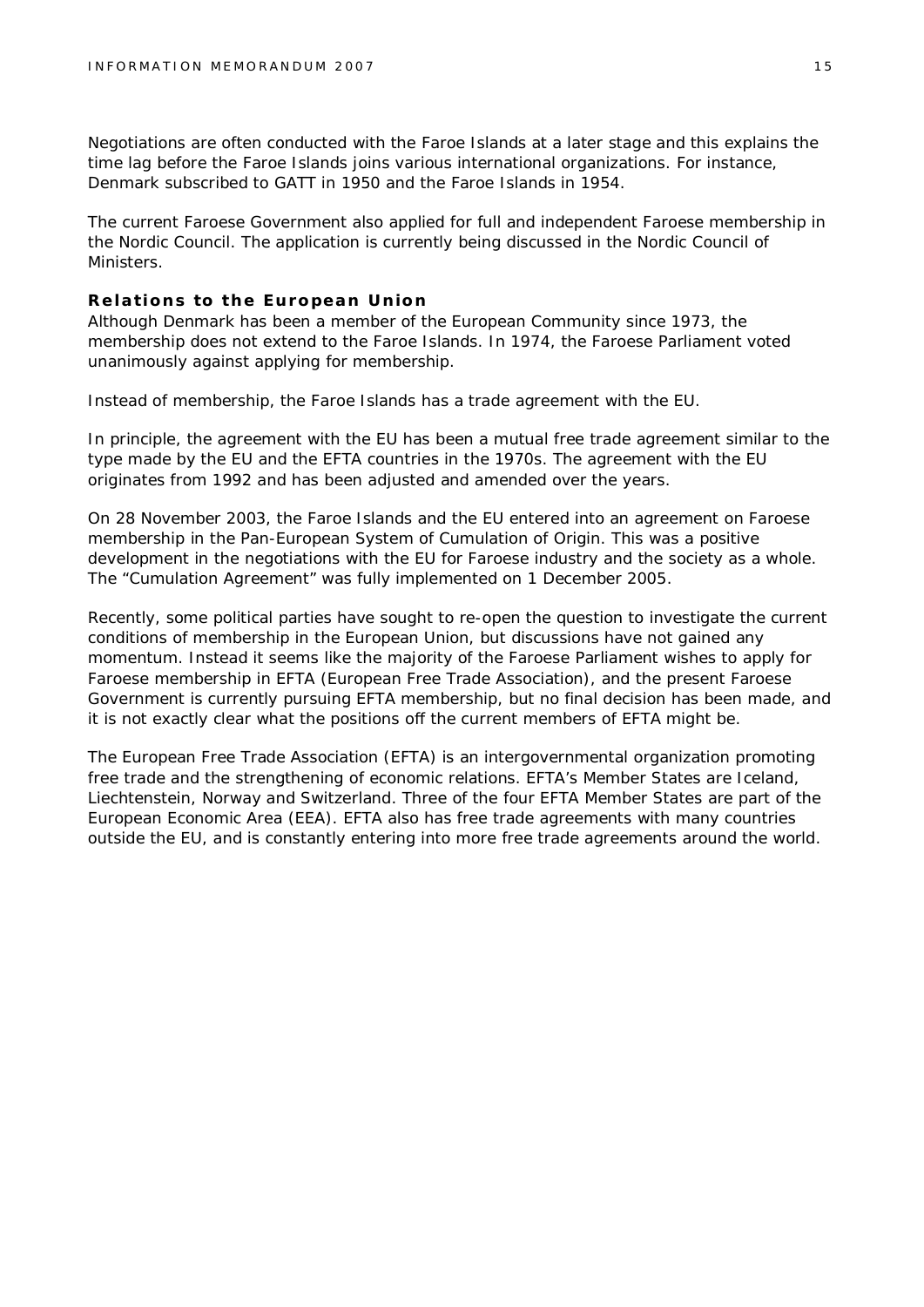## 5. THE ECONOMY

#### 5.1 The Economy in General

The Faroe Islands is an industrialized country with a standard of living comparable to other Nordic countries. The economy has, however, a high dependence on the fishing industry, compared to other Nordic countries.

Any economy with a high dependence on fisheries is bound to be vulnerable to the cyclical changes in prices and catches. These cyclical changes are volatile and have left their mark over time on the economic history of the islands.

This dependence is evident in the Export Account of Goods, of which fish products, on average, account for about 95% of the export value (Appendix E, Table 3).

The Faroese economy is thus very sensitive to the international market for fish. Consequently, export income can fluctuate significantly from one year to the next because of the changes in catch and price, and these fluctuations spread quickly throughout the economy.



**Source:** OECD, Statistics Faroes and Governmental Bank

As can be seen from the chart above, Faroese Disposable Income per capita has varied considerably. Since 1966, the growth has been 2.4%, with a standard deviation of 6.0. Compared to the other countries in the chart, growth has been steady, but not nearly as stable.

The massive growth of recent years can mostly be explained by consumption and investment growth. Invested capital is greatly increasing, and Faroese capital is seeking investment opportunities abroad at a much greater level. However, the fishing industry still plays a very significant role in the economy; its relative size is decreasing, however, leaving a more diverse economy.

#### **Recent Developments in the Economy**

As mentioned above, the Faroese economy has a strong tendency to diverge at times from consistent, steady growth. In recent years, there has been strong growth, except for 2003-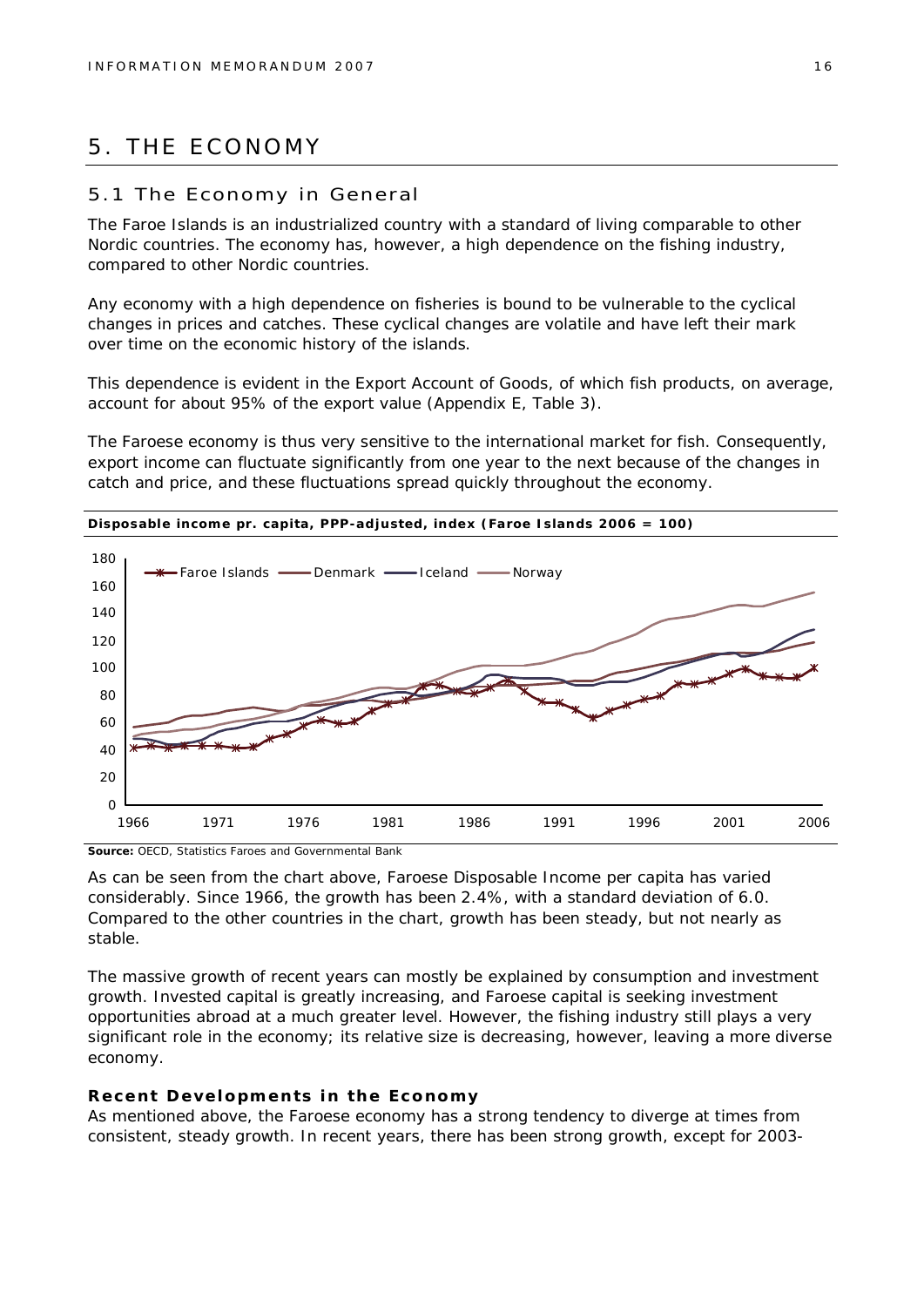2004. The estimated growth for 2006 and 2007 shows a very strong growth rate, close to world growth leaders.

Average year-on-year inflation (measured by Consumer Price Index (CPI)) in 2006 was 1.5%; a decrease compared to 2005. This is a more than acceptable level in light of general economic development and low unemployment. The CPI is shown in Appendix H, Table 6.

Another influential factor in the Faroese economy is the annual grant from Denmark, which steadily grew over the years up to 2002 when the then Faroese Government lowered the grant, and made the grant a fixed amount of DKK 615.5 million for the following and coming years.



**Source:** Statistics Denmark and Governmental Bank

Total wages paid increased 2.2% in 2005 and 7.1% in 2006. The unemployment rate is at an historical low, recent numbers showing levels of 1.3% unemployment. Data for the first nine months of 2007 show an increase in total wages paid at around 8%. Total wages paid is by far the strongest and most reliable source of economic data for the Faroese economy. Recent data confirms the strong growth rate.

In 2005, wages paid increased 2.9%. Despite contractual wage increases of 4% in 2004, total wage payments increased by only 0.9% in 2004 The business cycle flattened out in 2003, as total wages paid in 2003 were only 0.4% higher than in 2002. For the period 1997 to 2002, total wages paid increased by approximately 10% p.a.

#### 5.2 Industries

#### **The Fishing Industry**

Before the mid-1970s, the Faroese fishery was mainly based on fishing on the high seas. The extension of national fishing boundaries, however, necessitated, to a significant degree, a reorganization of the Faroese fishing industry towards exploiting the resources in the Faroese exclusive economic zone (the so-called "200 mile zone"). Today, a significant part of the fish export value still comes from fishing in foreign waters and on the high seas, although most of the fishing in foreign waters is reimbursed by reciprocal rights in the Faroese exclusive economic zone.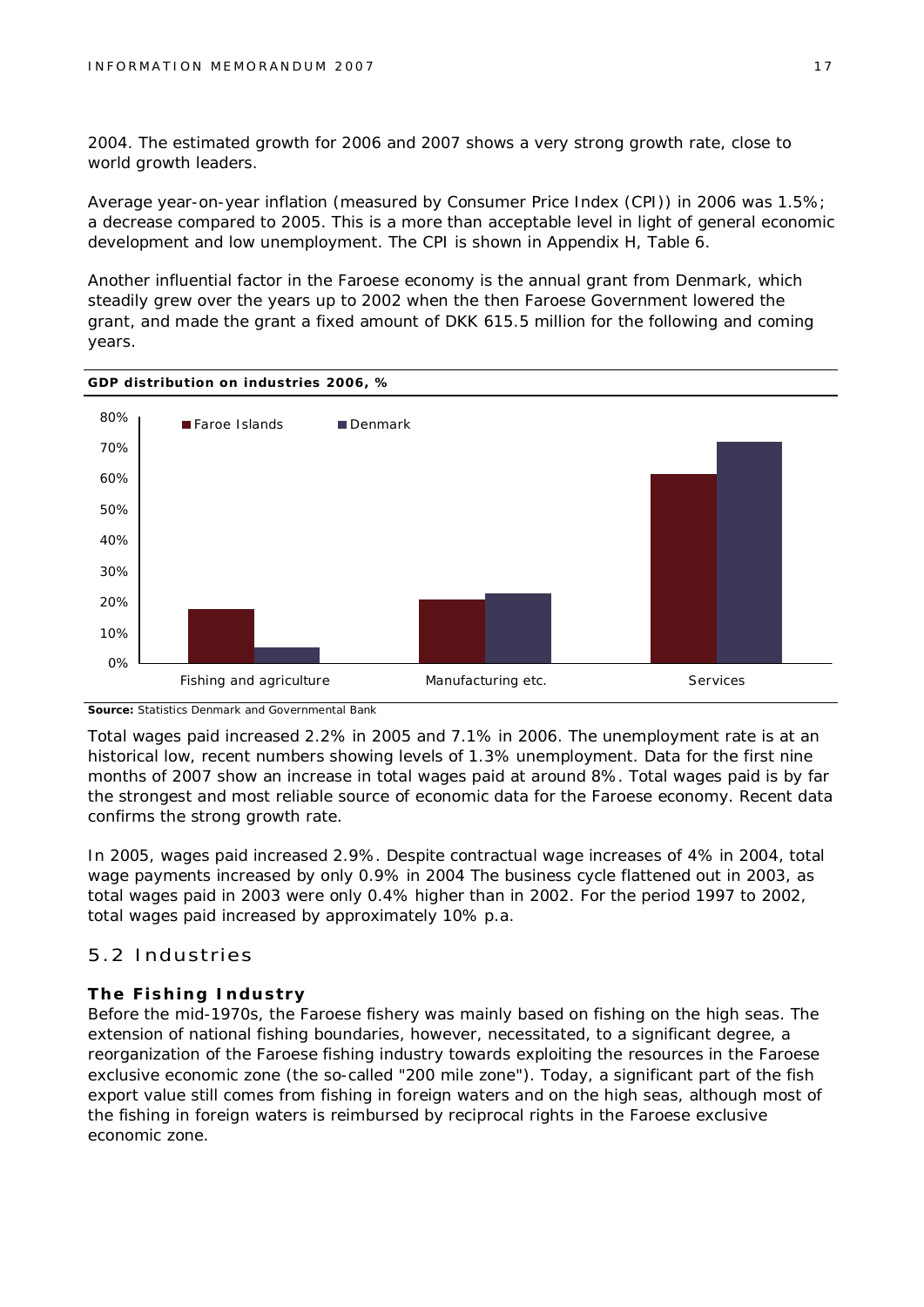After the transition period, the problem of surplus capacity became clear and this grew worse during the expansion of the fleet in the 1980s. In addition, the fleet was becoming increasingly more effective due to more efficient fishing methods, partly because more modern fishing equipment was increasingly used. This increasing pressure, mixed with a deterioration of the fishing stocks from natural causes, resulted in a slump in catches, especially for cod, haddock and saithe, which make up most of the Faroese catch destined for human consumption.

Beginning in the early 1970s, the fishing industry also became increasingly subsidized and this twisted the market forces in unfortunate ways. Finally, in 1992, the subsidies were replaced by a capital subsidy and later in 1998, removed altogether. Now the fishing industry relies very little on subsidies, although some indirect measures (e.g. tax breaks for fishermen) have been implemented instead.

In the late 1980s, a condemnation plan was initiated whereby the ship owners were paid to give up their fishing vessels. This resulted in a capacity reduction of around 30%. The intent of this plan was to increase the catch for each remaining vessel and in the end, increase the competitiveness and the total catch.

Approaching the mid-1990s, the cod stock turned out to be in better shape than previously estimated and the catch of cod increased gradually from 1993 to 1997. The export value, however, did not increase in an equivalent manner because a large portion of the export was unprocessed fish. Over a five-year period, this has changed partly because of more local processing, but more specifically because of a general increase in world market prices, especially for cod. In 2002, the prices were lower again, but the total catch was one of the best ever.

Statistically, total catches by Faroese ships in general increased from 1993 to 2002, but there were differences among the various species, as can be noted in Appendix G, Table 1.

The general increase in prices and the overall growth in the catch within the Faroese exclusive economic zone have resulted in an elevation of the export value. From 1998 to 2002, the total export value increased by 47%, while the landed weight increased only somewhat less. This understates the actual value increase, however, because the catch of the cheaper blue whiting has grown by a multiple of 13 since 1996.

In 2005, the total catch grew by 11.7% and total value by 12.5%. Especially the catch of Saithe (*Pollachius virens*) contributed to these figures by a dramatic increase, almost doubling its respective catch value.

The year 2006 showed the same tendency as previous years. The industry seems to be stagnating, however. While the total catch value increased some 10%, the main catches have decreased.

#### *Fishery Management*

Quotas (TAC) were introduced by law in 1994, but by June 1996 the quotas were replaced by a new system of "Fishing Days". The new system focuses on viability and takes into account the differences in fishing gear and relative size of the vessels. The number of Fishing Days in a fishing year (commencing on 1 September) is set by law on the recommendation of an advisory board comprised of representatives from in and around the industry. The recommendation is based on estimates of the fish stocks and the level of fishing effort. Each ship within each group thus gets a certain number of fishing days during which it may fish.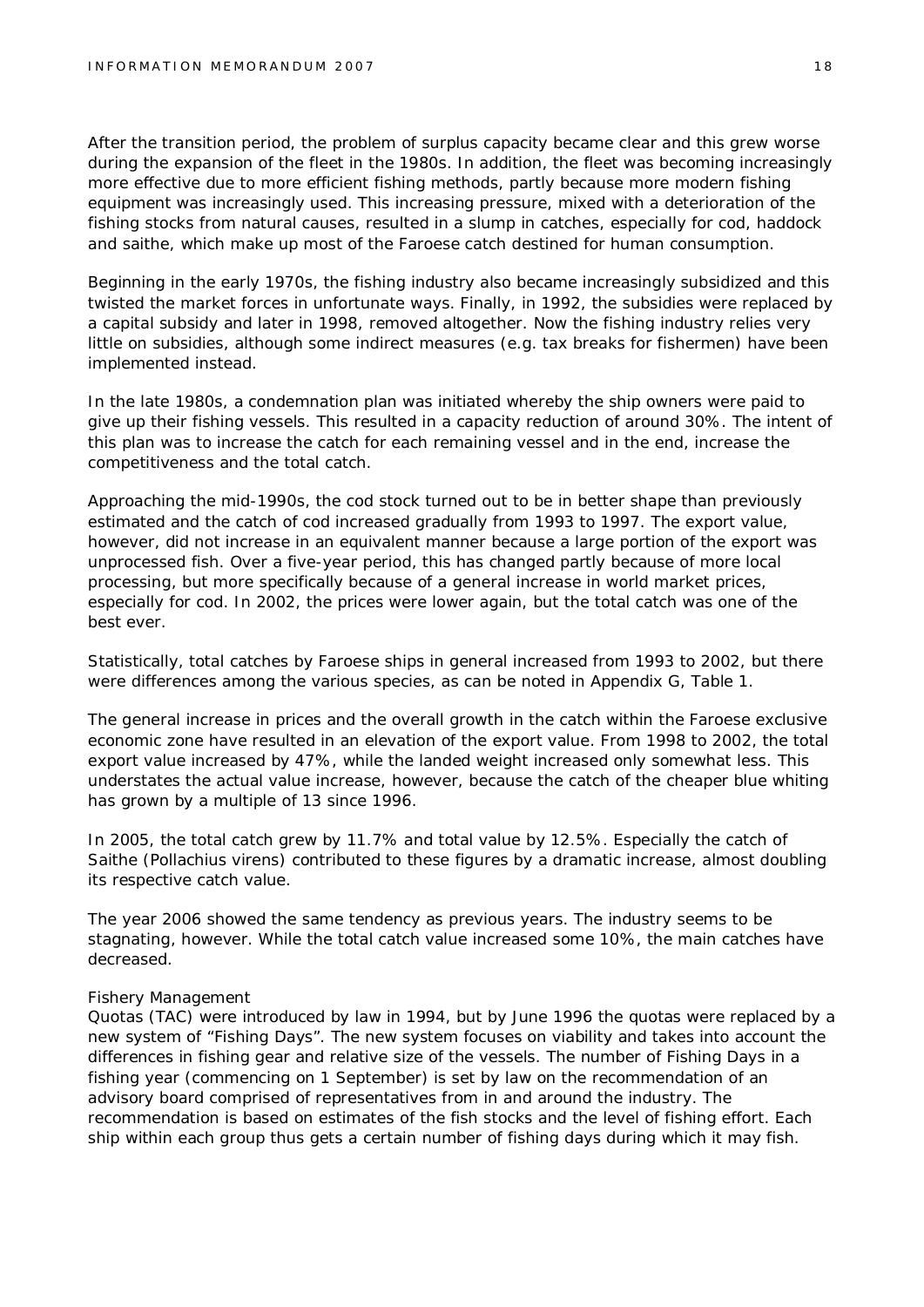Therefore, the TAC quota is a guiding factor rather than an exact amount. Fishing days are partly tradable.

The advantages of a fishing-days system compared to a quota system are mainly that vessels can take all their catch ashore rather than throwing fish overboard and the system furthermore curtails the fraudulent practice of landing fish under a false name. The disadvantages are mainly that the system is not efficient in protecting specific species and it does not take into account technological improvement over the years. For these reasons, it is necessary to adapt the number of fishing days to the catching capability, which increases over the years.

Although there has been significant restructuring within the fishing industry, there still is an over capacity of vessels, although not to the same scale as earlier. Other means, such as limiting the number of fishing days and encouraging the fishing of other species are being used to diversify and, hence, reduce the capacity indirectly. The Faroese fishing fleet catches various species of fish (see Appendix G, Table 1). Restrictions are also enforced by limiting and banning fishing in specific areas for longer or shorter periods. This is especially useful for the protection of spawn and juveniles.

Lately, there has been much debate on whether or not to auction or sell fishing rights, rather than allocate them gratis. The Parliament rejected a bill to introduce auctions. However, the Minster of Fisheries has established a commission to look further into the case.

#### **Aquaculture**

The fish farming industry<sup>6</sup> is a relatively new industry in the Faroe Islands. It started in the early 1980s and has since emerged into the second largest export industry in the Faroese economy. Production has been volatile over the years, and the industry is currently in a redevelopment phase.

In the early 1990s, the industry was in distress and the number of licenses went from 60 to about 15 through a series of mergers and acquisitions. Vertical integration took place such that companies now, wholly or partly, own the production from smolt to processing factory. This also allowed for larger permits and a foundation for better planning in production, less strain on the environment and a better financial result. The boom in the industry has also attracted foreign direct investment, but foreign ownership was restricted to 33% of equity by law. In 2004, this restriction was removed relative to the aquaculture industry. The industry experienced a record harvest in 2003. Production was around 62,000 tonnes and the export value DKK 964 million, which corresponds to 25.8% of total export. After a period of high growth, yet volatile prices, the industry ran into major problems with infectious salmon anaemia (ISA) and expectations were greatly reduced. Thus, the record harvest was a result of selling out the stock.

The harvest in 2004 was much less than in previous years – around 37,000 tonnes. The harvest took a new plunge in 2005 with 19,000 tonnes. Little growth is expected for 2006. In 2007, the harvest is expected to grow again, as the aquaculture industry is recovering and preparing for the coming years. The harvest in 2007 is expected to be around 19,000 tonnes and in 2008 around 24,000 tonnes. For the industry, future price development is of great importance and the price has improved slightly since it reached rock bottom in the summer of

<sup>&</sup>lt;sup>6</sup> Farming of salmon and trout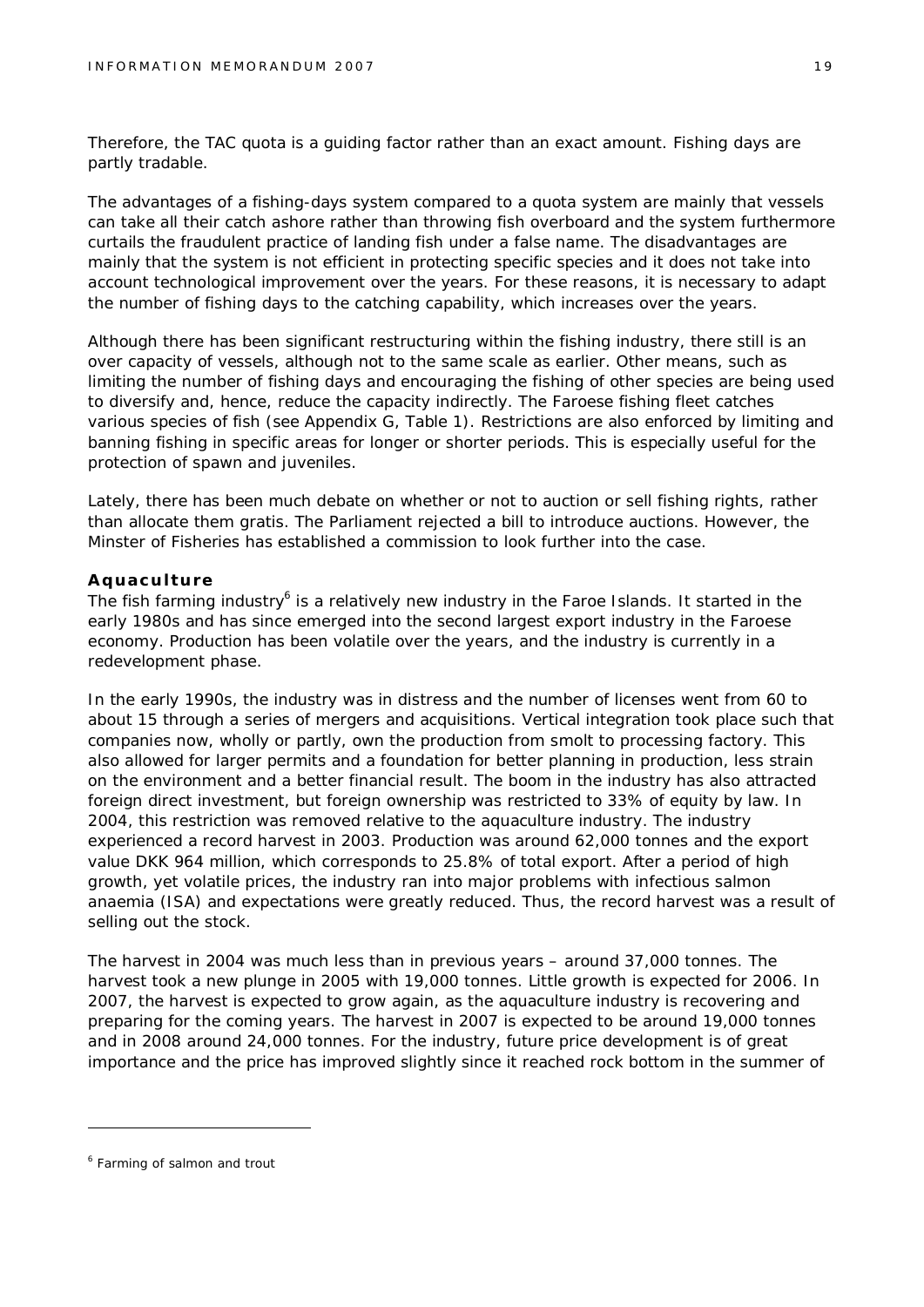2003<sup>7</sup>. Governmental authorities do now demand ISA vaccination of the fish, which likely will help the situation greatly.

The fish farming industry conducts research to improve the quality and efficiency of production. There is also ongoing research in the farming of other species of fish, mainly cod and halibut, but so far this has not proven to be commercially viable.

#### **Whaling**

The pilot whale still contributes to the meat supply in the Faroe Islands. Total catch was just under 500 tonnes or 10.3 kg per person in 2006.

Catches have varied greatly between zero and 900 tonnes in recent years. Although these catches are significant to the Faroese, the annual catch is only about 0.1% of the total stock of pilot whales in the North Atlantic. Therefore, the catch poses no threat to the pilot whale stocks.

#### **Agriculture**

Farming in the Faroe Islands is not a major sector of trade. Only about 1% of GDP in factor prices is derived from farming. The over seven million litres of milk produced in 2006 meets the domestic demand. The production has been relatively stable during the last three years – 2004 to 2006. The domestic production of other dairy products is open to competition from abroad, yet about 75% of the home market is supplied by domestically produced products.

The 2003 production of mutton was approximately 800 tonnes, which corresponds to 60% of the total demand. The production of beef and beef products amounted to around 180 tonnes in 2005. This is just a small percentage of the total consumption; meat imports, therefore, remain at a comparatively high level.

#### **Construction**

The construction industry in the Faroe Islands has had a very significant impact on the economy, compared to other countries. Most Faroese homes are spacious and the Faroe Islands has generally high private housing standards.

During the 1980s, many houses, roads, tunnels, harbours, etc. were built or upgraded all over the country. However, when the depression hit, only about 20 houses were built per year, compared to a couple of hundred previously. Worker compensation fell from DKK 348 million per year to DKK 98 million in 1995.

Recently, both private and public construction has been booming again and compensation of employees has risen back to DKK 437 million in 2006 (Appendix H, Table 3). The level of activity is still high, but it seems likely that there is only a small possibility for further growth given the current low unemployment.

#### **Transport**

#### *Internal*

The transportation facilities in the Faroe Islands are good. Road connections now link all villages on each island and also between some of the islands.

<sup>7</sup> Source: Statistics Norway - <http://www.ssb.no/laks>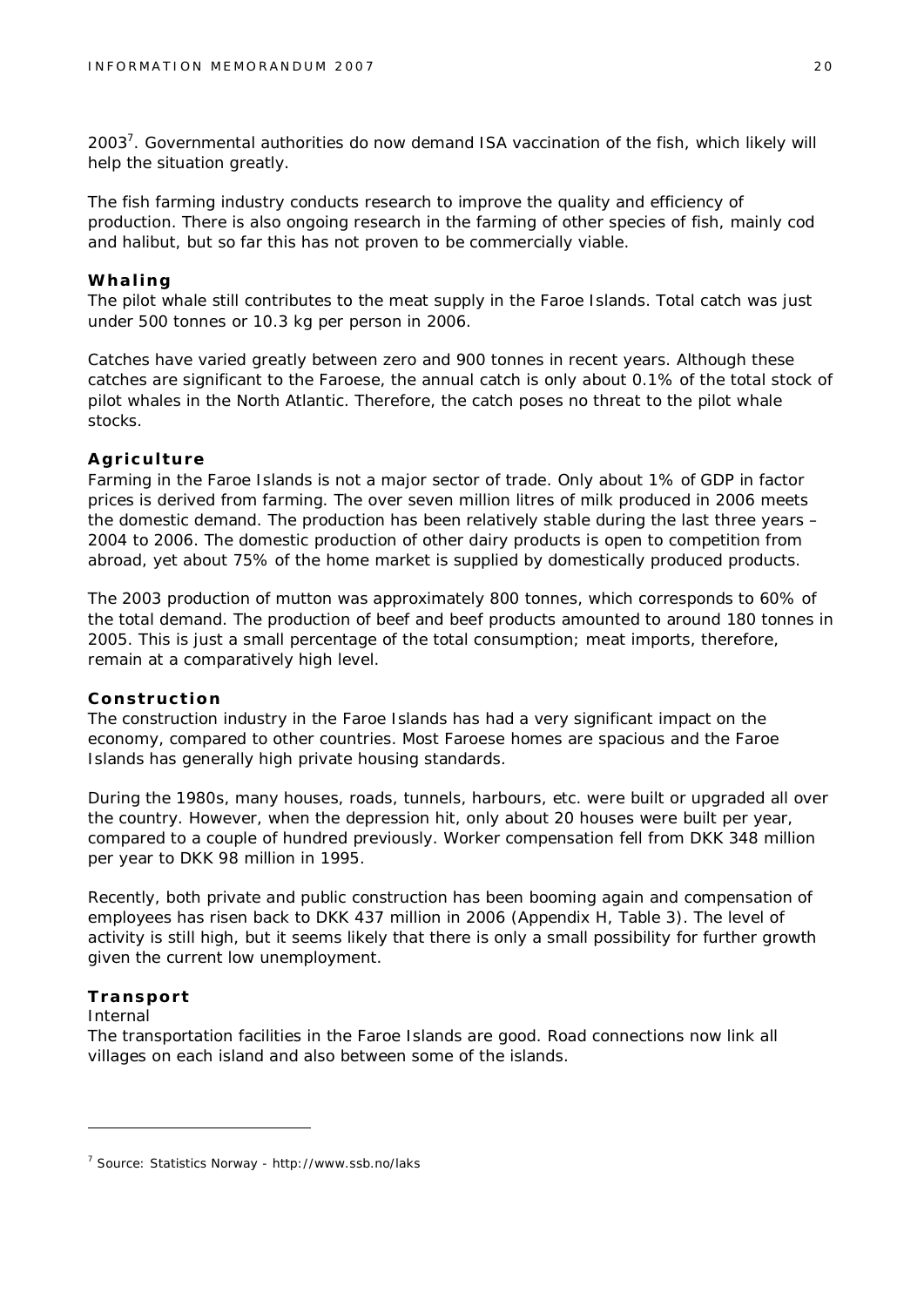In December 2002, the first sub-sea tunnel in the Faroe Islands was opened between Vágar and Streymoy. This is the first partly user-financed investment of its kind in the Faroe Islands. A second sub-sea tunnel between Borðoy and Eysturoy opened in May 2006.

Both passenger and cargo transport is provided on a daily basis to all but two of the inhabited islands and most villages. Ferries and helicopter services are available to the islands that are not directly linked to the road system, and bus service is the most common form of transport for the other areas. The public transport company, Strandfaraskip Landsins<sup>8</sup>, maintains most of these routes, while numerous private companies offer passenger and cargo services on request.

#### *External*

The national carrier of the Faroe Islands, Atlantic Airways, is currently the only operator offering routes to and from the Faroe Islands.

Depending on the season, there are four to seven daily flights to Denmark (Copenhagen and Billund); Atlantic Airways also flies to Iceland, Aberdeen, Norway, Sweden and London. There are several flights each week to these destinations. The number varies according to the season.

The first nine months of 2007, 172,212 passengers travelled through Vágar Airport. The total number of passengers in 2006 was 208,254.

In March 2003, the old Norröna<sup>9</sup> was replaced with a new DKK 700 million combined cruise and cargo ship that can carry roughly 1,500 passengers and 800 cars. This project is the biggest single investment of its kind ever to take place in Faroese history. The schedule has been revised to offer service to Bergen, Iceland and Scotland in addition to the normal service to Denmark. Over 70,000 passengers travelled to the Faroe Islands by sea in 2006.

Icelandic and Faroese freight companies provide cargo carriage to and from the Faroe Islands. The most important routes are to Denmark, Scotland, Norway and Sweden.

#### **Tourism**

For many years, efforts have been made to develop the tourism industry in order to diversify the Faroese economy. Information offices have been set up around the islands and a national tourist council, Ferðaráð Føroya<sup>10</sup> (later merged with other governmental institutions in Samvit), was established.

The first task for the industry was to market the Faroe Islands as a tourist destination. At the same time, the industry has had to build up a domestic network, designed to service organized tourism. There was and still remains a need to develop products and services.

About 100,000 tourist accommodations or stays were registered in the Faroe Islands. About two-thirds of the total accommodations were foreign visitors – mostly from the Scandinavian countries. The direct income effect of the tourism industry is estimated to be about DKK 150 million.

<sup>&</sup>lt;sup>8</sup> A timetable of the routes for the ferries and buses is available at [www.ssl.fo](http://www.ssl.fo) and for helicopter services at [www.atlantic.fo](http://www.atlantic.fo)

<sup>9</sup> [www.smyril-line.com](http://www.smyril-line.com)

<sup>10</sup> [www.tourist.fo](http://www.tourist.fo)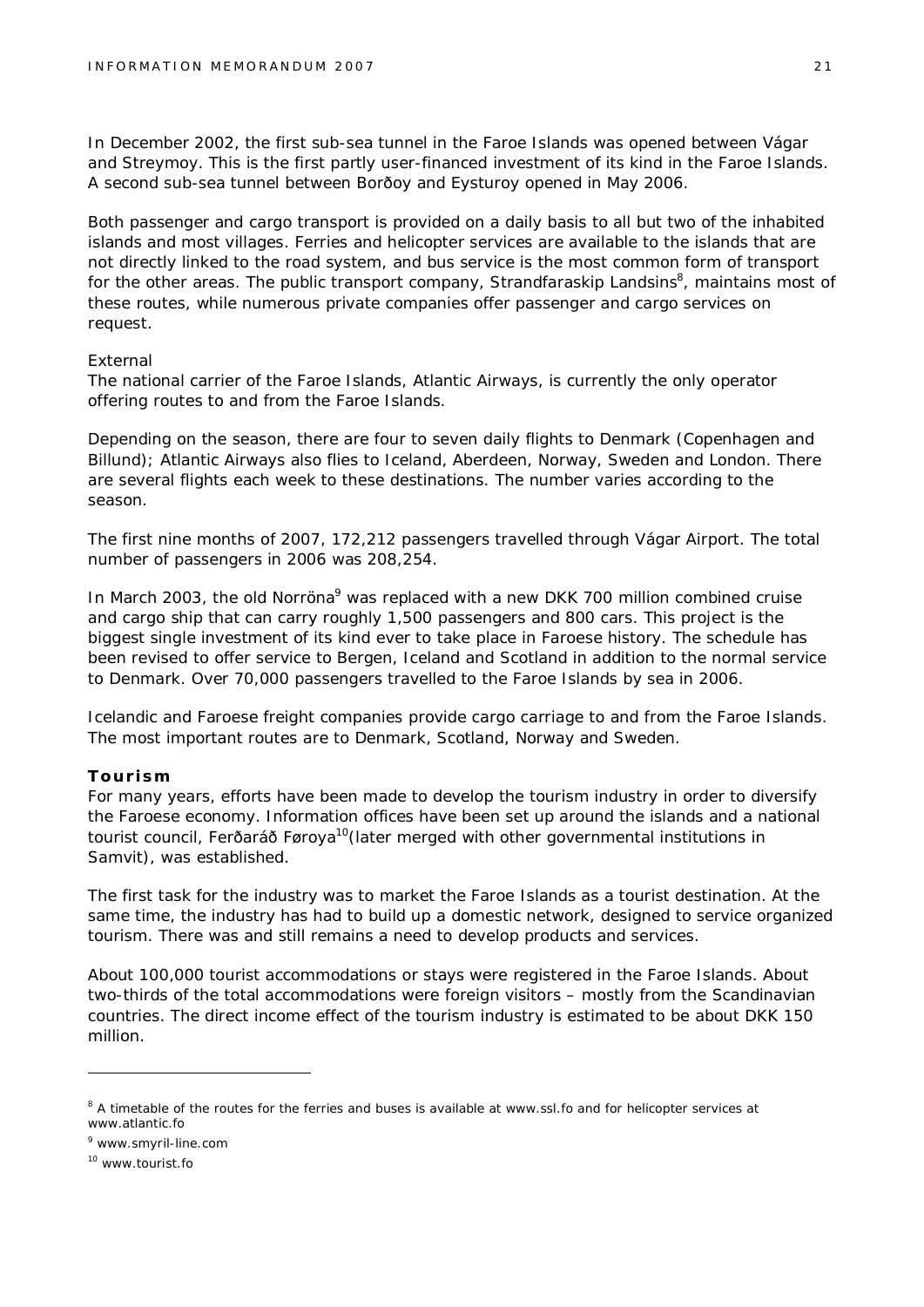Tourism is not a major industry in the Faroe Islands. However, given the progress in the Faroese tourism industry that has taken place to date and that is anticipated in the future, it can be expected that tourism slowly will become a more reliable source of income throughout the Faroe Islands.

#### **Insurance**

On 1 January 1997, the Faroese Parliament passed a new insurance industry law. The monopoly was abolished and a Faroese insurance supervisory body was appointed. Now, any Faroese company that complies with the statutory requirements may enter the insurance business on the condition that they obtain permission from the Faroese Government.

In 1998, the company, Trygd, re-started its business in housing and car insurance and subsequently expanded into ship insurance. Trygd and the old monopoly incumbent, Tryggingarfelagið Føroyar, are at present the only non-life insurance companies active in the Faroese market.

In the last year, competition has increased in the life insurance market.

#### **Oil**

On 22 December 1992, the Danish Government agreed to transfer the rights to the mineral resources in the subsoil of the Faroe Islands to the Faroese Government.

The initial oil exploration phase started in 1994 and since then many firms have been exploring the subsoil. Oil reserves (Foinaven and Schiehallion) have been located in UK territory near the Faroese border.

In February 2000, the first licensing round was opened. The area offered for licensing lies to the southeast of the Faroe Islands and covers approximately 14,000  $km^2$ . It is divided into 56 whole blocks and 26 partial blocks. The licensing round closed in May and 17 oil companies submitted 23 applications. In August, seven licenses were awarded to 12 oil companies, organized into five consortia.

Three consortia, represented by Statoil, BP and Amerada Hess, drilled their first wells in the summer of 2001. Statoil concluded their operations in September 2001 with essentially a dry well, as only traces of oil were found. BP finished drilling shortly thereafter. Although some oil was found, it was not of sufficient commercial quantity. The Amerada Hess group then started drilling the Marjun well in license area 001. In November 2001, the Ministry of Petroleum and the Environment announced that oil and gas had been found in significant volume, but it was not possible to say if it was enough to start production. Later studies have brought no significant clarification. In the summer of 2003, ENI Agip drilled one well in area 002, but it came up dry.

During 2004, the Ministry of Petroleum was replaced by an administration, and the responsibilities of the ministry were divided between the Ministry of Trade and Industry and the Ministry of the Interior. Petroleum affairs will continue as an administration with the official name "Faroese Petroleum Administration". This administration will be responsible for all the administrative tasks related to petroleum exploration on the Faroe Shelf.

Also during 2004, a second licensing round opened and a number of companies expressed interest in applying for these licenses. The licenses were awarded in January 2005 to eight oil companies, organized into five consortia.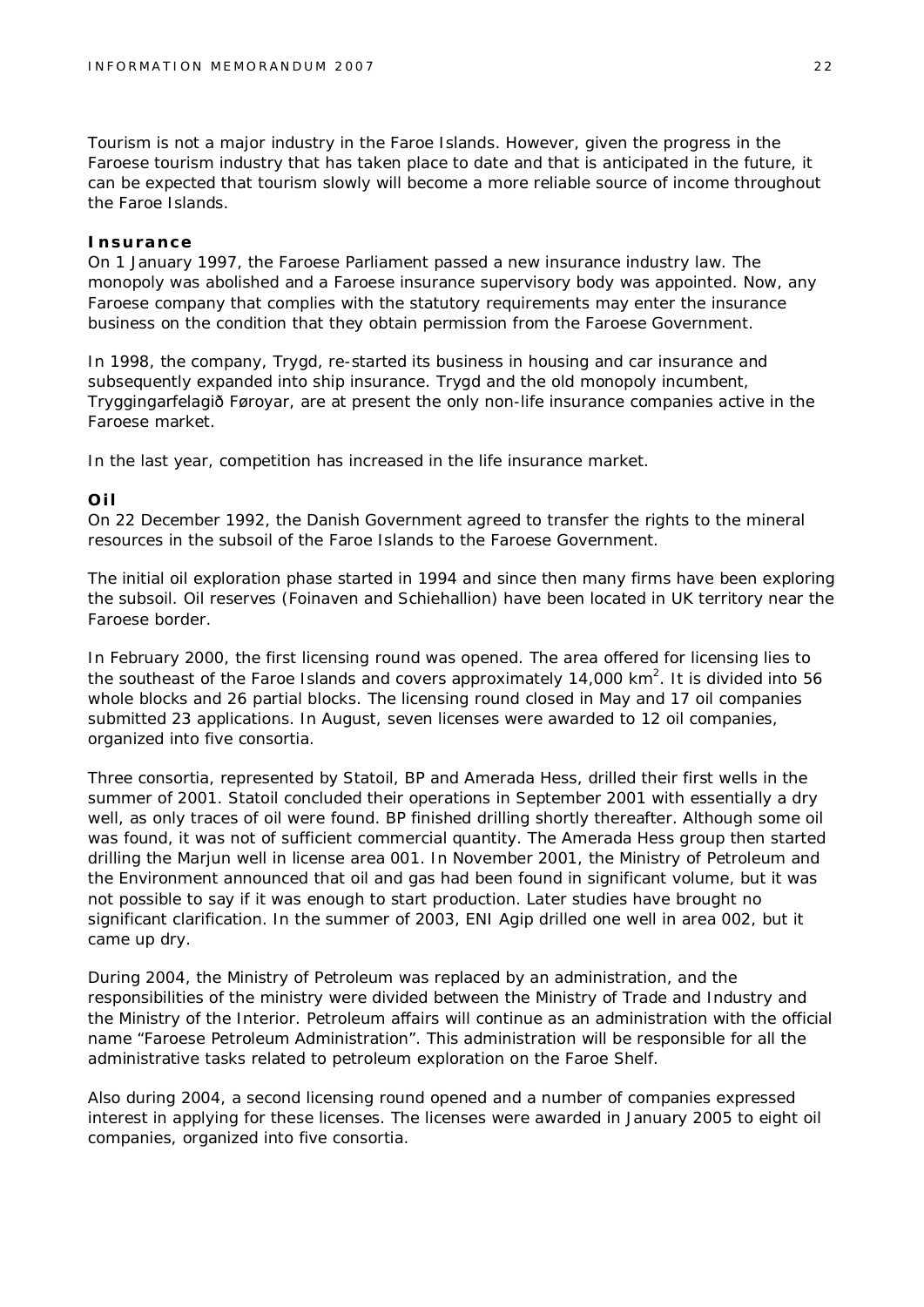The influence of the oil industry has begun to emerge. Oil companies have established offices in Tórshavn where housing prices jumped in anticipation of potential oil prospects. With time, expectations have become more moderate, the exuberant talk has moderated and circumstances have normalised. There are also other visible activities apart from oil company initiatives. The offshore base was placed in Runavík and proved reliable and effective during the exploration activities. This has led to and will undoubtedly continue to lead to further activity, both directly and indirectly. So far, the harbour facilities in Runavík have been expanded, and the various companies servicing the oil industry have established a presence there. The same goes for air transport for the oil industry, which is performed via Vágar Airport. A temporary offshore terminal was built to host the helicopter transport (mostly personnel) between land and the offshore installations.

It is hard to estimate the outlook for future activity. The Marjun drilling site did not strike oil in the expected sediment and, therefore, the oil companies have had to review their plans. It is still unclear when Amerada Hess will follow up on the promising find they had in 2001.

The seismic and other data obtained from the drilled wells is still being interpreted and much valuable information about the Faroese subsoil has been obtained in the process.

In July 2006, Statoil started the first exploration drilling on basaltic rock which covers large areas of the possible Faroese oil fields. Also BP, Shell and Anadarko will drill on basaltic rock at the in 2007. The findings from these wells are expected to give valuable information on how to interpret the seismic results from the subsoil that is covered with basalt.

#### 5.3 Labour Market

In general, the Faroese labour market<sup>11</sup> is characterized by a relatively large workforce in the fishing sector and the public sector. Unskilled and skilled workers work 40 hours per week, according to agreement. Public employees and office staff work 37-38 hours per week. The holiday law grants five weeks of paid annual leave. Salaried staff receives a holiday allowance of 1.5% of their annual wages in addition to their base salary, while hourly paid workers receive a 12% holiday allowance for every hour worked.

Usually wage negotiations are held every other year and almost all unskilled workers, public employees and shop assistants have their wages adjusted according to negotiated settlements. For skilled labourers and people working in the service trades, the settlements are regarded as guidelines. Lately, there is growing interest in negotiating longer wage agreements. Several of the latest settlements, for example, have been for more then two years.

Last year, unskilled workers agreed upon their wages. Wages increased by 0% in 2005 and 0% in 2006, while the pension payment increased by 1% in 2005 and 2% in 2006. The main public sector agreement was reached in October 2005, and resulted in a 1-year agreement and an increase in wages of 0.9% in 2005. In addition to increased wages, the agreement was improved in other ways. In the autumn and winter of 2006, wage negotiations began again for public employees.

Unemployment insurance<sup>12</sup> has been in effect since 1992. Employers and workers each pay  $1\%$ <sup>13</sup> of each wage payment to the unemployment compensation program. The unemployment

<sup>&</sup>lt;sup>11</sup> Tables 3 through 5 in Appendix H show a variety of figures concerning the labour market

<sup>12</sup> [www.als.fo](http://www.als.fo)

<sup>&</sup>lt;sup>13</sup> As of 1 September 2003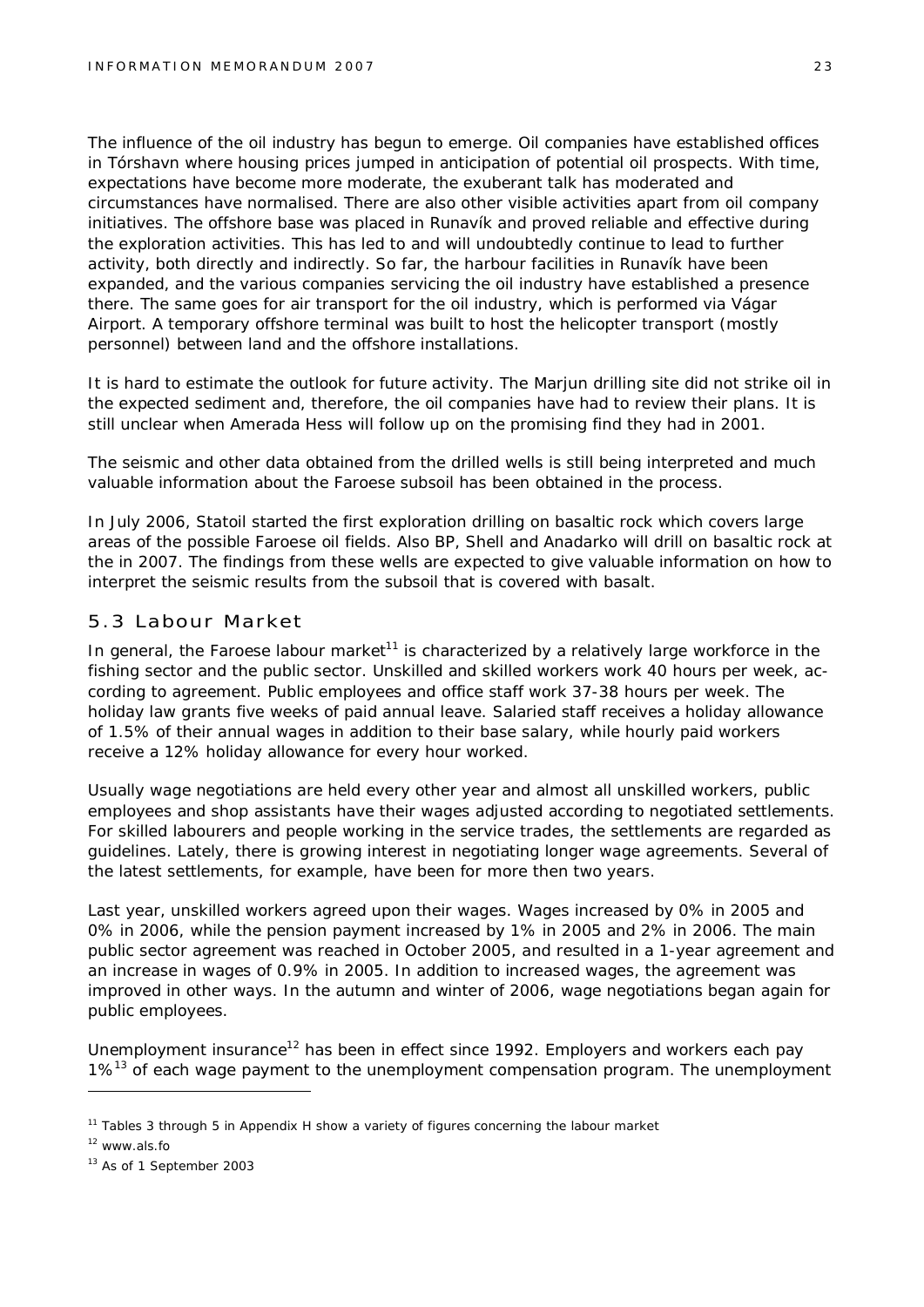benefit from the insurance program is set at a maximum of 70% of the income of an unskilled worker (Appendix H, Table 4). The unemployed worker can stay in the system for a total of 798 days over a period of five years.

A Family Leave Fund was established in June 2001. Employers and workers pay 0.25% of total wages to the fund, which provides for up to 24 weeks of paid leave after childbirth with a maximum of DKK 25,000 per month.

In 2001, 2002 and 2003, total wage payments increased by 13.7%, 8.3% and 0.4%, respectively. In 2004, total wage payments increased by 0.9% from DKK 5,000 million to 5,967 million. Total wage payments in 2005 were DKK 6,001 million, a 2.2% increase. As mentioned above, total wage compensation increased 7.1%.

During the economic crisis of the early 1990s, the Faroe Islands experienced an unemployment rate of around 20%, which is now dramatically lower. The rate gradually fell and is hovering around 3%. From 1989 to 1995, the population in the Faroe Islands decreased by 9% from 47,838 to 43,393. The workforce was reduced by 12%. Most moved to Denmark. The net emigration eased the pressure on the unemployment insurance fund and lowered the actual unemployment figures.

Unemployment is still at a low level. Recent numbers showing less than 2% unemployment. In 2006, unemployment was 2.7% on average.

In times of low growth, the Faroese labour force migrates to neighbouring countries in search of work, as well as immigrating back to the islands in times of high growth. Emigration statistics are therefore a major business cycle indicator.

#### 5.4 Foreign Trade

The Faroe Islands is an independent customs area. Import duties and the rules pertaining to import and export are determined by the Faroese Government. In this respect, the other divisions within the Danish Kingdom are considered "foreign".

The trade balance was slightly positive in 2004. The trade balance deficit increased in 2005. The deficit is still present in 2006, but is slightly decreased. The annual grant from Denmark is a major factor contributing to BoP.

Around 95% of the registered export of goods is fish and fish products. The import is widely spread between ordinary consumer goods, goods for production and investment goods. In 2005, 77% of the export and 59% of the import was with EU countries. Outside the EU, Norway is the main business partner (see Appendix E, Table 2).

When the Faroe Islands declined membership in the Common Market in 1974, a trade agreement was concluded instead. The trade agreement was fundamentally a free trade agreement and as such reported to GATT by the EU. As a condition of the 1991 trade agreement, the Faroe Islands in 1993 implemented a value-added tax regime and excise duties replaced the fiscal import duties. The value-added tax now stands at 25%.

At the end of 1998, a new agreement was concluded between the Faroese Government and the EU, rescinding the following sections of the trade agreement: price arrangements, reference ceilings for export, restrictions on salmon, statistics control and other product specific agreements. Thus, some 95-97% of all Faroese exports are listed as free trade.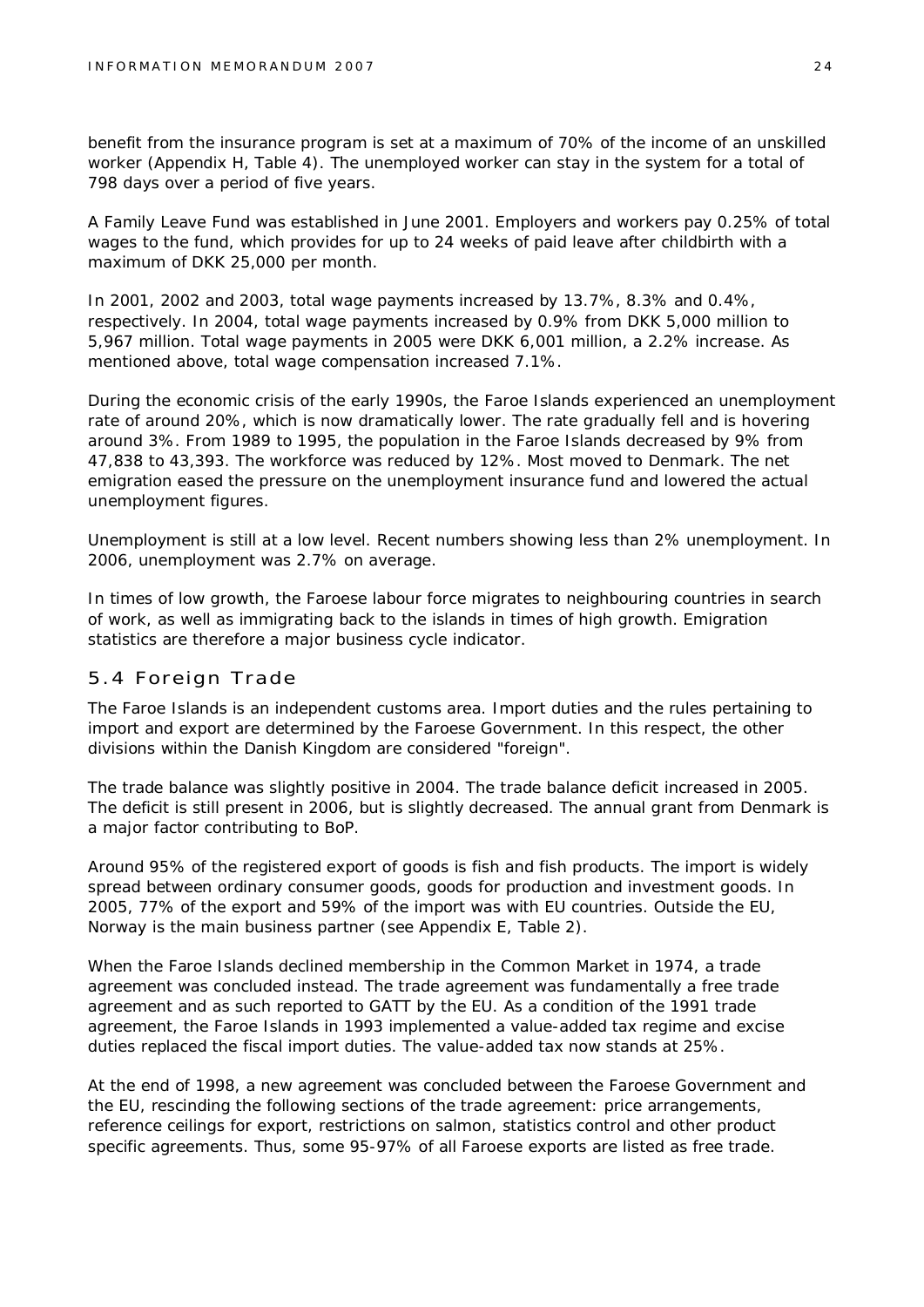On 28 November 2003, the Faroe Islands and the EU entered into an agreement on Faroese membership in the Pan-European System of Cumulation of Origin. This was a positive development in the negotiations with the EU for Faroese industry and the society as a whole. The agreement was fully implemented on 1 December 2005.

The Faroe Islands also has free trade agreements with Norway, Iceland and Switzerland. Trade with the rest of the world is based on WTO regulations. The current coalition has set EFTA membership as a target for the coming years.

#### **The Balance of Payments (BoP)**

From the early 1970s to the beginning of the 1990s, there was a deficit, and in the latter years a very large deficit in the BoP. In 1990, the foreign net debt had accumulated to DKK 8.533 million, corresponding to DKK 176,000 per inhabitant.

This picture changed significantly, beginning in the early 1990s. During the ten years from 1992 through 2001, the surplus in the BoP was more than DKK 1,000 million or 13% of GDP on average per year (Appendix E, Table 1). Because of the big surpluses since 1993, the net debt has turned into net assets of about DKK 2,967 million in 2004. (See Appendix F, Table 1) The main reasons were a surplus in trade, the Danish block grant, lower interest payments, and wage transfers from Faroese working in foreign countries.

#### **Adapting to the International Economic Environment**

The Faroese economy is open, as the export and import of goods and services are about 45- 50% of GDP. Changes in the international economy thus have a larger impact on the Faroese economy than most other countries. It is, therefore, essential for the Faroe Islands to be able to adapt to changes from the outside world.

In order to encourage Faroese businesses to respond effectively to international competition and to attract foreign direct investment, some important trade and industry legislation has been put into force. Accounting procedure legislation governing the various types of limited liability companies, as well as legislation regulating the accounting industry, entered into force in 1994. A much-needed revision is underway, and will reference a greater number of international accounting standards. The law will enter into force in 2007.

Companies can be registered as either public limited liability companies with a share capital minimum of DKK 500,000 indicated by the acronym P/F, or as private limited liability companies with a minimum share capital of DKK 80,000 indicated by the acronym sP/F.

The act regarding accounting procedures contains provisions governing the accounting principles to be employed, and requires that the accounts of all limited liability companies be available to the public. This regulation ensures that those who invest money and give loans can have better insight into the activities of a business and make it easier to compare a specific business with others engaged in the same type of business.

Government authorities, in co-operation with employer associations, are continuously trying to attract foreign investment to the Faroe Islands by sending out material and providing information services<sup>14</sup>. Apart from oil exploration-related industries, the impact has been limited.

<sup>14</sup> [www.trade.fo](http://www.trade.fo)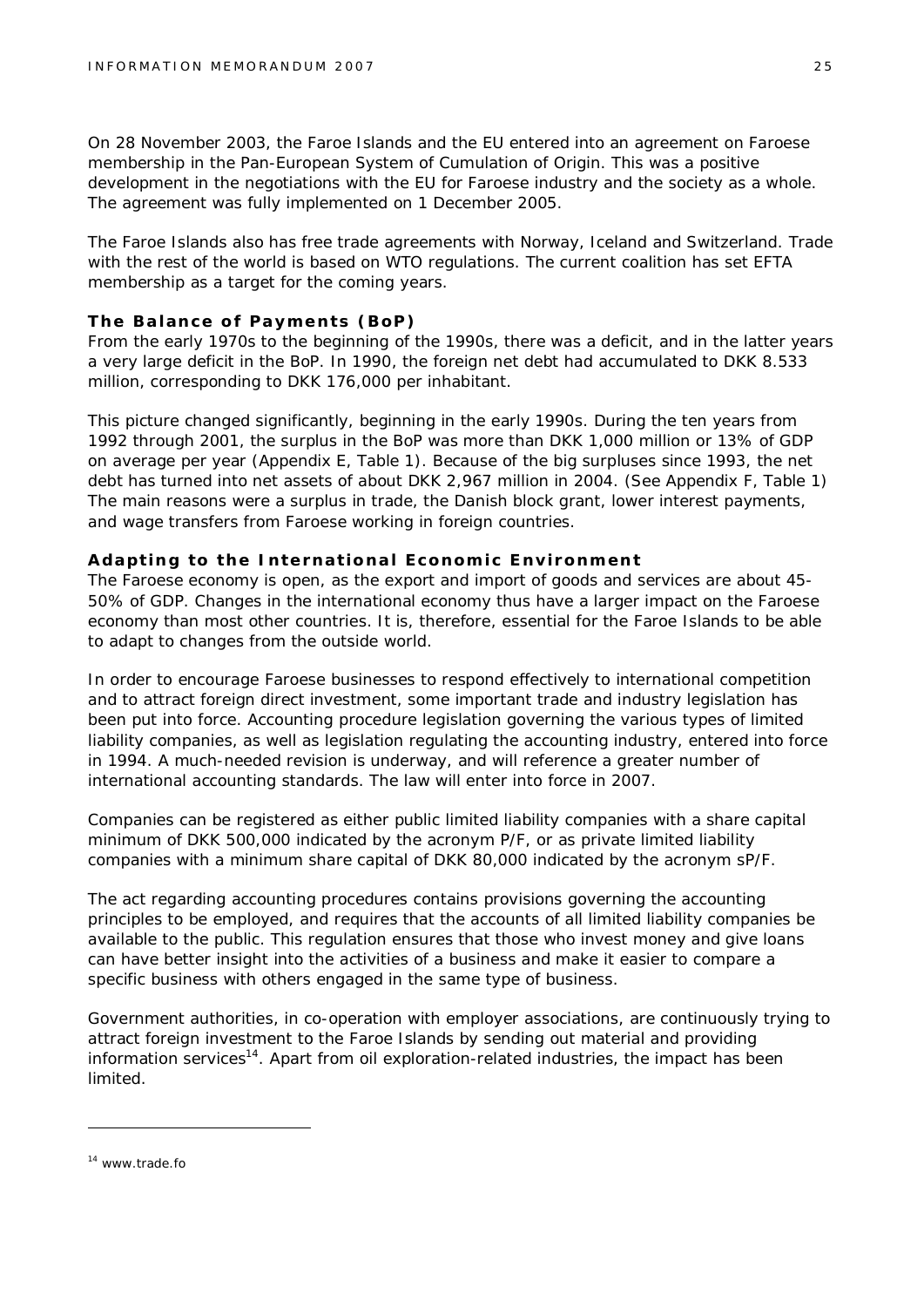## 6. THE FINANCIAL SYSTEM

Five banks – Eik Banki, Føroya Banki, Norðoya Sparikassi, Suðuroyar Sparikassi and Kaupthing Bank – service the financial market in the Faroe Islands. Savings traditionally were deposited in banks, but lately asset management and investment banking have grown in importance.

The Faroese financial market has experienced much turbulence in the last decade. In 1992 and 1993, huge write-offs were demanded in bank assets. Through the Financing Fund of 1992<sup>15</sup>, the Faroese Government injected new capital into Sjóvinnubankin and Føroya Banki with loans provided by the Danish Government. Altogether, the injection amounted to about DKK 3 billion, resulting in the banks becoming publicly owned.

In August 1993, it was decided that Føroya Banki and Sjóvinnubankin should merge<sup>16</sup>. The merger entered into force on 1 January 1994 and the merged bank continued under the name Føroya Banki<sup>17</sup>.

Today, the situation has turned around and the financial institutions are well consolidated. The economic upturn has largely limited losses and the reality lecture on healthy business practices offered by the depression has so far yielded good results on the balance sheets.

The high level of activity in the Faroese economy has given rise to greater profits within the financial sector. Eik Banki (until December 2006 Føroya Sparikassi) has shown the best results. Around half of Eik Banki's activity is overseas. Føroya Banki has also shown positive results, and the bank has plans to move activity abroad. Norðoya Sparikassi and Suðuroyar have also shown positive results. Their activity is mostly in housing funding. Kaupthing Bank, a Faroese branch of the parent Icelandic bank, is mainly involved in industrial financing.

Because of a revision in the banking law, banks and savings banks now compete on equal terms. The law also affords the same conditions for Faroese financial institutions as for Danish financial institutions relative to the Danish Central Bank. This legislation thus enables the Faroese banks to participate in the international capital markets. Various public financing institutions hold about a 10% share of the total financial assets and play an important role in selected areas of the financial market. The most important are the Føroya Realkreditstovnur (a mortgage credit institution, financing ships), Húsalánsgrunnurin (a mortgage credit institution, financing residential houses) and Framtaksgrunnur Føroya (Faroese Business Development Fund, which provides equity and loan capital to Faroese companies).

Recent developments suggest that the level of competition is set to increase, as foreign banks have revealed plans to enter the Faroese market and the current operating banks have launched several new products.

<sup>&</sup>lt;sup>15</sup> The Financing Fund's board of directors consists of five members appointed by the Faroese Minister of Finance

<sup>&</sup>lt;sup>16</sup> On 22 March 1993, Den Danske Bank exchanged the major part of its stock in Føroya Banki to the Financing Fund of 1992, in return for 30 percent of the stock in Sjóvinnubankin. A commission investigated the exchange and concluded that the Faroese Government did not have the necessary information and, therefore, had negotiated under false assumptions. In an agreement dated 10 June 1998, the Faroese Government received compensation of about DKK 1 billion.

<sup>17</sup> [www.foroya.fo](http://www.foroya.fo)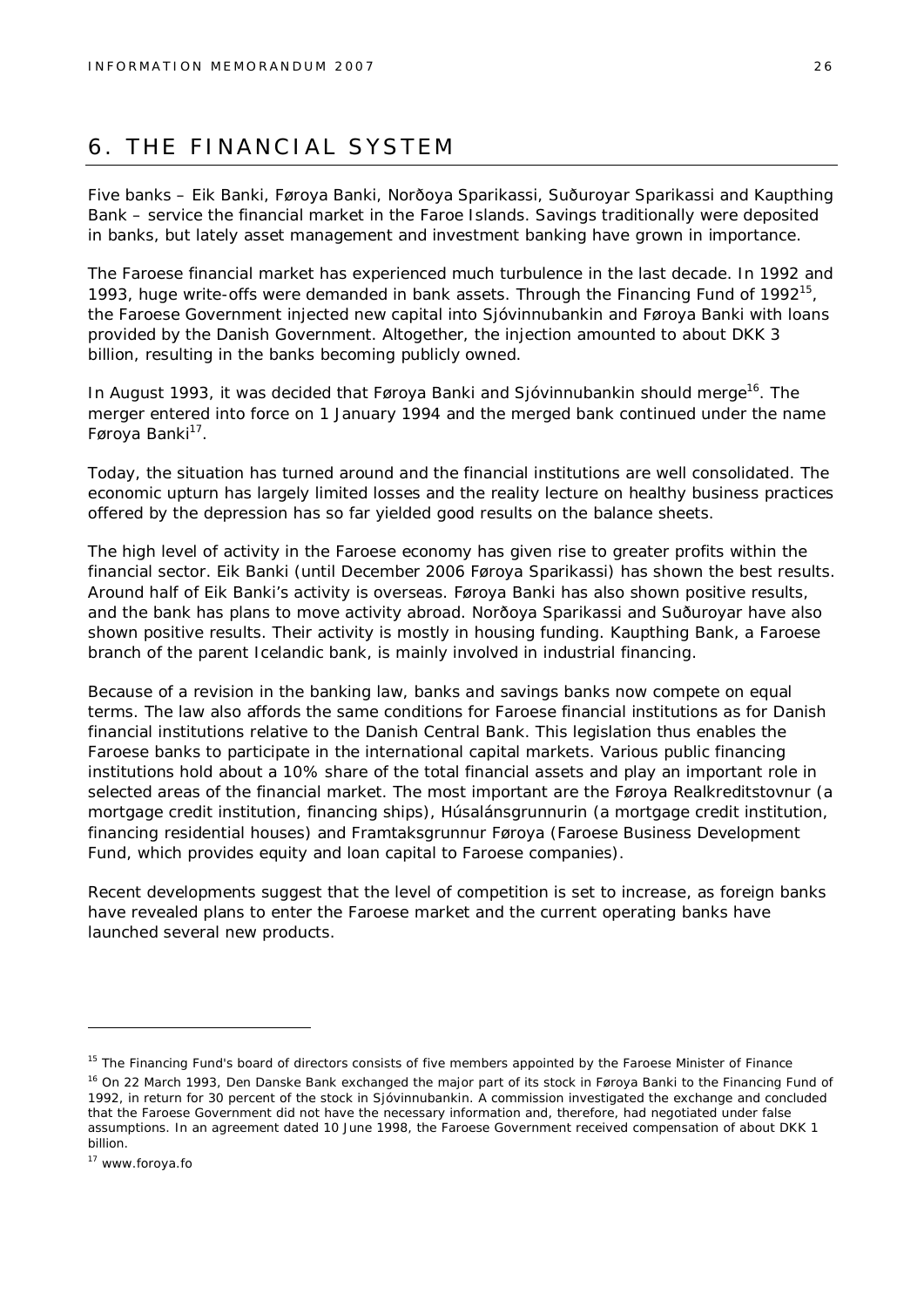## 7. PRIVATIZATION

One of major economic goals of the present government coalition is the privatization of publicly owned companies. So far the freight divisions of the National Faroese Transport Company and the merged company consisting of Faroe Seafood and United Seafood have been sold. The Business Development Fund of the Faroe Islands, a publicly held fund, is still the major stakeholder in the resulting merged company operating under the trade name of Faroe Seafood.

The prime minister has announced the current government plan to privatize certain large publicly held companies. The current situation for the referenced companies is as follows:

**Føroya Banki** (Faroese Bank) two-thirds sold

**Føroya Lívstrygging** (Faroese Life Assurance Company) sale scheduled for a later date. However, only 50% will be sold.

**Húsalánsgrunnurin** (Housing Fund) sale scheduled for a later date.

**Føroya Tele** (Faroese Telecom) sell off planned.

**Atlantic Airways** sell off scheduled for late 2007

At the present time, only Atlantic Airways is scheduled to be sold on VMF at a mentioned time. It will be up to the new Parliament and Government to decide the faith of the other referenced companies.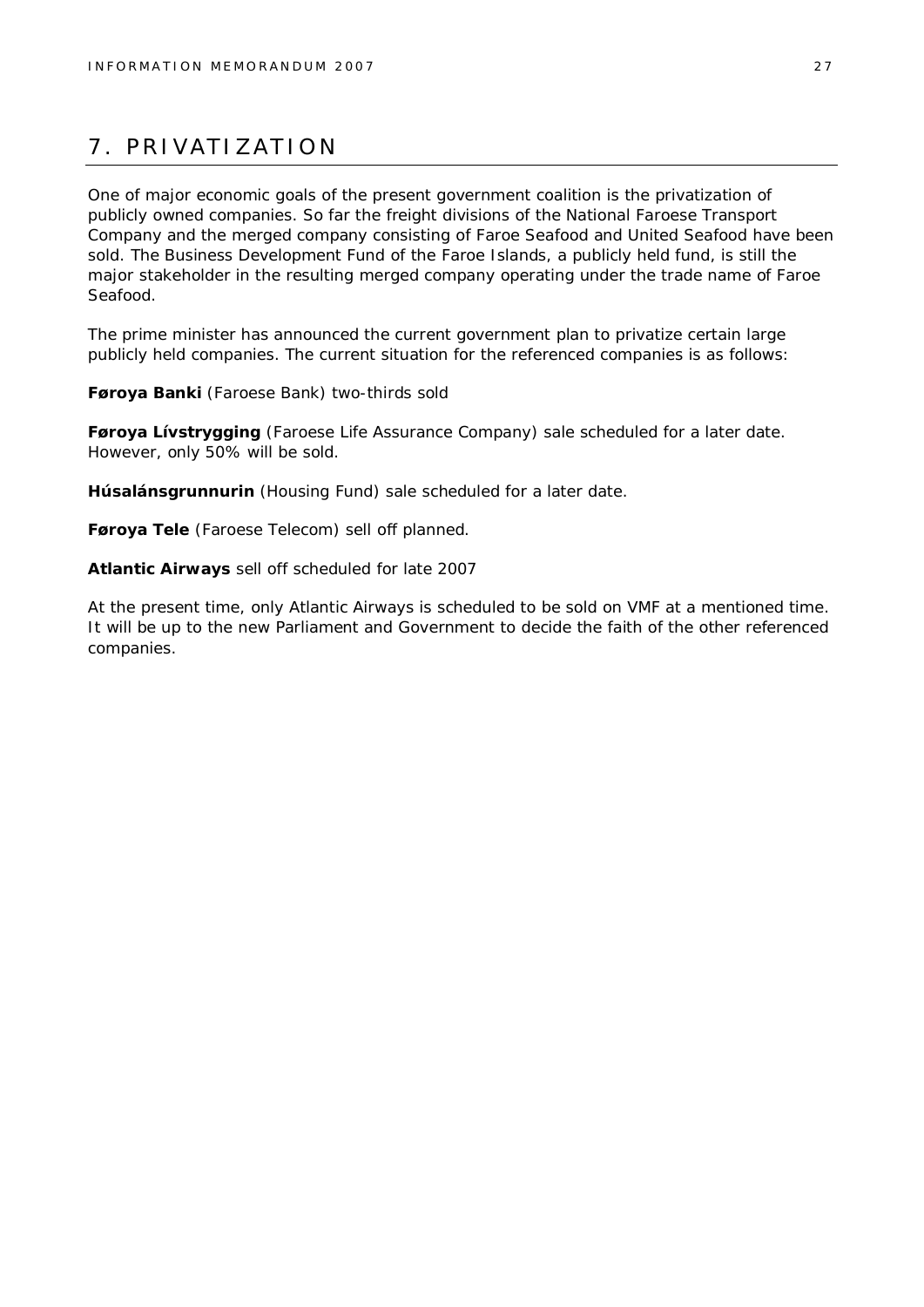## 8. THE FAROESE SECURITIES MARKET

The Faroese Securities Market (VMF)<sup>18</sup> on the Iceland Stock Exchange<sup>19</sup> had its first three listings in 2003. The Faroese Government bonds expiring in 2006, 2008, 2010 and 2018 have all been listed on the market.

The DKK 3,074 million debt with the Danish State will be re-financed by issuing bond debt with varying durations on the Faroese Securities Market on the OMX Nordic Exchange Iceland.

In June 2005, the first company (Atlantic Petroleum) was listed on the VMF market on ICEX (later OMX Nordic Exchange Iceland).

The newly established Faroese Securities Market, which is organized in such a way that Faroese companies are essentially listed on the Icelandic stock exchange, will afford domestic issuers easier access to capital for both existing and future initiatives. This is of great importance, especially when a Faroese company desires to expand within the Faroe Islands or abroad. Industries that are capital intensive, like fish farming, and companies that are innovative and avant-garde also benefit from having access to a localized securities market.

Such a market will enable investors to safely invest in Faroese companies. Because pension savings are expected to increase considerably in the coming years, the lack of a securities market would mean that this capital would not be available to help Faroese industry, but would be exported abroad.

The securities market is also a tool to assist in the privatization of the publicly owned companies, and can give ordinary people a better understanding of how business works, and what influences the success or failure of an investment.

Thus, a securities market is anticipated to generate greater potential for growth than if no exchange were available.

Three companies are listed on VMF: Eik Banki, Føroya Banki and Atlantic Petroleum. The market value of the companies is currently at around 80% of GDP.

<sup>18</sup> [www.vmf.fo](http://www.vmf.fo) – The limited liability company, P/F Virðisbrævamarknaður Føroya, was founded in 2000.

<sup>19</sup> On 30 March 2004, the Iceland Stock Exchange and the Faroese Securities Market (Virðisbrævamarknaður Føroya P/F) entered into an agreement relating to the listing of Faroese securities on ICEX and the facilitation of trading of Faroese securities.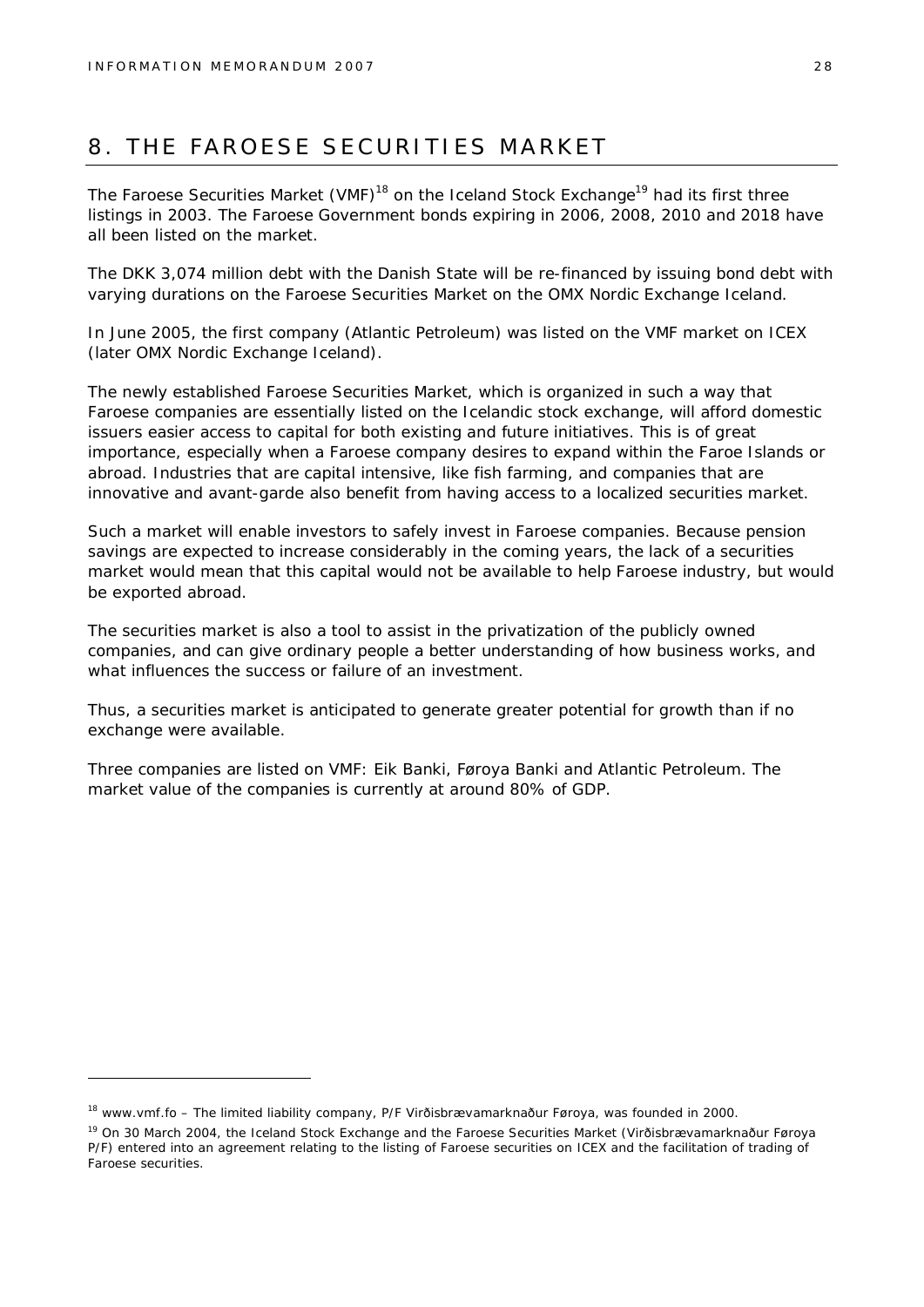## 9. CURRENCY

The currency of the Faroe Islands is the Faroese króna, issued by the Danish National Bank. The Danish National Bank considers the Faroese króna to be a "special version" of the Danish krone and unique Faroese banknotes are in circulation in the Faroe Islands. The Faroese currency is pegged to the Danish krone by the *de jure* Faroese currency board. Thus, the basis of the Faroese króna is an equal amount of Danish kroner deposited in an account in the Danish National Bank. Although the banknotes used in the Faroe Islands are Faroese, the coins are the same as those in circulation in the remainder of the Danish Kingdom. Faroese and Danish banknotes are fungible in the Faroe Islands. The Danish National Bank is the lender of last resort and all local Faroese accounts are denominated in Danish kroner.

A new series of Faroese banknotes have been issued. A new 50-króna note was issued in the summer of 2001 and was followed by a 100-króna note in early 2003 and a 200-króna note in early 2004. The rest of the series, 500 and 1000-króna notes, were issued in 2004 and 2005.

With regard to the future of Faroese currency, the Danish people rejected the Euro in a referendum in 2001. The Faroese did not participate in this referendum. This essentially preserved the status quo for the time being.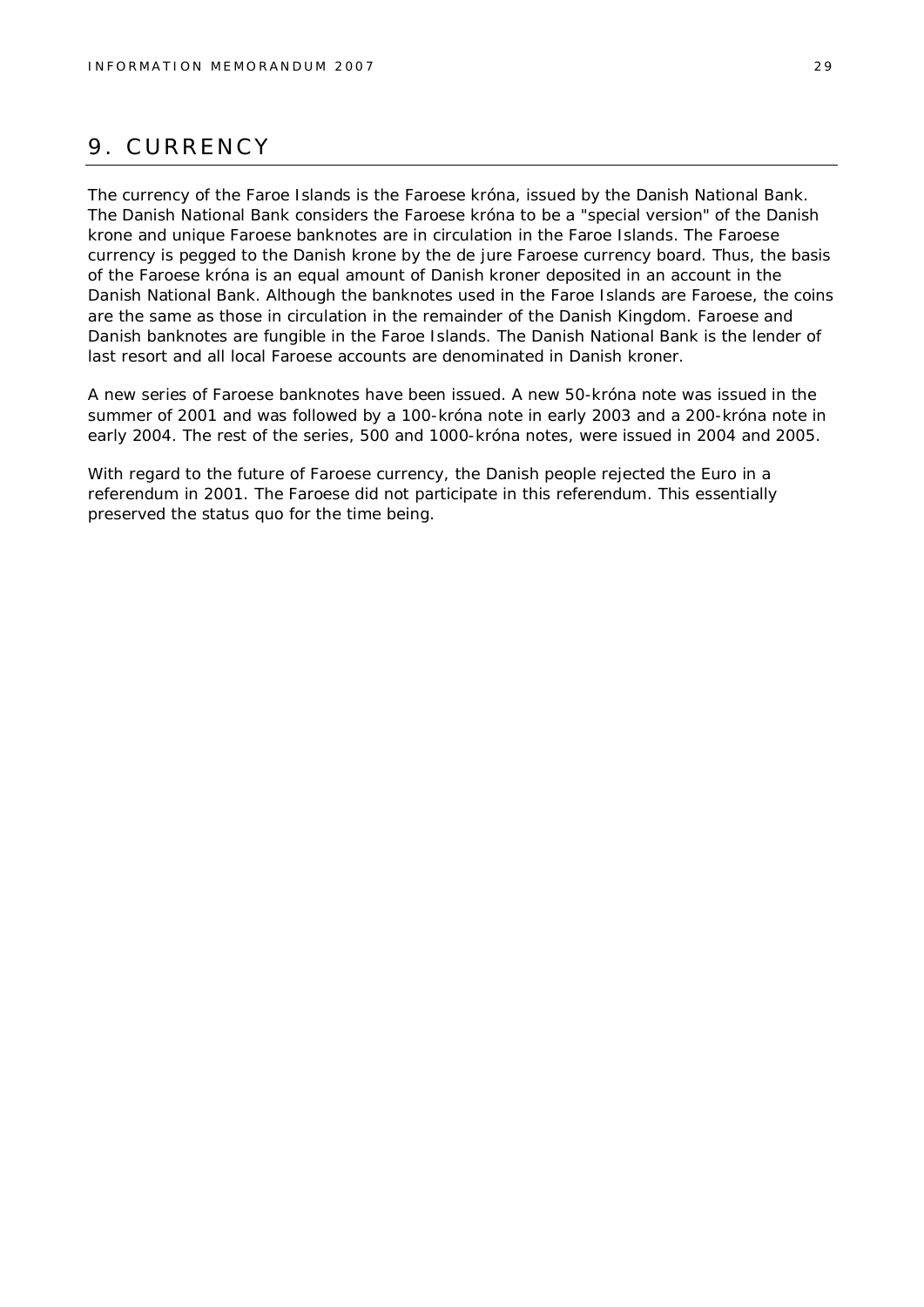## 10. THE PUBLIC SECTOR

#### 10.1 Public Income

The Faroese Government fixes and collects duties, taxes, income taxes, customs duties, production and vehicle taxes, whereas municipal government income derives mainly from income taxes.

Two classes of income are defined: wage income, which is, for the most part, defined as "Aincome", and business income, mainly defined as "B-income".

#### **A-income**

A-income has to be transferred to an account in a financial institution, post giro or the exchequer. Upon receipt of an individual's wages from an employer, the receiving bank automatically deducts and transfers the appropriate withholding tax to the exchequer via the Customs and Tax Administration centralized tax system. Each tax payment is calculated based on the income up to the date of the latest wage payment, converted into annual income. Adjustments are made after the close of each year; excess tax is refunded, extra tax owed is collected.

The highest tax rate (government and municipality combined) in 2006 is between 49.4% and 58.4% $^{20}$ , although the tax ceiling is 50%, excluding payments of about 2.6% to different funds.

Income tax levied by the Customs and Tax Administration is calculated on a sliding scale, thus with various allowances the highest marginal rate at present is 34% in 2006.

A gross tax system was introduced in 1997. This means that instead of providing for tax deductions, specific subsidies are allowed to compensate for certain expenses.

Municipal taxes are assessed using the same calculation of income as that of the Customs and Tax Administration, except that a flat tax rate is used. The economic situations of the municipalities differ greatly and for the year 2006 municipal taxes ranged from 15% to 24%. On average, the tax is 20.6%.

#### **B-income**

B-income is based on the annual accounts of a business and is, therefore, collected by the Treasury the year after the accounting year.

Corporate taxes before 1999 were 27%, but are since lowered to 18%, except for companies in the oil industry. The tax rate for these companies remains at 27%. Of the tax amounts, 62% is paid to the national Treasury, and the remaining 38% to the local municipal authorities.

#### **Other Taxes**

Interest on deposits in Faroese banks is not included in the income subject to income tax. Instead, a yearly tax of 35% of the interest is deducted from the interest payment by the financial institutions and transferred to the Treasury. All income from securities (interest, dividends and capital gains) is taxed at 35%. There is no property or wealth tax.

 $20$  Depending upon in which municipality one resides.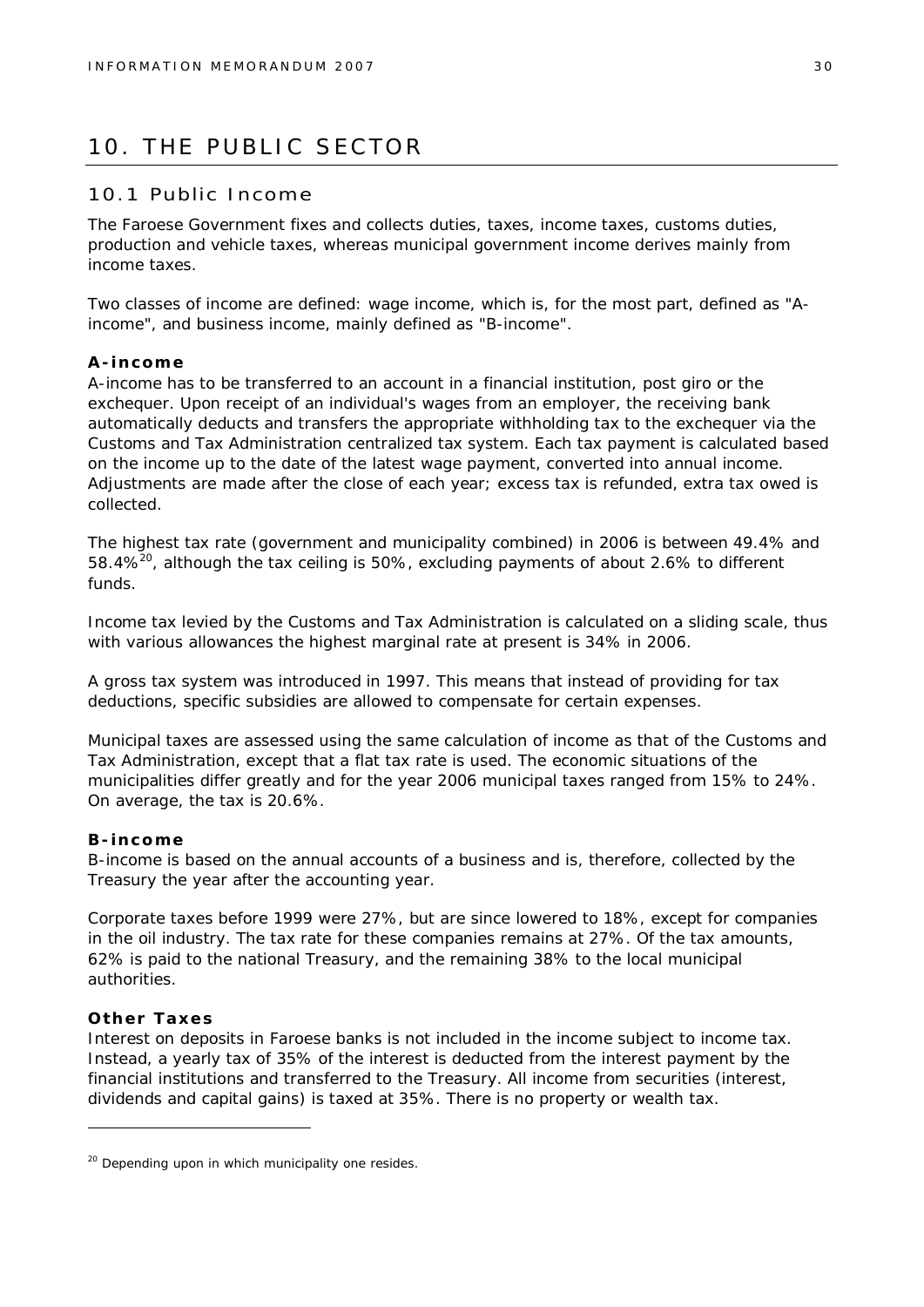Because of the trade agreement (1 January 1992) with the EU, the Faroese Customs Act is based on the international Customs Cooperation Council's (CCC) Harmonized Commodity Description and Coding System and customs duties are based on the EU GATT rates. The agreement was replaced by a new agreement in January 1997. In addition, the fiscal duties levied on imports were replaced by a value-added tax (VAT) and excise duties on some consumption items.

The corporations that do not pay VAT, for example banks and insurance companies, have to pay a five percent tax on total paid wages.

#### 10.2 Public Expenditure

The distribution of government expenditure for different items follows the new budgeting procedures and shows the actual financial outlays (Appendix H, Table 1). Investments in large assets are financed largely by current provisions and are booked immediately as expenses in the appropriate fiscal year.

There are exceptions to this rule, however. Lately, a new procedure has emerged wherein public limited companies are created to operate and manage public services and large, public construction projects, etc. This has been the case for Faroese Telecom, the sub-sea tunnel between Vágar and Streymoy, and the sub-sea tunnel between Eysturoy and Borðoy, etc.

The composition of expenditures has changed since the early 1990s. Expenditure to the fishing industry has fallen considerably since 1991 due to the change in subsidies to the industry. The policy is to emphasize the need for the industry to be cost efficient and independent of public funds.

Historically, outlays for effective guarantees have been massive. In 1991, private guarantees amounted to DKK 642 million; they were zero in 2003. New outlays from 1999 and onward have been at a minimum and the public guaranteed debt is decreasing. In 2005, all guaranteed debt was only DKK 81 million with municipalities as the only group with guaranteed debt.

The interest line item in the budget increased as the public sector took over a greater part of the private debt during the depression (see Appendix F, Table 1; Appendix H, Table 1.). In 1995, interest was 16% of the total budget, but after the debt agreement with Denmark in 1998, interest payments were halved.

In December 2003, the Faroese Government decided to pay DKK 500 million toward the debt with the Danish State. This resulted in yet another cut in interest payments. The DKK 800 million One-year bonds in November 2006, thereby greatly lowering the debt and at the same time the liquidity.

The most significant expenditures in the budget are social welfare services, which account for over one-third of the total.

#### 10.3 The Public Financial System

The annual budget is presented to the Faroese Parliament before October and must be approved before 1 January of the following year. In practice, approval occurs before Christmas.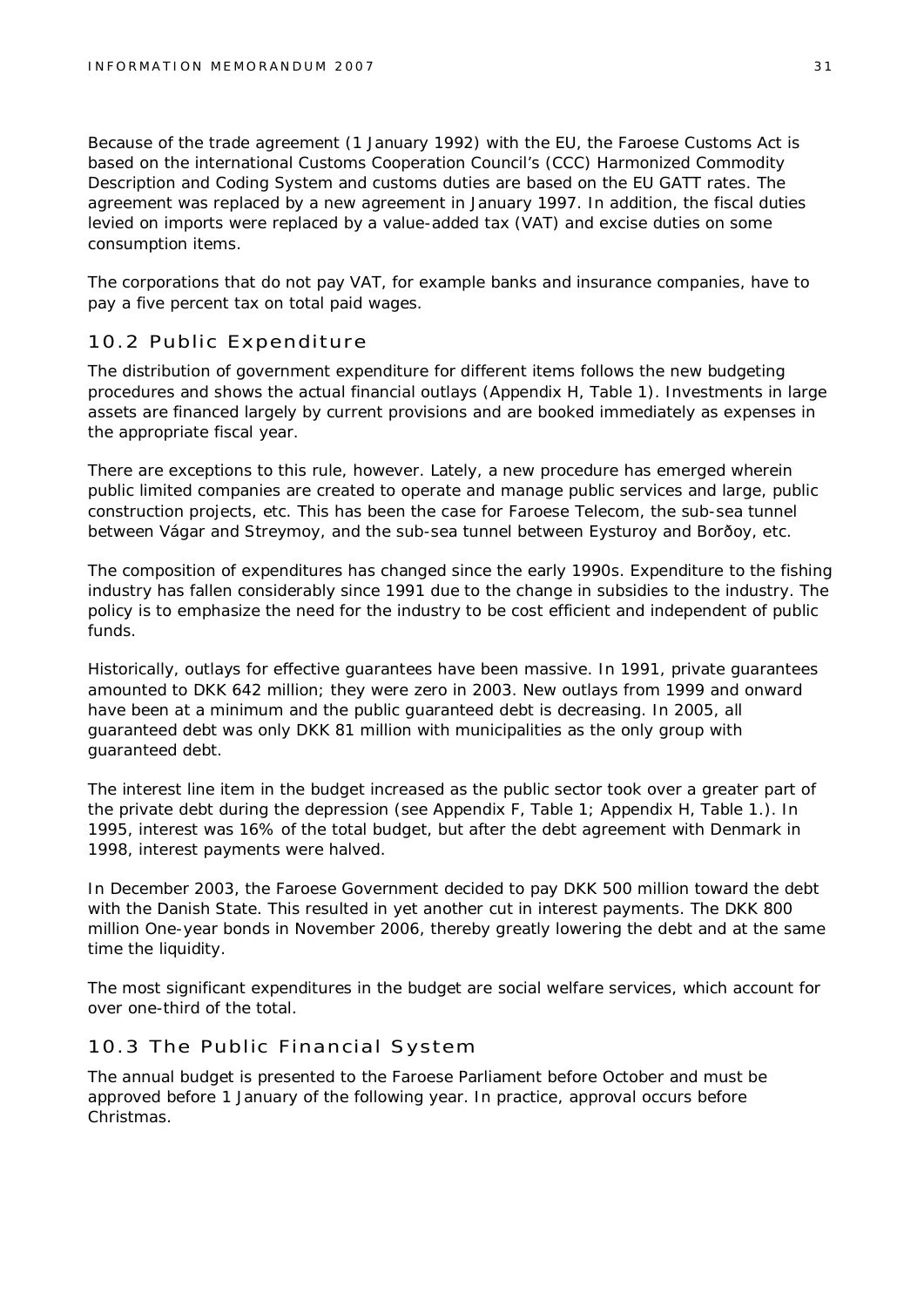Beginning with the 1991 fiscal year, the Budget Act was considerably changed compared to preceding years in order to obtain a better governing instrument. Blanket approvals for government investments and certain other expenditures are not permitted. Instead, government investments and other expenditures have to be approved in the budget for the year in question.

The accounts and bookkeeping of the government exchequer are audited by the National Audit Office. Once audited, the books are passed on to a committee, consisting of members selected by the Faroese Parliament, which is responsible for the finances of the government.

#### 10.4 The Current Public Budget Status

The Government account showed a surplus of DKK 697 million in 2001, DKK 191 million in 2002, DKK 22 million in 2003 and a DKK 152 million deficit in 2004.

For 2005, the Government account showed a deficit of DKK 211 million. The budgeted deficit for 2006 was set at the same level, but the result showed a DKK 142 million surplus due to an increase in tax revenue.

For 2007, the Government's plans are to reach a surplus.

The repayments of principal and interest on loans in 2005 were DKK 2,001 million (DKK 136 million in interests and DKK 1,865 million in repayments). This is due to a refinancing of the DKK 1,494 million debts with the Danish State.

The estimated repayments of principal in 2006 are DKK 46 million and interest will be DKK 118 million. The debt of DKK 800 million is partly set to be repaid with the proceeds of DKK 600 million in extraordinary dividends from the Financing fund of 1992 and partly by issuing new bonds or by a reduction in liquidity.

#### **Income**

Economic growth increased the level of public income dramatically both in 2000 and 2001, where the growth was around 10 percent. Tax and VAT revenues stagnated in 2003 to 2005 but have shown big growth in 2006 and 2007 as the economy has grown quickly.

The Danish grant will remain at the current level, until the Government decides to take over additional areas of administrative control. This will cause further reductions. Income in the near future will be very much dependant on the level of activity, which again is influenced by the size of export and prices.

#### **Expenditures**

From 1989 to 1997 $^{21}$ , expenses decreased every year even with growing interest expense. In 1998, expenses also dropped due to lower interest payments<sup>22</sup>.

In 1999, expenses started to increase: in 1999 by 7%, 2000 by 6% and 2001 by 7.5% and in 2002 by 10%.

 $21$  When excluding the expenses for restructuring the banks in 1992 and 1993.

 $22$  The lower interest payments were a result of the agreement of 10 June 1998 with the Danish Government. The agreement lowered the interest rate and the repayments.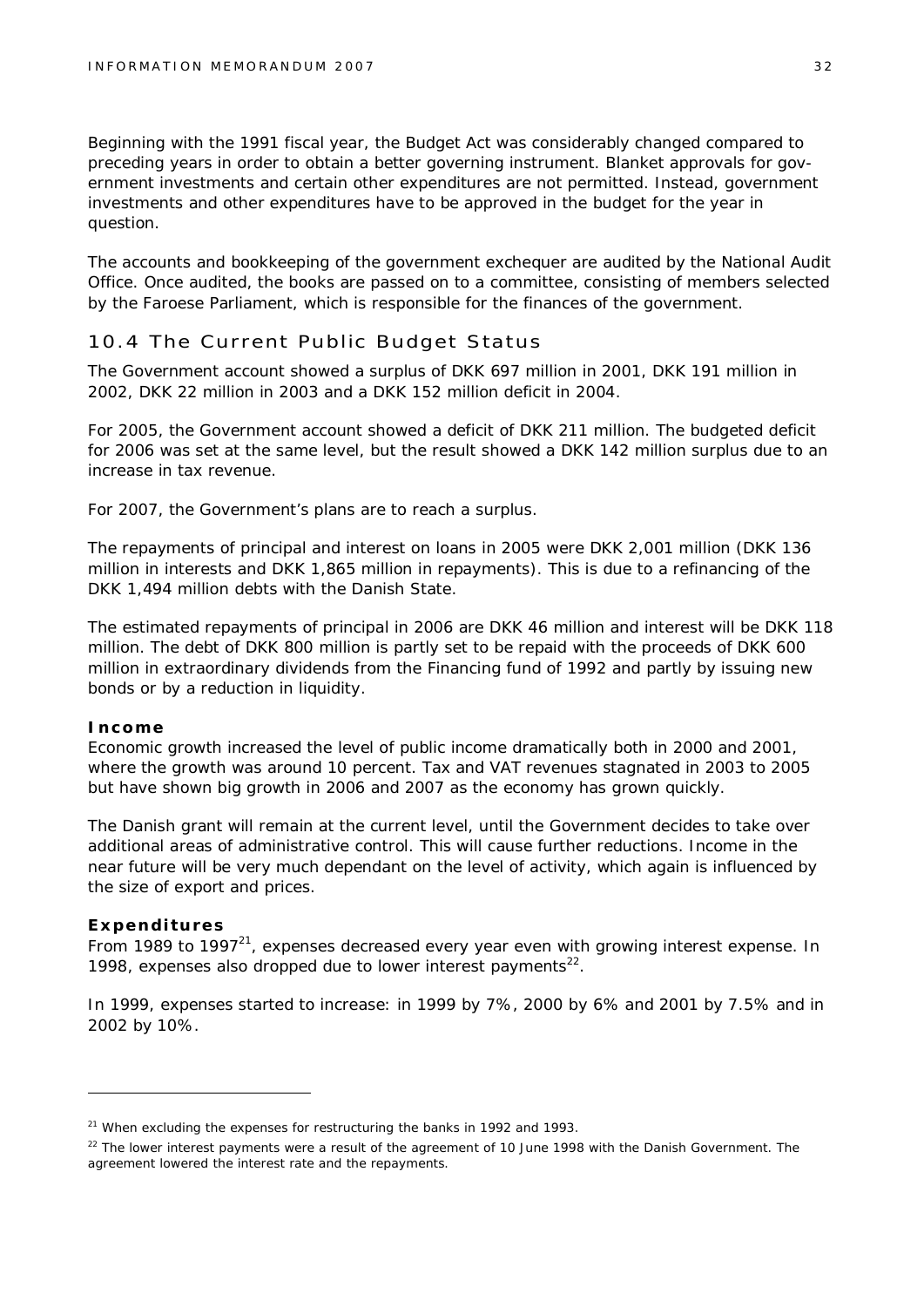In 2003, the Government stopped the accelerating growth in expenses, and this resulted in an increase in expenses of 3.7% in 2003, 4.2% in 2004; in 2005 the increase in expenses was 1.0%, and in 2006 expenditure grew around 3%.

#### **Policy**

The current economic policy could be called slightly expansive. The Government has been reluctant to restrict public spending and supported expansion through tax cuts, investments and expenditures. The expenditures are mainly in infrastructure, social welfare, health care and administration.

The Government will initiate national tax cuts, but the municipal taxes will increase, as a greater services burden will be shifted to them.

The Government has been working on privatizing some of the publicly owned companies to make a more clear distinction between public and private services, finance the reduction of debt and to help launch the Faroese Securities Market (see section 8).

#### 10.5 Payments from Denmark

In addition to tax revenues, public expenditure in the Faroe Islands is also financed by the Danish Government. Beginning with fiscal year 1988, most of the grant subsidy from the Danish Government is in the form of a general block grant (Appendix H, Table 2). In addition to the general grant, the Danish Government spends some DKK 280 million directly in the Faroe Islands to cover Joint Matters, mainly for public order and judicial administration.

The Danish block grant for 1999, 2000 and 2001 was fixed in real terms and has been so since 1995. The grant for 2002 was reduced by DKK 366 million to DKK 630 million partly related to the official transfer of public education to the Faroese authorities. The Faroese and the Danish Governments have agreed that the grant will be fixed in real terms at DKK 615.5 million per year from 2003 until 2006. Any further takeover of executive areas pursuant to the Home Rule Act will precipitate further cuts in the block grant.

#### 10.6 Government Foreign Debt

From 1992 to 1997, the debt to the Kingdom of Denmark increased from DKK 500 million to DKK 5,594 million. According to the agreements with the Danish Government, the Faroese Government injected DKK 2,500 million into the Financing Fund of 1992<sup>23</sup> and rearranged foreign debt elsewhere with loans from the Danish Government.

According to the agreements with the Danish Government, Faroese budget deficits would not be financed by the Danish Government, but by the Faroese Government. In December 1994, the Faroese Government for the first time issued bonds for public sale. In addition to meeting the liquidity demands of the Treasury, the aim was also to create a bond market in the Faroe Islands. This would give the Faroese population an additional opportunity to place extra liquidity and work as a credit rating for the Faroese Government. The bonds are registered with the Danish Securities Centre and since 2003 are quoted on the Faroese Securities Market on the now OMX Nordic Exchange Iceland.

It is common practice now when there is a financing need that the Government refinances maturing bond loans by issuing new bond loans. In November 2003 and November 2005, the

 $23$  Established with the purpose to restructure the banks.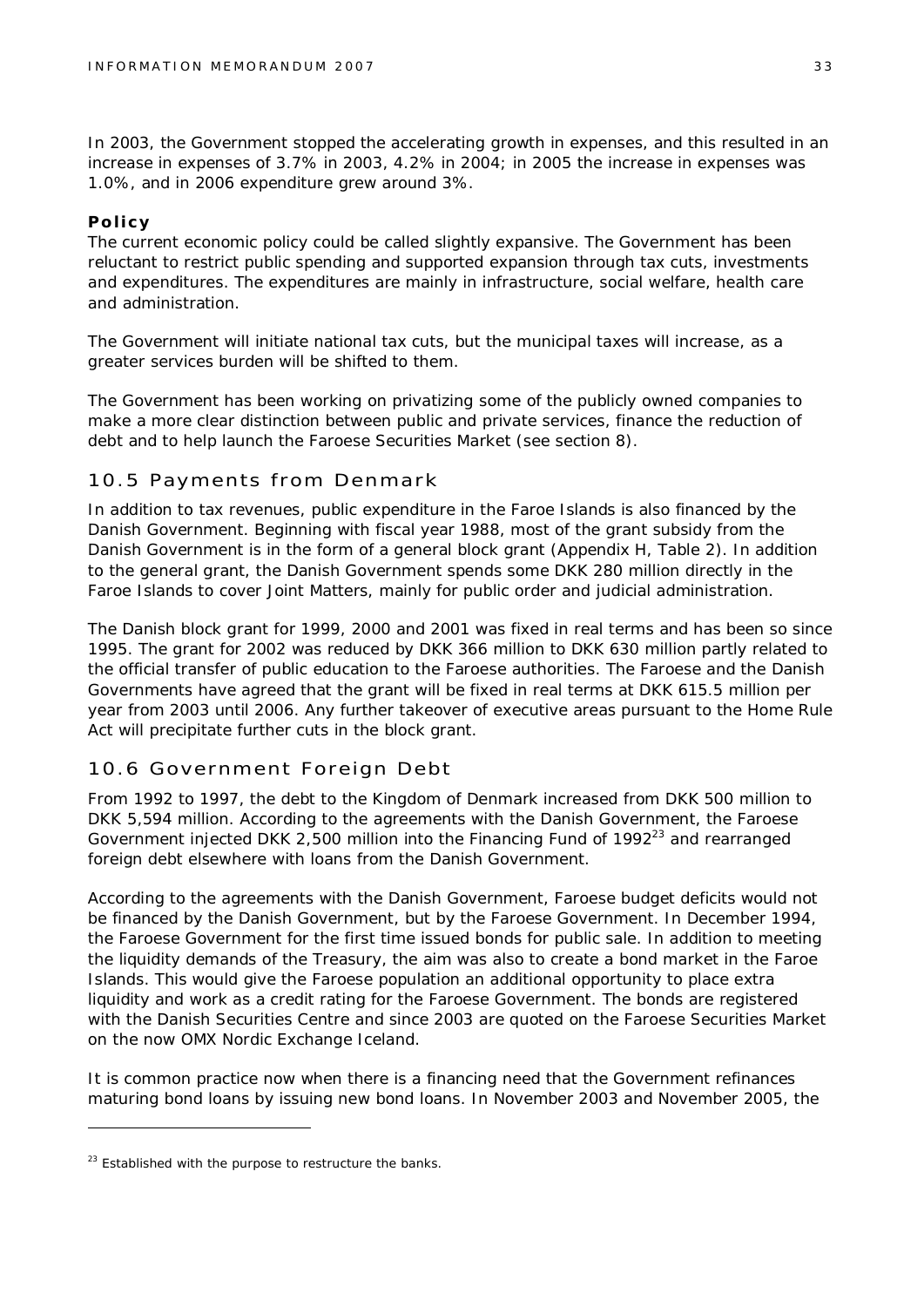Government also issued bonds in order to make extraordinary repayments on loans from the Danish State. Debt to the Danish State has also been repaid by reducing liquid reserves.

The Faroese Government has repaid all interest bearing debt to the Danish State, but has still a non-interest bearing loan from the Danish State that shall be repaid with interest if and when oil is found in the Faroese subsoil. The Government instead issued bonds, at the market value of DKK 3,125 million on the Faroese securities market on the Iceland Stock Exchange, now OMX Nordic Exchange Iceland.

#### 10.7 The Municipalities' Debt

The Faroe Islands at present has 34 municipal councils, which vary in size and population from 44 to 19,382 inhabitants. Some of them have a net debt of DKK 60,000 per inhabitant while others have modest debt or no debt at all. For those that have large debt, interest and instalments comprise a large part of the municipal budget.

The temporary debt solidarity agreement of 1995 expired in 2001 and was replaced by individual solutions. Some of the municipalities needed assistance from the "Municipalities Loan and Guarantee Fund<sup>"24</sup>. Twelve municipalities co-operated in a refinancing plan in 2000 with a five-year loan from FKI, a special loan association with a guarantee from the abovementioned fund.

In 1995, the Faroese Government set up a committee to make a proposal for a new municipal system and the report was published in 1998. It recommended a system of seven to nine municipalities with clearer distinctions between the national government and the local municipalities.

There has been much discussion following the report and the view on merging municipalities is controversial, but sentiments seem to be moderating. Some municipalities have merged over the last few years, and several municipalities have decided to follow suit. The number of municipalities was reduced from 48 to 34 in 2004.

The long-term goals for creating larger municipal areas are to provide a basis for decentralizing public administration, social services and to strengthen local government.

 $24$  A fund was set up into which one percent of the municipal councils' tax income from 1994 to 1996 was paid. In 1996, the fund had on deposit from the municipalities DKK 98 million and loans outstanding of DKK 14 million.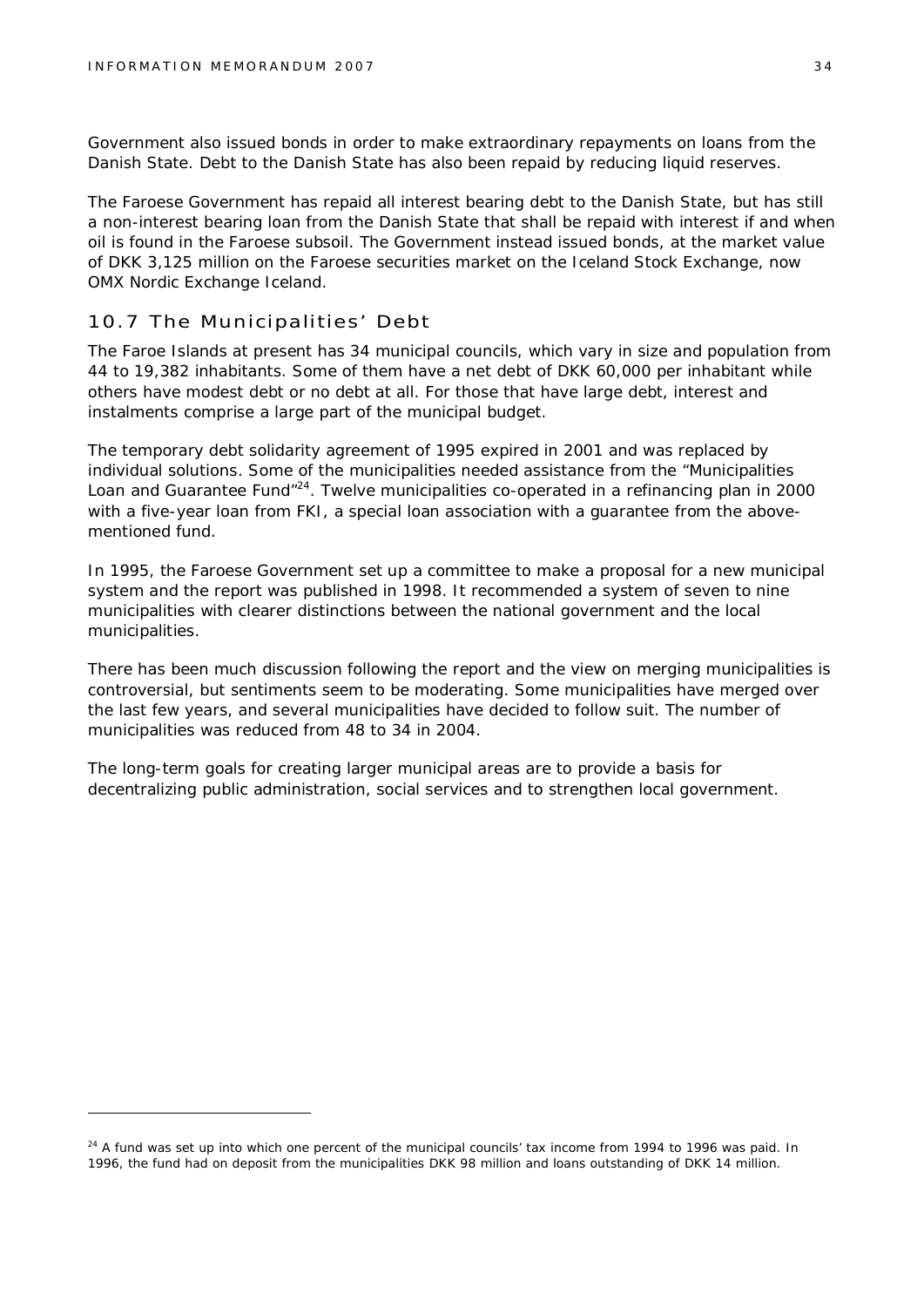## 11. SUMMARY AND OUTLOOK

#### 11.1 Summary

The Faroese economy is growing strongly. The growth is set to continue in 2007, but is not likely to continue growing at such a fast rate.

The main reason for a projected decline in growth rate is that unemployment is very low. The average for 2006 was 2.7% and the newest numbers for 2007 show a historically low level of unemployment at 1.3%. Inflation, measured by the Consumer Price Index, was 1.5% in 2006.

For the second year running, the very important fishing industry seems to be cresting. Total catch value has increased in a positive direction, but it would seem that the industry is peaking, as it will be very difficult long-term to preserve the large catches.

The Faroese economy is growing mostly due to other activities than the fishing industry. Consumption is growing strongly, construction is continually increasing and initial investment in newly-listed companies would seem to indicate that they are performing strongly as well.

The public budget is again in surplus after showing a deficit since 2004. Cutting public service expenditure still seems to be a difficult task.

#### 11.2 Outlook

The outlook for the Faroe Islands seems to be positive. The economy is growing. Unemployment is low and total wages have increased. Paid wages, a useful indicator of economic growth, have increased and the current estimates show continued growth for 2007.

Bottlenecks have developed in several industries. The level of activity is high and it will be difficult with the current unemployment for the activity in these industries to grow much faster then the current growth.

The listing of Faroese companies has shown itself to be a success, providing a good return on capital to Faroese citizens. Further liberalization and privatization will most likely give further growth.

As a welfare society, it is very difficult to make dramatic cuts in the public budget. If the current Government's plans to reach a budget surplus are to be effective, then productivity growth will be needed as unemployment is low.

In general, the Faroese economy is moving in a positive and new direction. The fishing industry is still a major player, but the role of formerly inactive capital and investments are playing a strong role in the very strong growth rate seen today.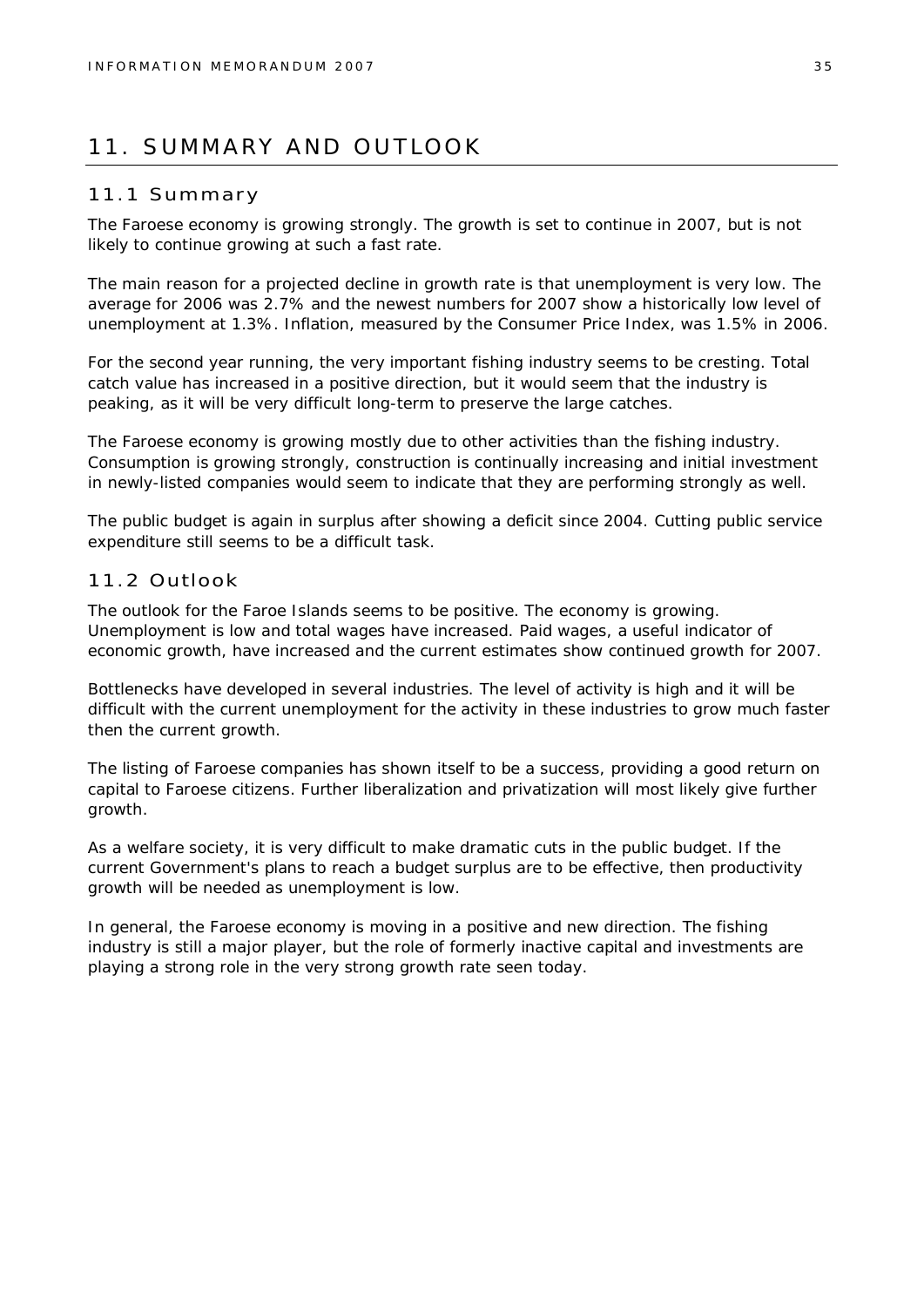## APPENDIX

## Appendix A – Governmental Debt

| Total Net Debt of the Faroese Government |          |          |         |       |       |       |       |       | TABLE 1 |
|------------------------------------------|----------|----------|---------|-------|-------|-------|-------|-------|---------|
| DKK Million End of year                  | 1998     | 1999     | 2000    | 2001  | 2002  | 2003  | 2004  | 2005  | 2006    |
| Liabilities                              |          |          |         |       |       |       |       |       |         |
| Kingdom of Denmark                       | 4,646    | 4,512    | 4,381   | 4.243 | 4.098 | 2.197 | 2,118 | 500   | 500     |
| Bond Loan                                | 570      | 300      | 300     | 300   | 300   | 1,504 | 1,534 | 3,125 | 2,225   |
| Other Debts                              | 393      | 508      | 508     | 625   | 726   | 683   | 483   | 584   | 592     |
| Total debt                               | 5,609    | 5,320    | 5,189   | 5,168 | 5,124 | 4,384 | 4,135 | 4,209 | 3,317   |
| Assets                                   |          |          |         |       |       |       |       |       |         |
| Deposits in Faroese Governmental Bank    | 1,104    | 1,490    | 1,790   | 2,321 | 2,412 | 1,820 | 1,472 | 1,293 | 901     |
| Deposits in commercial banks             | 146      | 180      | 285     | 316   | 487   | 425   | 350   | 403   | 392     |
| Others in cirkulation                    | 297      | 359      | 406     | 570   | 479   | 395   | 460   | 425   | 619     |
| <b>Financial assets</b>                  | 1.697    | 1.708    | 1.867   | 2,083 | 2,246 | 2,263 | 2,380 | 2,411 | 2,048   |
| Total assets                             | 3,244    | 3,737    | 4,348   | 5,290 | 5,624 | 4,903 | 4,662 | 4,532 | 3,960   |
| Net assets                               | $-2.365$ | $-1,583$ | $-841$  | 122   | 500   | 519   | 527   | 323   | 643     |
| % of GDP at market prices                | $-32.5%$ | $-20.4%$ | $-9.8%$ | 1.3%  | 5.0%  | 5.4%  | 5.4%  | 3.2%  | 5.9%    |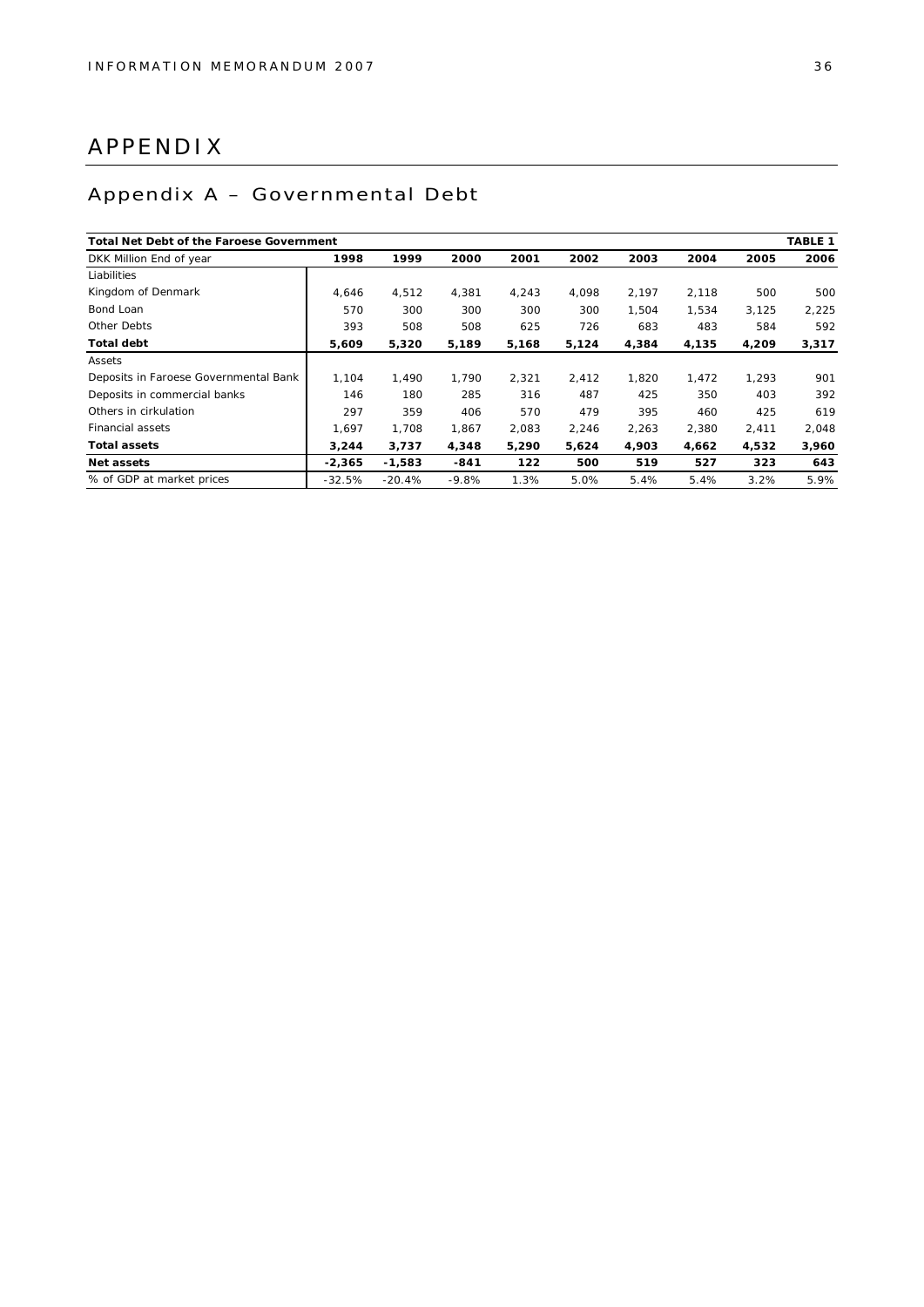## Appendix B – Guaranteed Debt

| Guaranteed External Debt              |           |       |                | TABLE 1 |  |  |  |  |
|---------------------------------------|-----------|-------|----------------|---------|--|--|--|--|
| <b>1000 DKK</b>                       |           |       | Remaining debt |         |  |  |  |  |
| Company                               | Principal | 2004  | 2005           | 2006    |  |  |  |  |
| SEV (The Utility Company)             | 50,000    | 1.299 |                |         |  |  |  |  |
| Telefonverk Føroya Løgtings           | 33,000    |       |                |         |  |  |  |  |
| (The Telephone Company)               | 28,860    |       |                |         |  |  |  |  |
|                                       | 29,400    |       |                |         |  |  |  |  |
| <b>Total Guaranteed External Debt</b> |           | 1.299 |                |         |  |  |  |  |

| Guaranteed Debt distributed on Borrowing Groups |          |          |          |             |          |          |          | TABLE <sub>2</sub> |
|-------------------------------------------------|----------|----------|----------|-------------|----------|----------|----------|--------------------|
| <b>1000 DKK</b>                                 | 1999     | 2000     | 2001     | 2002        | 2003     | 2004     | 2005     | 2006               |
| Government Institutions                         | 29.880   | 18.893   | 10,152   | 2,886       | $\Omega$ | $\Omega$ | 0        | 0                  |
| Landsbanki Føroya                               | 38.739   | 36.479   | 30.948   | 15.611      | 6.797    | 714      | $\Omega$ | $\mathbf 0$        |
| Social security service                         | $\Omega$ | $\Omega$ | $\Omega$ | 0           | 0        | $\circ$  | 0        | 0                  |
| <b>Municipalities</b>                           | 178.869  | 156.954  | 142,254  | 124.704     | 109.329  | 94.894   | 80.689   | 58.735             |
| Municipal Institutions                          | 27.273   | 22.078   | 16,883   | 11.688      | 6.494    | 1,299    | 0        | $\circ$            |
| Public Debt                                     | 274.761  | 234.404  | 200.237  | 154.889     | 122,620  | 96.907   | 80.689   | 58,735             |
| Fishing                                         | 5.642    | 4.250    | 3.342    | 1.728       | $\Omega$ | $\Omega$ | $\Omega$ | $\Omega$           |
| Fish Processing                                 | $\Omega$ | $\Omega$ | $\Omega$ | $\mathbf 0$ | 0        | $\circ$  | $\Omega$ | 0                  |
| Transport                                       | 4.403    | 2.867    | $\Omega$ | $\Omega$    | O        | $\Omega$ | $\Omega$ | 0                  |
| Private Debt                                    | 10.045   | 7,117    | 3.342    | 1,728       | O        | Ω        | O        | $\Omega$           |
| <b>Total Guaranteed Debt</b>                    | 284,806  | 241.521  | 203.579  | 156,617     | 122.620  | 96.907   | 80.689   | 58.735             |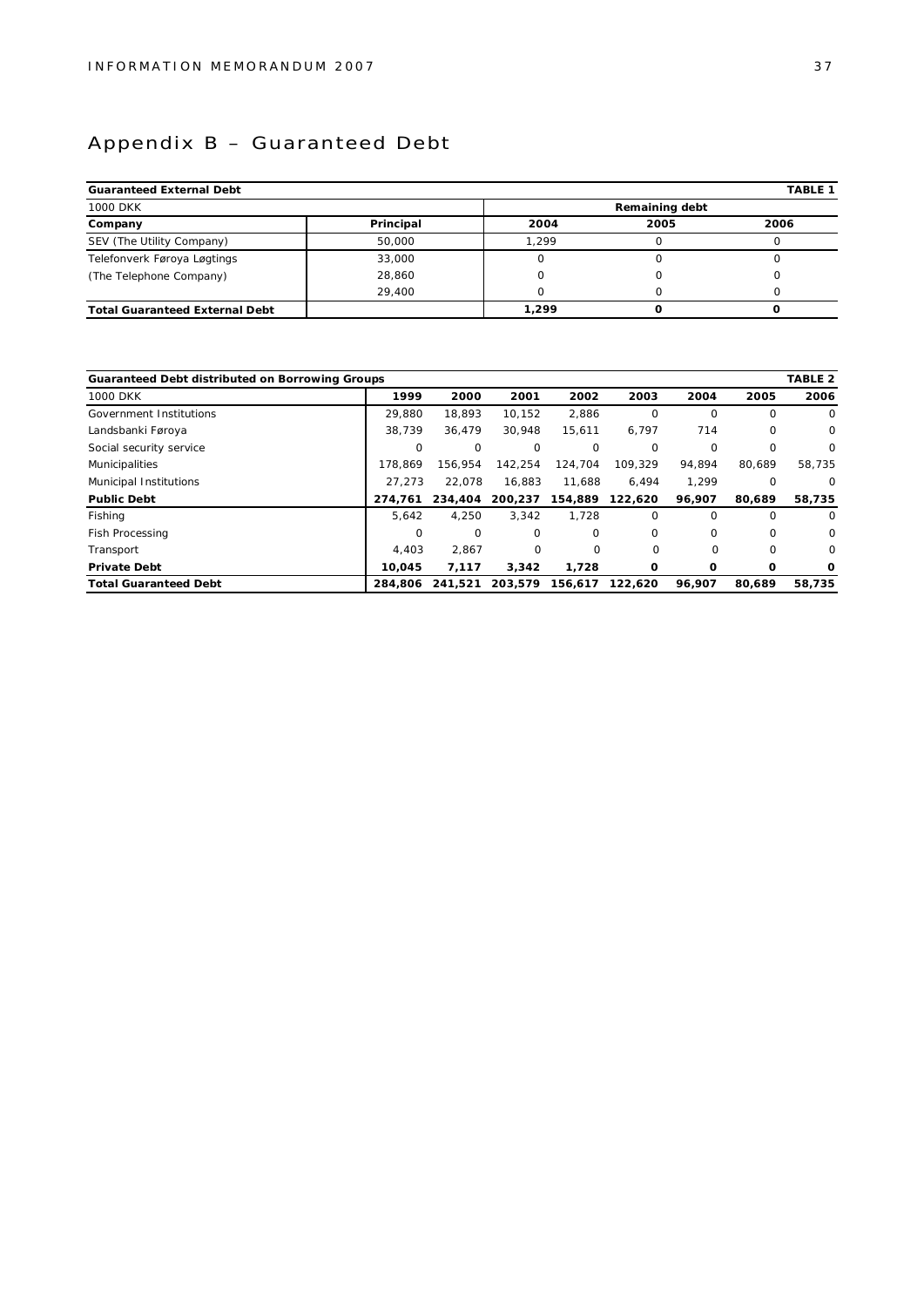## Appendix C – Key Figures

| Key Figures on Faroe Islands and Denmark<br><b>TABLE 1</b> |         |               |           |           |  |  |  |  |
|------------------------------------------------------------|---------|---------------|-----------|-----------|--|--|--|--|
|                                                            |         | Faroe Islands |           | Denmark   |  |  |  |  |
|                                                            | 2005    | 2006          | 2005      | 2006      |  |  |  |  |
| Area (square kilometers)                                   |         | 1.400         |           | 43.100    |  |  |  |  |
| Population (ultimo)                                        | 48.183  | 48.350        | 5.427.459 | 5.447.084 |  |  |  |  |
| Population density (inhabitants/square kilometers)         | 34      | 35            | 126       | 126       |  |  |  |  |
| GDP at market price/capita (DKK)*                          | 207.355 | 226.743       | 285.947   | 301.485   |  |  |  |  |
| Disposable income/capita (DKK)                             | 231,825 | 231,024       | 282.665   | 299.832   |  |  |  |  |
| GDP at market price/capita (USD) **                        | 32.809  | 38,108        | 45.215    | 50.696    |  |  |  |  |
| Disposable income/capita (USD)                             | 36,657  | 38,847        | 44,697    | 50,418    |  |  |  |  |

\* GDP figures for 2005 and 2006 for Faroe Islands are estimates from Landsbanki Føroya

\*\* Using the exchange rates from Danmark National Bank ultimo 2005 (6.32) and ultimo 2006 (5.95)

| GDP Distribution on Industrial Branches, 2006 |               | TABLE <sub>2</sub> |
|-----------------------------------------------|---------------|--------------------|
|                                               | Faroe Islands | Denmark            |
| Agriculture, fishing and quarrying            | 18%           | 5%                 |
| Manufacturing                                 | 12%           | 15%                |
| Electricity, gas and water supply             | 2%            | 2%                 |
| Construction                                  | 8%            | 6%                 |
| Wholesale and retail trade                    | 14%           | 12%                |
| Transport, post and telecommunication         | 11%           | 9%                 |
| Finance and business activities               | 10%           | 24%                |
| Public and personal services                  | 29%           | 27%                |
| Total                                         | 100%          | 100%               |

|                        | TABLE 3<br>Balance of Payments, 1998 - 2006 |       |      |       |       |       |      |        |                |  |
|------------------------|---------------------------------------------|-------|------|-------|-------|-------|------|--------|----------------|--|
|                        | 1998                                        | 1999  | 2000 | 2001  | 2002  | 2003  | 2004 | 2005*  | $2006*$        |  |
| The Faroe I slands     |                                             |       |      |       |       |       |      |        |                |  |
| Total (mill. DKK)      | 1.445                                       | 1.160 | 853  | 1.301 | 1.184 | -86   | 777  | $-227$ | $-142$         |  |
| Per capita (1,000 DKK) | 32                                          | 26    | 18   | 28    | 25    | $-2$  | 16   | $-5$   | $-3$           |  |
| Percent of GDP         | 20%                                         | 15%   | 10%  | 14%   | 12%   | $-1%$ | 8%   | $-2%$  | $-1%$          |  |
| Denmark                |                                             |       |      |       |       |       |      |        |                |  |
| Total (bill. DKK)      | $-10$                                       | 21    | 19   | 40    | 27    | 46    | 36   | 59     | 40             |  |
| Per capita (1,000 DKK) | $-2$                                        | 4     | 19   |       | 5     | 8     |      | 11     | $\overline{7}$ |  |
| Percent of GDP         | $-1%$                                       | 2%    | 1%   | 3%    | 2%    | 3%    | 2%   | 4%     | 2%             |  |

\* Somewhat estimated numbers from Landsbanki Føroya

| Net Foreign Debt, 1998 - 2006 | TABLE 4 |          |          |          |          |          |          |          |          |  |
|-------------------------------|---------|----------|----------|----------|----------|----------|----------|----------|----------|--|
|                               | 1998    | 1999     | 2000     | 2001     | 2002     | 2003     | $2004*$  | 2005     | 2006     |  |
| The Faroe Islands             |         |          |          |          |          |          |          |          |          |  |
| Total (mill. DKK)             | $-211$  | $-1.430$ | $-2.458$ | $-3.572$ | $-4.385$ | $-3.419$ | $-2.967$ | $\cdots$ | $\cdots$ |  |
| Per capita (1,000 DKK)        | $-5$    | $-32$    | $-53$    | $-76$    | $-92$    | $-71$    | $-61$    | $\cdots$ | $\cdots$ |  |
| Percent of GDP                | $-3%$   | $-18%$   | $-29%$   | $-37%$   | $-44%$   | $-35%$   | $-30%$   | $\cdots$ | $\cdots$ |  |
| Denmark                       |         |          |          |          |          |          |          |          |          |  |
| Total (bill. DKK)             | 285     | 152      | 218      | 221      | 225      | 170      | 83       | $-21$    | 34       |  |
| Per capita (1,000 DKK)        | 54      | 29       | 41       | 41       | 42       | 31       | 15       | $-4$     | 6        |  |
| Percent of GDP                | 25%     | 13%      | 17%      | 17%      | 17%      | 12%      | 6%       | $-1%$    | 2%       |  |

\* Somewhat estimated numbers from Landsbanki Føroya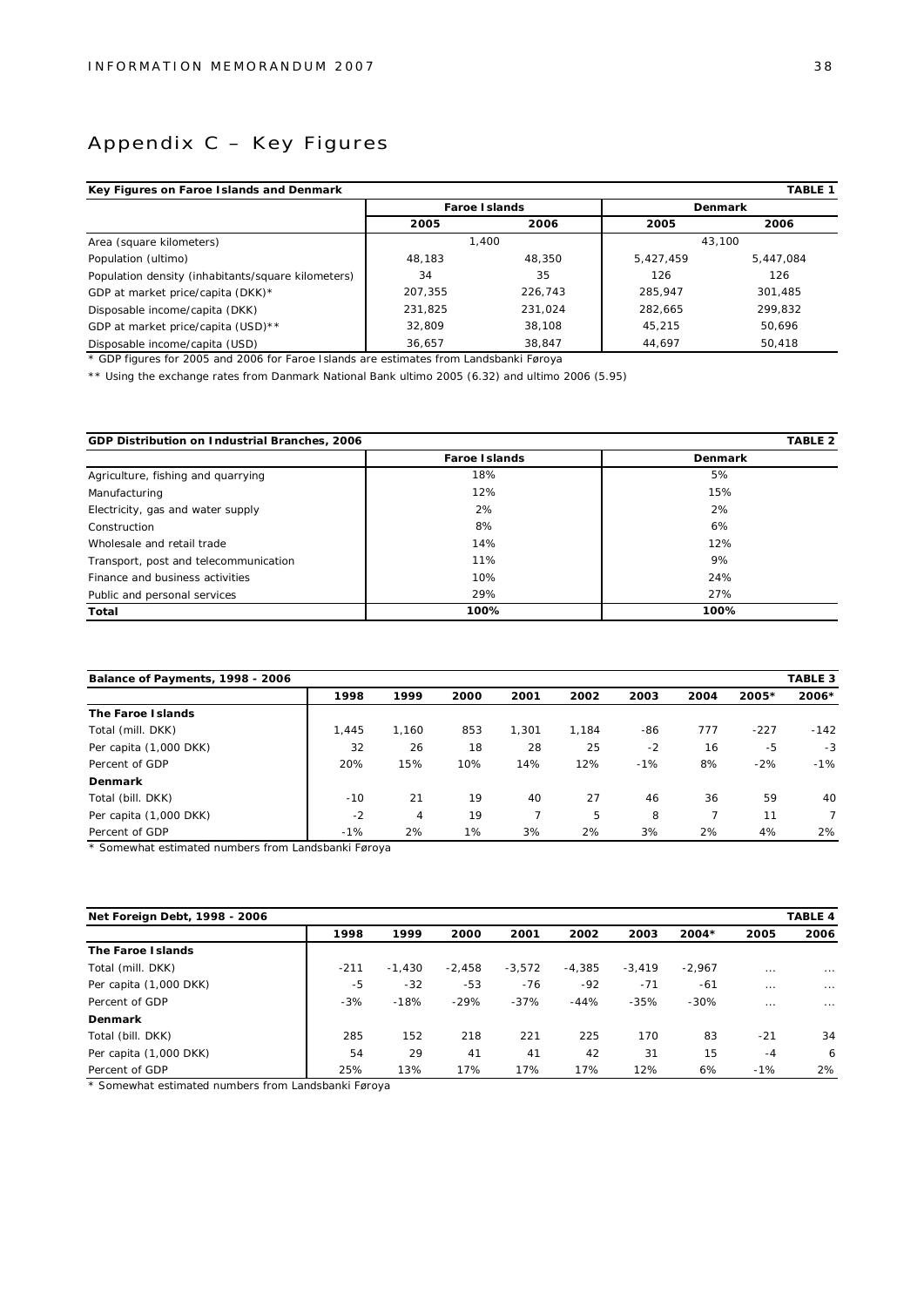| Economic Development, 1998 - 2006 |          |       |       |       |       |          |          |          | TABLE 5  |
|-----------------------------------|----------|-------|-------|-------|-------|----------|----------|----------|----------|
|                                   | 1998     | 1999  | 2000  | 2001  | 2002  | 2003     | $2004**$ | $2005**$ | $2006**$ |
| GDP. million DKK                  | 7.278    | 7.758 | 8.581 | 9.589 | 9.973 | 9.699    | 9.753    | 9.991    | 10,963   |
| GDP, real growth %*               | $\cdots$ | 1.4%  | 5.4%  | 8.8%  | 3.5%  | $-4.0\%$ | $-0.1%$  | 0.4%     | 8.1%     |
| Investment quota in %             | 20.6%    | 24.0% | 30.5% | 27.1% | 22.0% | 27.0%    | 17.8%    | 26.7%    | 25.8%    |
| Budget surplus % of GDP           | 2.9%     | 8.4%  | 7.0%  | 7.3%  | 1.9%  | 0.2%     | $-1.6%$  | $-2.1%$  | 1.3%     |
| Inflation (CPI), %                | 4.7%     | 5.1%  | 4.9%  | 2.7%  | 0.5%  | 1.3%     | 0.6%     | 2.0%     | 1.5%     |

\* Growth in nominal GDP deflated by the consumer price index (CPI)

\*\* Figures (except the CPI) are estimates from Landsbanki Føroya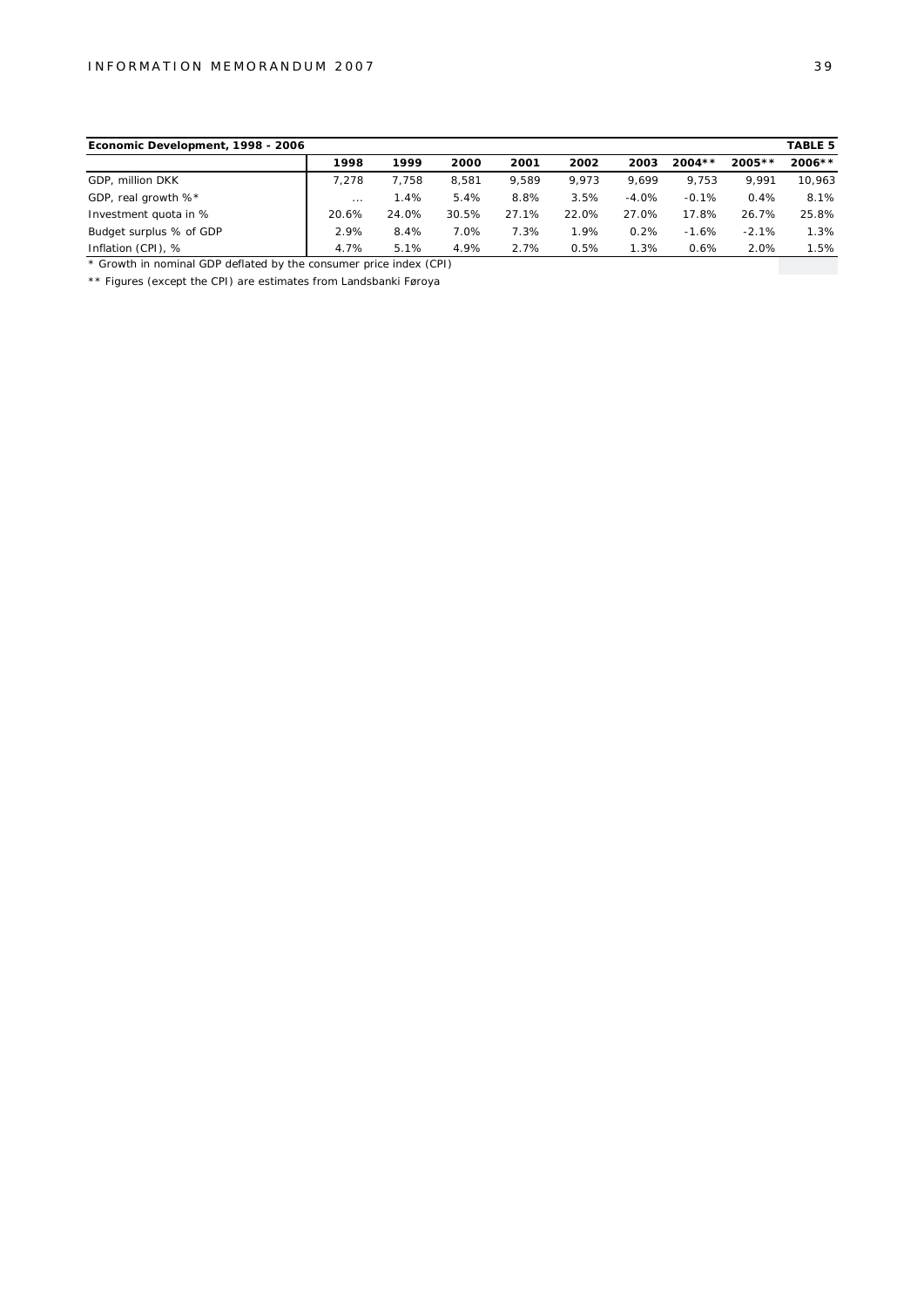## Appendix D – National Accounts

| TABLE 1<br>Gross Domestic Product, 1998 - 2006 |       |       |       |       |       |         |       |        |  |
|------------------------------------------------|-------|-------|-------|-------|-------|---------|-------|--------|--|
| 1998                                           | 1999  | 2000  | 2001  | 2002  | 2003  | $2004*$ | 2005* | 2006*  |  |
| 7.278                                          | 7.758 | 8.581 | 9.589 | 9.973 | 9.699 | 9.753   | 9.991 | 10.963 |  |
| $-18$                                          | $-44$ | $-23$ | $-24$ | $-40$ | $-28$ | $-20$   | $-20$ | $-28$  |  |
| 938                                            | 1.007 | 1.081 | 1.146 | 1.241 | 1.286 | 1.275   | 1.272 | 1.289  |  |
| 6.358                                          | 6,795 | 7.523 | 8.467 | 8,772 | 8.441 | 8,498   | 8.739 | 9,702  |  |
|                                                |       |       |       |       |       |         |       |        |  |
| 4.229                                          | 4.524 | 4.979 | 5.694 | 6.221 | 6.246 | 6.273   | 6.466 | 6,896  |  |
| 2.128                                          | 2.271 | 2.544 | 2.774 | 2.551 | 2.196 | 2,225   | 2,272 | 2,805  |  |
|                                                |       |       |       |       |       |         |       |        |  |

Figures are estimates from Landsbanki Føroya

| Gross Domestic Product at Factor Cost, 1998 - 2006 |        |        |        |        |        |        |         |         | TABLE <sub>2</sub> |
|----------------------------------------------------|--------|--------|--------|--------|--------|--------|---------|---------|--------------------|
| <b>Million DKK</b>                                 | 1998   | 1999   | 2000   | 2001   | 2002   | 2003   | $2004*$ | $2005*$ | $2006*$            |
| Non-financial sector                               | 3.971  | 4.230  | 4.723  | 5.410  | 5.491  | 4.979  | 4,892   | 5.028   | 5.478              |
| Financial sector                                   | 285    | 266    | 315    | 357    | 356    | 426    | 419     | 435     | 491                |
| <b>Public Services</b>                             | 1.306  | 1.403  | 1.507  | .654   | 1.816  | 1.943  | 2.089   | 2.186   | 2.211              |
| <b>Households</b>                                  | 1.091  | 1.209  | 1.319  | .402   | 1.470  | 1.489  | 1.504   | 1.492   | 1.896              |
| Imputed Financial Services                         | $-294$ | $-313$ | $-341$ | $-356$ | $-363$ | $-396$ | $-406$  | $-402$  | $-374$             |
| Total                                              | 6.358  | 6.795  | 7.523  | 8.467  | 8.772  | 8.441  | 8.498   | 8.739   | 9.702              |
|                                                    |        |        |        |        |        |        |         |         |                    |

\* Figures are estimates from Landsbanki Føroya

| Gross Savings and the Finance of Investments, 1998 - 2006 |          |          |        |          |          |        |         |         | TABLE 3 |
|-----------------------------------------------------------|----------|----------|--------|----------|----------|--------|---------|---------|---------|
| <b>Million DKK</b>                                        | 1998     | 1999     | 2000   | 2001     | 2002     | 2003   | $2004*$ | $2005*$ | 2006*   |
| <b>GDP at Market Prices</b>                               | 7.278    | 7.758    | 8.581  | 9.589    | 9.973    | 9.699  | 9.753   | 9.991   | 10.963  |
| Net Interest                                              | $-136$   | $-103$   | 33     |          | 114      | 46     | 38      | 40      | 40      |
| Net Wages etc.                                            | 280      | 291      | 309    | 224      | 245      | 307    | 335     | 327     | 318     |
| Net Transfers                                             | 1,111    | 1.135    | 1.173  | 1.179    | 813      | 811    | 812     | 812     | 812     |
| Disposable Income                                         | 8.533    | 9.080    | 10.096 | 11.000   | 11.145   | 10.864 | 10.938  | 11.170  | 12.133  |
| Public and Private Consumption                            | 5,591    | 6,060    | 6.623  | 7.096    | 7.764    | 8,332  | 8,428   | 8.732   | 9,442   |
| Gross Savings                                             | 2.942    | 3.020    | 3.473  | 3.903    | 3.381    | 2,531  | 2,511   | 2,438   | 2,691   |
| Capital Inflows                                           | $-1.445$ | $-1.160$ | $-853$ | $-1.301$ | $-1.184$ | 86     | $-777$  | 227     | 142     |
| Finance of Investments                                    | 1.497    | 1.860    | 2.620  | 2.603    | 2.197    | 2.617  | 1,734   | 2.664   | 2,834   |

\* Figures are estimates from Landsbanki Føroya

| TABLE 4<br>Capital Formation Quota, 1998 - 2006 |        |       |       |       |       |       |         |         |        |  |
|-------------------------------------------------|--------|-------|-------|-------|-------|-------|---------|---------|--------|--|
| Million DKK                                     | 1998   | 1999  | 2000  | 2001  | 2002  | 2003  | $2004*$ | $2005*$ | 2006*  |  |
| Total Capital Investment                        | 497. ا | .860  | 2.620 | 2.603 | 2.197 | 2.617 | 1.734   | 2.664   | 2,834  |  |
| GDP                                             | 7.278  | 7.758 | 8.581 | 9.589 | 9.973 | 9.699 | 9.753   | 9.991   | 10,963 |  |
| Capital Formation Quota                         | 21%    | 24%   | 31%   | 27%   | 22%   | 27%   | 18%     | 27%     | 26%    |  |

\* Figures are estimates from Landsbanki Føroya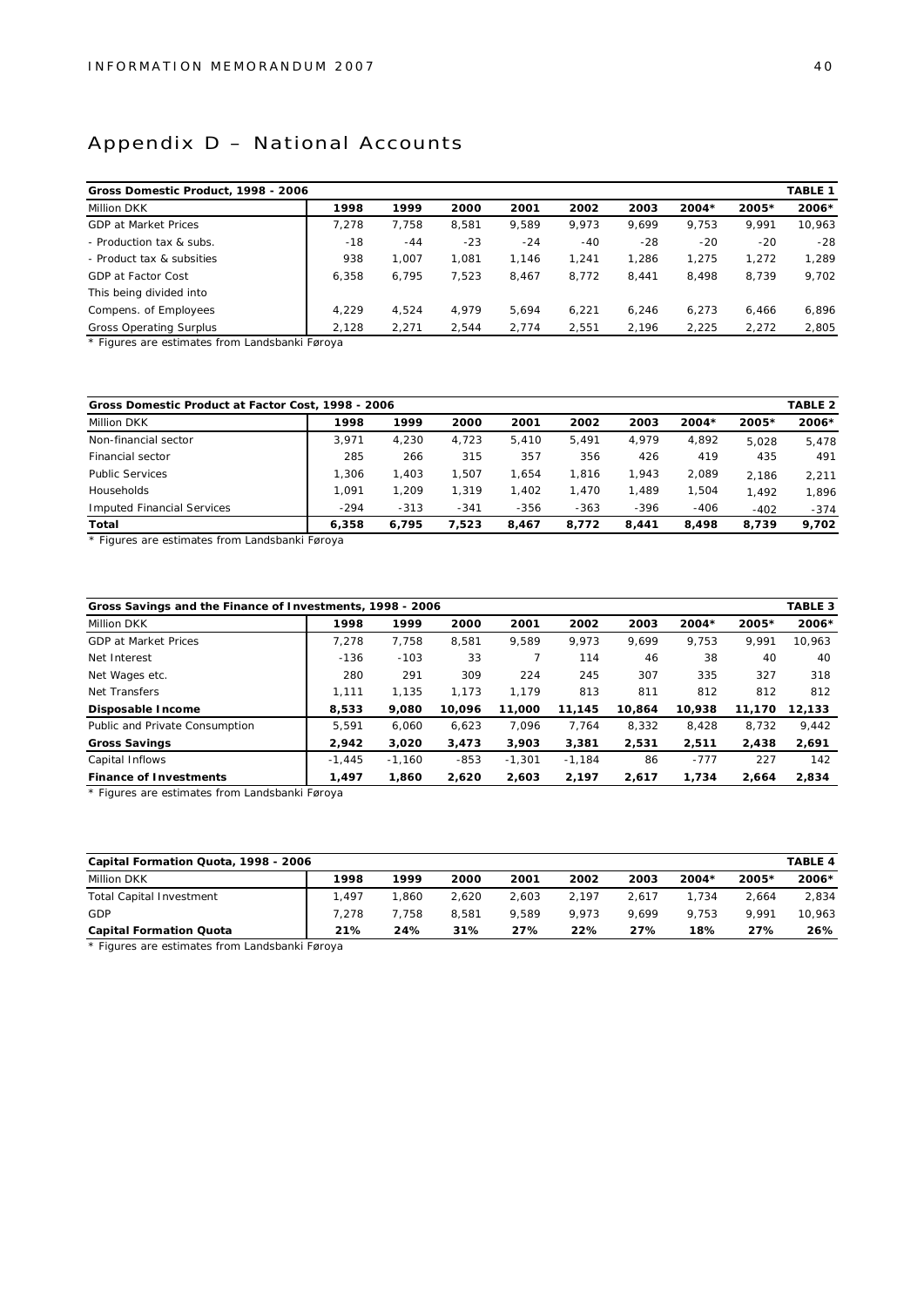## Appendix E – Balance of Payments

| Balance of Payments, 1998 - 2006 |        |        |        |        |        |         |        |         | TABLE 1 |
|----------------------------------|--------|--------|--------|--------|--------|---------|--------|---------|---------|
| Million DKK                      | 1998   | 1999   | 2000   | 2001   | 2002   | 2003    | 2004   | 2005    | 2006    |
| Export (fob)                     | 2,961  | 3,297  | 3,857  | 4,294  | 4,235  | 3,913   | 3,689  | 3,587   | 3,869   |
| Import (fob)                     | 2,497  | 3,176  | 4,163  | 3.983  | 3,717  | 4,677   | 3,610  | 4,298   | 4,483   |
| <b>Trade Balance</b>             | 464    | 121    | $-306$ | 310    | 518    | $-765$  | 79     | $-711$  | $-614$  |
| ships excluded                   | 468    | 432    | 185    | 421    | 636    | 250     | 37     | $-178$  | $-558$  |
| Export Services*                 | 342    | 388    | 435    | 465    | 540    | 509     | 565    | 549     | 593     |
| Import Services*                 | 608    | 671    | 791    | 886    | 1,047  | 994     | 1,026  | 1,221   | 1,278   |
| <b>Net Services</b>              | $-267$ | $-283$ | $-356$ | $-420$ | $-507$ | $-486$  | $-461$ | $-672$  | $-685$  |
| Net Transfers and Income*        | 1,255  | 1,322  | 1.515  | 1,411  | 1,172  | 1,165   | 1,159  | 1,156   | 1,157   |
| <b>Omissions</b>                 | $-7$   |        |        |        |        |         |        |         |         |
| Transfers and Omissions          | 1,248  | 1,322  | 1,515  | 1,411  | 1,172  | 1,165   | 1,159  | 1,156   | 1,157   |
| <b>Balance of Payments</b>       | 1.445  | 1,160  | 853    | 1,301  | 1,184  | $-86$   | 777    | $-227$  | $-142$  |
| % of GDP                         | 19.8%  | 15.0%  | 9.9%   | 13.6%  | 11.9%  | $-0.9%$ | 8.0%   | $-2.3%$ | $-1.3%$ |

| Faroese Exports (fob) and Imports (cif) of Goods Distributed on Markets, 2003 - 2006 |       |               |       |       |       |               |       | TABLE 2 |
|--------------------------------------------------------------------------------------|-------|---------------|-------|-------|-------|---------------|-------|---------|
| Numbers in %                                                                         |       | Exports (fob) |       |       |       | Imports (cif) |       |         |
|                                                                                      | 2003  | 2004          | 2005  | 2006  | 2003  | 2004          | 2005  | 2006    |
| Denmark                                                                              | 23.3  | 19.4          | 14.4  | 12.0  | 25.9  | 32.9          | 26.7  | 30.1    |
| Italy                                                                                | 3.2   | 3.7           | 2.8   | 2.6   | 1.2   | 1.5           | 1.3   | 1.9     |
| Great Britain                                                                        | 22.1  | 25.7          | 28.6  | 26.4  | 3.5   | 5.3           | 4.7   | 4.2     |
| Germany                                                                              | 6.9   | 5.2           | 5.1   | 5.8   | 21.1  | 7.5           | 6.2   | 7.6     |
| France                                                                               | 9.4   | 8.3           | 8.2   | 9.9   | 2.6   | 3.1           | 2.1   | 2.6     |
| Spain                                                                                | 12.0  | 10.1          | 9.7   | 8.1   | 0.6   | 0.7           | 7.0   | 0.8     |
| Sweden                                                                               | 1.2   | 1.3           | 1.3   | 0.7   | 4.4   | 7.0           | 5.4   | 6.1     |
| Other EC countries                                                                   | 2.0   | 4.0           | 6.7   | 5.7   | 5.3   | 8.1           | 5.2   | 7.8     |
| <b>Total EC countries</b>                                                            | 80.1  | 77.7          | 76.8  | 71.2  | 64.6  | 66.1          | 58.6  | 61.0    |
| Canada                                                                               | 2.7   | 0.5           | 2.0   | 1.6   | 0.2   | 0.3           | 0.3   | 0.2     |
| Norway                                                                               | 5.1   | 7.7           | 5.9   | 11.8  | 23.2  | 18.4          | 18.1  | 20.2    |
| Iceland                                                                              | 2.8   | 5.1           | 1.8   | 2.7   | 3.2   | 4.2           | 2.5   | 3.1     |
| Russia                                                                               | 1.0   | 0.6           | 3.7   | 3.0   | 0.4   | 0.3           | 0.2   | 0.2     |
| <b>USA</b>                                                                           | 2.2   | 1.2           | 0.9   | 0.7   | 1.0   | 1.0           | 8.8   | 1.4     |
| Japan                                                                                | 4.1   | 4.0           | 3.5   | 3.3   | 1.7   | 2.1           | 1.6   | 2.5     |
| Other countries                                                                      | 2.0   | 3.4           | 5.5   | 5.7   | 5.7   | 7.7           | 9.9   | 11.4    |
| Total non EC countries                                                               | 19.9  | 22.5          | 23.2  | 28.8  | 35.4  | 34.0          | 41.4  | 39.0    |
| Total in mill. DKK                                                                   | 3,913 | 3,689         | 3,587 | 3,869 | 4,865 | 3,762         | 4,486 | 4,678   |

| Exports (fob) by Product, 1998 - 2006 |       |       |       |       |       |       |       |       | TABLE 3 |
|---------------------------------------|-------|-------|-------|-------|-------|-------|-------|-------|---------|
| Million DKK                           | 1998  | 1999  | 2000  | 2001  | 2002  | 2003  | 2004  | 2005  | 2006    |
| Cod                                   | 659   | 656   | 839   | 872   | 1,069 | 941   | 816   | 653   | 595     |
| Haddock                               | 314   | 308   | 340   | 313   | 378   | 331   | 320   | 332   | 319     |
| Pollock                               | 297   | 294   | 316   | 390   | 417   | 318   | 270   | 449   | 574     |
| Salmon                                | 437   | 846   | 866   | 936   | 813   | 805   | 685   | 440   | 374     |
| Trout                                 | 18    | 49    | 29    | 52    | 130   | 160   | 77    | 59    | 99      |
| Blue whiting                          | 19    | 10    | 45    | 89    | 80    | 128   | 88    | 126   | 171     |
| Herring                               | 54    | 37    | 62    | 129   | 98    | 42    | 29    | 112   | 123     |
| Mackerel atlantic                     | 61    | 38    | 75    | 169   | 152   | 63    | 106   | 106   | 69      |
| Prawn                                 | 246   | 247   | 218   | 317   | 245   | 221   | 147   | 98    | 89      |
| Other fish products                   | 735   | 665   | 768   | 942   | 780   | 755   | 939   | 991   | 1,229   |
| Total exports of fish products        | 2,841 | 3,149 | 3,557 | 4,208 | 4,162 | 3,765 | 3,477 | 3,367 | 3,642   |
| Other products                        | 21    | 24    | 40    | 28    | 12    | 9     | 23    | 25    | 151     |
| <b>Vessels</b>                        | 100   | 124   | 259   | 58    | 61    | 139   | 189   | 195   | 76      |
| Total exports of products             | 2,961 | 3,297 | 3,857 | 4,294 | 4,235 | 3,913 | 3,690 | 3,587 | 3,869   |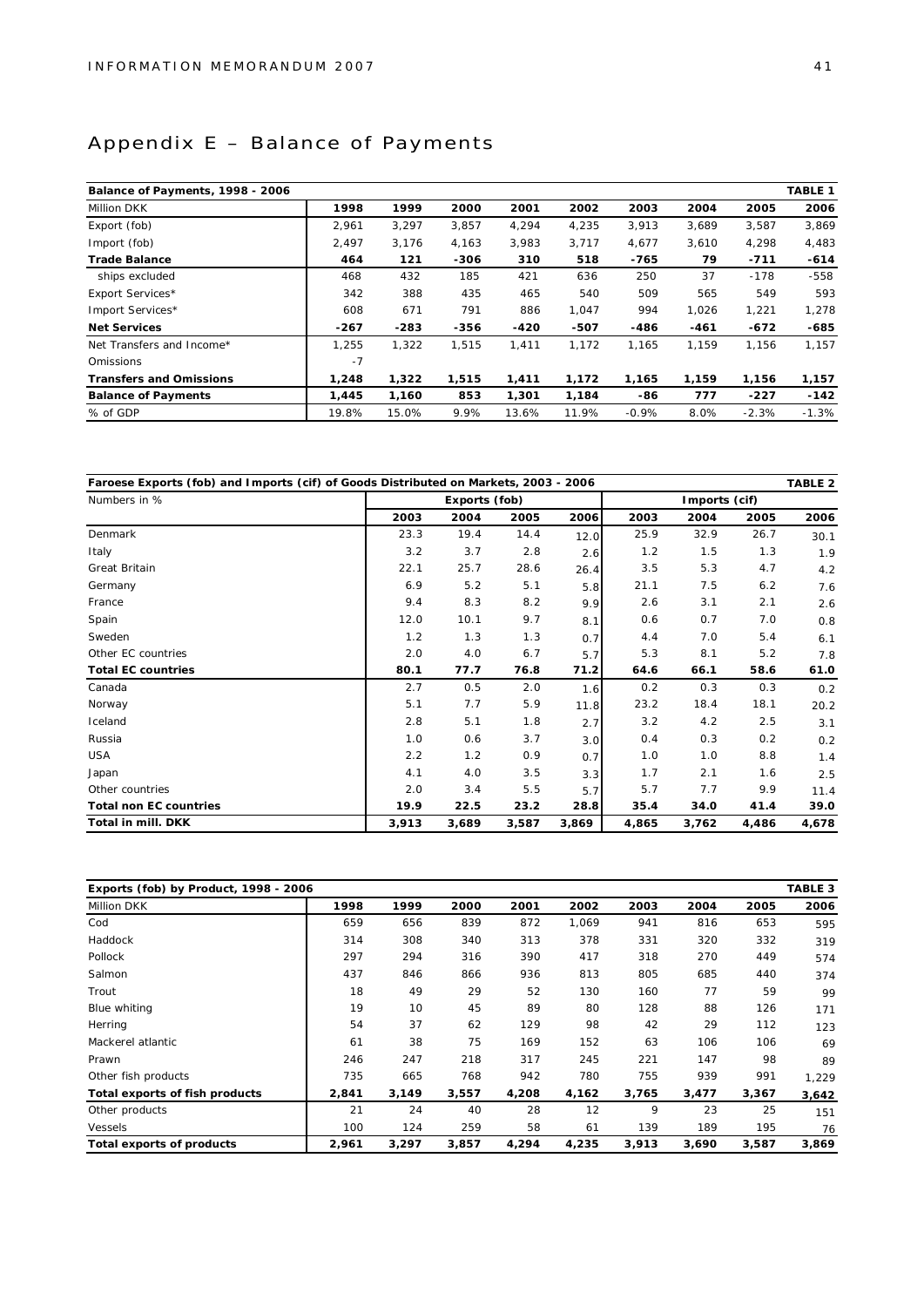| Imports (cif) by Product, 1998 - 2006 |       |       |       |       |                |       |       |       | TABLE 4 |
|---------------------------------------|-------|-------|-------|-------|----------------|-------|-------|-------|---------|
| <b>Million DKK</b>                    | 1998  | 1999  | 2000  | 2001  | 2002           | 2003  | 2004  | 2005  | 2006    |
| Intermediate goods for                |       |       |       |       |                |       |       |       |         |
| Agriculture and fish breeding         | 239   | 264   | 299   | 368   | 276            | 297   | 220   | 102   | 121     |
| Construction industry                 | 193   | 240   | 292   | 343   | 383            | 357   | 367   | 373   | 454     |
| Other industries                      | 543   | 594   | 719   | 769   | 790            | 757   | 695   | 717   | 865     |
| Fuel etc.                             | 188   | 265   | 509   | 489   | 415            | 446   | 531   | 717   | 862     |
| Machinery, capital equipment          | 253   | 357   | 438   | 622   | 441            | 475   | 376   | 363   | 506     |
| Transport equipment ex. ships         | 166   | 208   | 210   | 250   | 260            | 229   | 210   | 225   | 339     |
| Goods for household consumption       | 771   | 819   | 912   | 978   | 1,049          | 1,067 | 1,087 | 1,128 | 1,280   |
| Sum less imp. of fish and ships       | 2,353 | 2,747 | 3,379 | 3,819 | 3,615          | 3,626 | 3,486 | 3,626 | 4,427   |
| Salt                                  | 6     | 6     | 9     | 8     | $\overline{7}$ | 8     | 7     | 10    | 9       |
| Fresh fish                            | 21    | 6     | 6     | 6     | 19             | 3     | 19    | 24    | 20      |
| Frozen fish                           | 56    | 77    | 92    | 46    | 36             | 13    | 13    | 13    | 23      |
| Fish for reduction                    | 64    | 31    | 30    | 58    | 41             | 62    | 58    | 36    | 68      |
| Fish import                           | 147   | 120   | 137   | 117   | 103            | 85    | 97    | 84    | 120     |
| Ships and airlanes                    | 103   | 434   | 794   | 223   | 178            | 1,154 | 179   | 777   | 132     |
| <b>TOTAL</b>                          | 2,602 | 3,301 | 4,309 | 4,159 | 3,897          | 4,865 | 3,762 | 4,486 | 4,678   |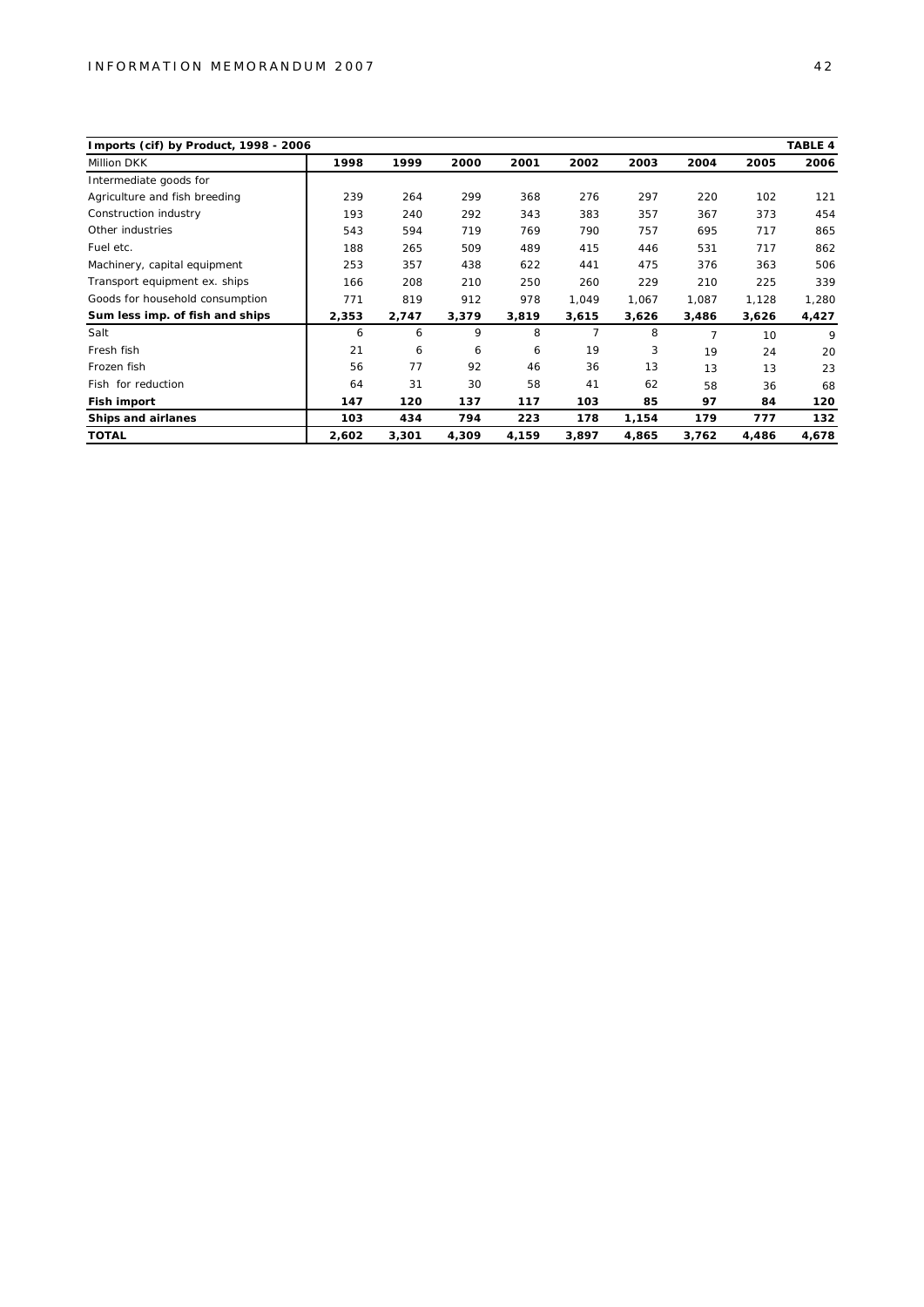## Appendix F – Debt etc.

| Total Net Foreign Debt, 1995 - 2004<br>TABLE 1 |          |          |          |          |          |          |          |          |          |          |
|------------------------------------------------|----------|----------|----------|----------|----------|----------|----------|----------|----------|----------|
| Million DKK                                    | 1995     | 1996     | 1997     | 1998     | 1999     | 2000     | 2001     | 2002     | $2003*$  | $2004*$  |
| Public Debt                                    | 6.996    | 6.817    | 6.321    | 4.413    | 3.569    | 3.159    | 2.860    | 2.104    | 777      | 927      |
| Private Debt                                   | $-2.594$ | $-3.654$ | $-4.215$ | $-4.624$ | $-4.999$ | $-5.617$ | $-6.432$ | $-6.489$ | $-4.196$ | $-3.894$ |
| Net Debt (incl. Denmark)                       | 4.402    | 3.163    | 2.106    | $-211$   | $-1.430$ | $-2.458$ | $-3.572$ | $-4.385$ | $-3.419$ | $-2.967$ |

\* Change in the methdology of the time series

| <b>Total Foreign Debt and Assets</b> |          |          |          |          |          |          |          | TABLE 2  |
|--------------------------------------|----------|----------|----------|----------|----------|----------|----------|----------|
| Million DKK                          | 1997     | 1998     | 1999     | 2000     | 2001     | 2002     | $2003*$  | 2004*    |
| Liabilities                          | 7,390    | 5,757    | 5,372    | 5,032    | 4,895    | 4,582    | 3,668    | 3,579    |
| Assets                               | 1,069    | 1,344    | 1.803    | 1,873    | 2,035    | 2,478    | 2,892    | 2,652    |
| Net Public sector                    | 6,321    | 4,413    | 3,569    | 3,159    | 2,860    | 2,104    | 777      | 927      |
| Liabilities                          | 2,094    | 1,702    | 1,333    | 1,228    | 1,298    | 1,186    | 2,360    | 2,426    |
| Assets                               | 6,309    | 6,326    | 6,332    | 6,845    | 7,730    | 7,675    | 6,556    | 6,320    |
| Net Private sector                   | $-4,215$ | $-4,624$ | $-4,999$ | $-5,617$ | $-6,432$ | $-6,489$ | $-4,196$ | $-3,894$ |
| Liabilities                          | 401      | 241      | 140      | 264      | 413      | 371      | 784      | 696      |
| Assets                               | 3.489    | 3.059    | 3,043    | 2,756    | 3,270    | 2,904    | 2,877    | 2,847    |
| Net financial corporations           | $-3,088$ | $-2,818$ | $-2,903$ | $-2,492$ | $-2,857$ | $-2,533$ | $-2,094$ | $-2,151$ |
| Liabilities                          | 1,693    | 1,461    | 1,193    | 964      | 885      | 815      | 1,577    | 1,730    |
| Assets                               | 2,820    | 3,267    | 3,289    | 4,089    | 4,460    | 4,771    | 3,679    | 3,473    |
| Net non-financial corporations       | $-1,127$ | $-1,806$ | $-2,096$ | $-3,125$ | $-3,575$ | $-3,956$ | $-2,103$ | $-1,742$ |
| Liabilities                          | 9.484    | 7,459    | 6.705    | 6,260    | 6,193    | 5,768    | 6,029    | 6,005    |
| Assets                               | 7,378    | 7,670    | 8,135    | 8,718    | 9,765    | 10,153   | 9,448    | 8,971    |
| Total net debt                       | 2,106    | $-211$   | $-1,430$ | $-2,458$ | $-3,572$ | $-4,385$ | $-3,419$ | $-2,967$ |

\* Change in the methdology of the time series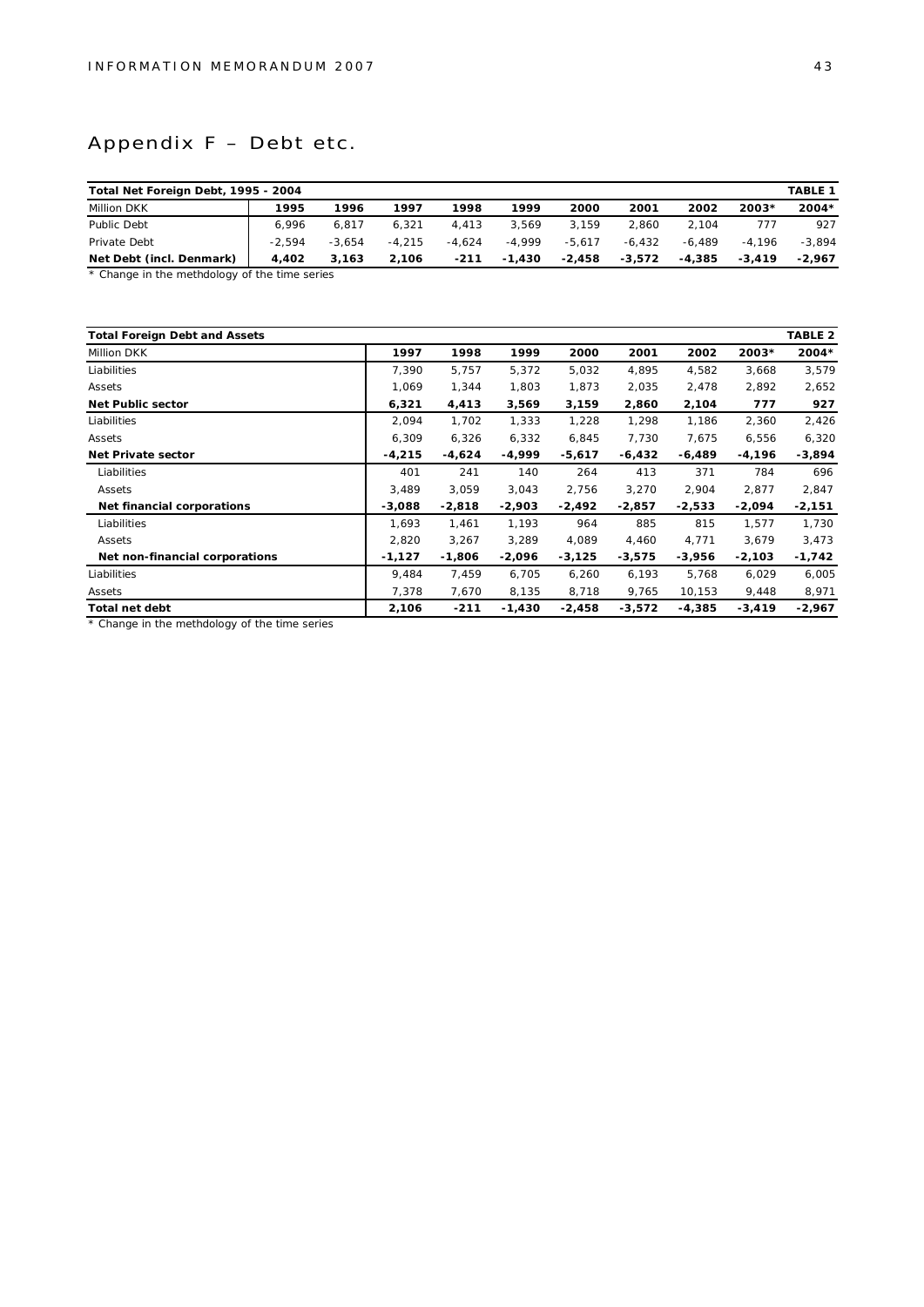## Appendix G – Fishing industry

| Total Catches by Species, 1998 - 2006 (weight) |         |        |                         |         |                                         |         |         |         | TABLE 1 |
|------------------------------------------------|---------|--------|-------------------------|---------|-----------------------------------------|---------|---------|---------|---------|
| Tons live weight                               | 1998    | 1999   | 2000                    | 2001    | 2002                                    | 2003    | 2004    | 2005    | 2006    |
| Cod                                            | 25,568  | 19.369 | 22.404                  | 27,676  | 38,443                                  | 37,334  | 25,282  | 18,880  | 13,599  |
| Haddock                                        | 20,252  | 16,832 | 14,926                  | 14,815  | 23,856                                  | 24,565  | 22,356  | 19,978  | 16,574  |
| Tusk                                           | 2,194   | 2,446  | 2,457                   | 2,764   | 2,182                                   | 2,076   | 2,688   | 2,578   | 3,332   |
| Ling                                           | 3,290   | 2,701  | 2,318                   | 2,510   | 2,144                                   | 2,901   | 3,858   | 3,729   | 4,199   |
| Saithe                                         | 25,487  | 30,849 | 35,093                  | 45,047  | 50,758                                  | 42,521  | 42,518  | 62,103  | 60,118  |
| Whiting                                        | 1,553   | 1,582  | 1,602                   | 1,299   | 1,028                                   | 641     | 1,196   | 1,539   | 1,551   |
| Ocean Perch                                    | 7,347   | 7,018  | 5,966                   | 5,492   | 3,632                                   | 2,928   | 4,721   | 2,966   | 4,758   |
| Catfish                                        | 237     | 254    | 271                     | 278     | 263                                     | 461     | 447     | 290     | 278     |
| Blue ling                                      | 1,173   | 1,916  | 1,537                   | 1,619   | 969                                     | 2,084   | 1,311   | 1,429   | 1,700   |
| Other demersal fish                            | 60      | 109    | 111                     | 90      | 59                                      | 88      | 116     | 171     | 135     |
| Demersal species, total                        | 87,161  | 83,076 | 86,685                  | 101,590 | 123,334                                 | 115,598 | 104,492 | 113,662 | 106,243 |
| Halibut                                        | 366     | 404    | 338                     | 245     | 372                                     | 347     | 462     | 430     | 405     |
| Lemon sole                                     | 418     | 390    | 383                     | 693     | 1,183                                   | 1,002   | 841     | 607     | 707     |
| Plaice                                         | 399     | 293    | 257                     | 250     | 422                                     | 425     | 445     | 375     | 365     |
| Grey skate                                     | 136     | 163    | 125                     | 93      | 33                                      | 106     | 310     | 304     | 264     |
| Monk fish                                      | 1,793   | 2,322  | 2,175                   | 2,054   | 1,861                                   | 2,346   | 3,323   | 4,240   | 4,344   |
| Greenland halibut                              | 3,459   | 3,499  | 4,463                   | 3,469   | 2,164                                   | 2,199   | 1,874   | 1,212   | 901     |
| Other flat fish                                | 39      | 31     | 27                      | 48      | 17                                      | 24      | 35      | 45      | 46      |
| Flat species, total                            | 6,610   | 7,102  | 7,768                   | 6,853   | 6,049                                   | 6,449   | 7,290   | 7,214   | 7,032   |
| Roe and milt                                   | 280     | 276    | 249                     | 677     | 631                                     | 436     | 314     | 389     | 276     |
| Liver                                          | 188     | 84     | 98                      | 204     | 70                                      | $\circ$ | 51      | 350     | 379     |
| Roe and others, total                          | 468     | 360    | 347                     | 881     | 701                                     | 436     | 365     | 739     | 655     |
| Other species, total                           | 17,655  | 9,647  | 7,372                   | 11,597  | 9,880                                   | 8,143   | 5,299   | 8,217   | 14,372  |
| Total                                          | 111,894 |        | 100,185 102,172 120,921 |         | 139,964 130,625 117,445 129,832 128,302 |         |         |         |         |

| Total Catches by Species, 1998 - 2006 (value) |       |       |       |         |         |         |       |       | TABLE 2 |
|-----------------------------------------------|-------|-------|-------|---------|---------|---------|-------|-------|---------|
| Million DKK                                   | 1998  | 1999  | 2000  | 2001    | 2002    | 2003    | 2004  | 2005  | 2006    |
| Cod                                           | 310.4 | 294.9 | 395.6 | 501.8   | 536.0   | 562.6   | 389.5 | 340.2 | 263.1   |
| Haddock                                       | 210.1 | 212.0 | 225.2 | 211.4   | 264.6   | 190.3   | 177.2 | 198.7 | 201.3   |
| Tusk                                          | 13.6  | 18.5  | 17.8  | 21.0    | 14.4    | 11.8    | 10.9  | 12.9  | 24.8    |
| Ling                                          | 29.7  | 33.1  | 28.6  | 38.5    | 28.5    | 32.0    | 33.5  | 40.7  | 58.8    |
| Saithe                                        | 191.9 | 161.0 | 171.5 | 223.1   | 246.9   | 159.1   | 139.9 | 248.5 | 314.0   |
| Whiting                                       | 9.9   | 11.6  | 13.4  | 10.6    | 6.0     | 3.5     | 9.1   | 14.2  | 15.9    |
| Ocean Perch                                   | 63.6  | 59.9  | 54.3  | 56.9    | 34.1    | 24.0    | 39.6  | 26.4  | 53.0    |
| Catfish                                       | 1.9   | 2.0   | 2.3   | 2.5     | 2.1     | 4.7     | 3.6   | 3.1   | 3.2     |
| Blue ling                                     | 8.6   | 15.1  | 13.7  | 14.6    | 10.9    | 19.4    | 13.6  | 15.9  | 21.9    |
| Other demersal fish                           | 0.3   | 0.7   | 0.9   | 0.7     | 0.4     | 0.7     | 0.8   | 1.6   | 1.2     |
| Demersal species, total                       | 840.1 | 808.8 | 923.2 | 1,081.2 | 1,143.9 | 1,008.1 | 817.6 | 902.1 | 957.3   |
| Halibut                                       | 12.6  | 14.9  | 14.6  | 11.7    | 12.9    | 11.4    | 18.3  | 19.2  | 19.9    |
| Lemon sole                                    | 7.7   | 6.1   | 6.8   | 14.4    | 25.8    | 22.1    | 19.4  | 13.9  | 15.8    |
| Plaice                                        | 5.6   | 4.2   | 4.1   | 4.8     | 7.6     | 7.1     | 7.9   | 6.9   | 6.1     |
| Grey skate                                    | 0.5   | 0.9   | 0.5   | 0.3     | 0.1     | 0.6     | 2.7   | 2.7   | 2.4     |
| Monk fish                                     | 42.5  | 72.0  | 79.4  | 71.8    | 57.1    | 57.8    | 77.8  | 120.5 | 136.0   |
| Greenland halibut                             | 48.8  | 48.2  | 80.5  | 64.9    | 42.5    | 41.9    | 41.2  | 28.3  | 20.1    |
| Other flat fish                               | 0.1   | 0.1   | 0.1   | 0.1     | 0.1     | 0.4     | 0.2   | 0.2   | 0.2     |
| Flat species, total                           | 117.7 | 146.5 | 186.0 | 168.0   | 146.3   | 141.2   | 167.4 | 191.8 | 200.7   |
| Roe and milt                                  | 3.2   | 3.1   | 2.9   | 17.7    | 16.9    | 4.5     | 3.9   | 4.1   | 3.1     |
| Liver                                         | 0.6   | 0.1   | 0.1   | 1.1     | 0.6     | 0.0     | 0.3   | 1.9   | 2.3     |
| Roe and others, total                         | 3.8   | 3.2   | 3.0   | 18.8    | 17.5    | 4.5     | 4.2   | 6.1   | 5.5     |
| Other species, total                          | 74.2  | 40.1  | 29.1  | 52.6    | 58.1    | 48.0    | 44.9  | 35.5  | 65.5    |
| Total                                         | 1,036 | 999   | 1,141 | 1,321   | 1,366   | 1,202   | 1,034 | 1,135 | 1,229   |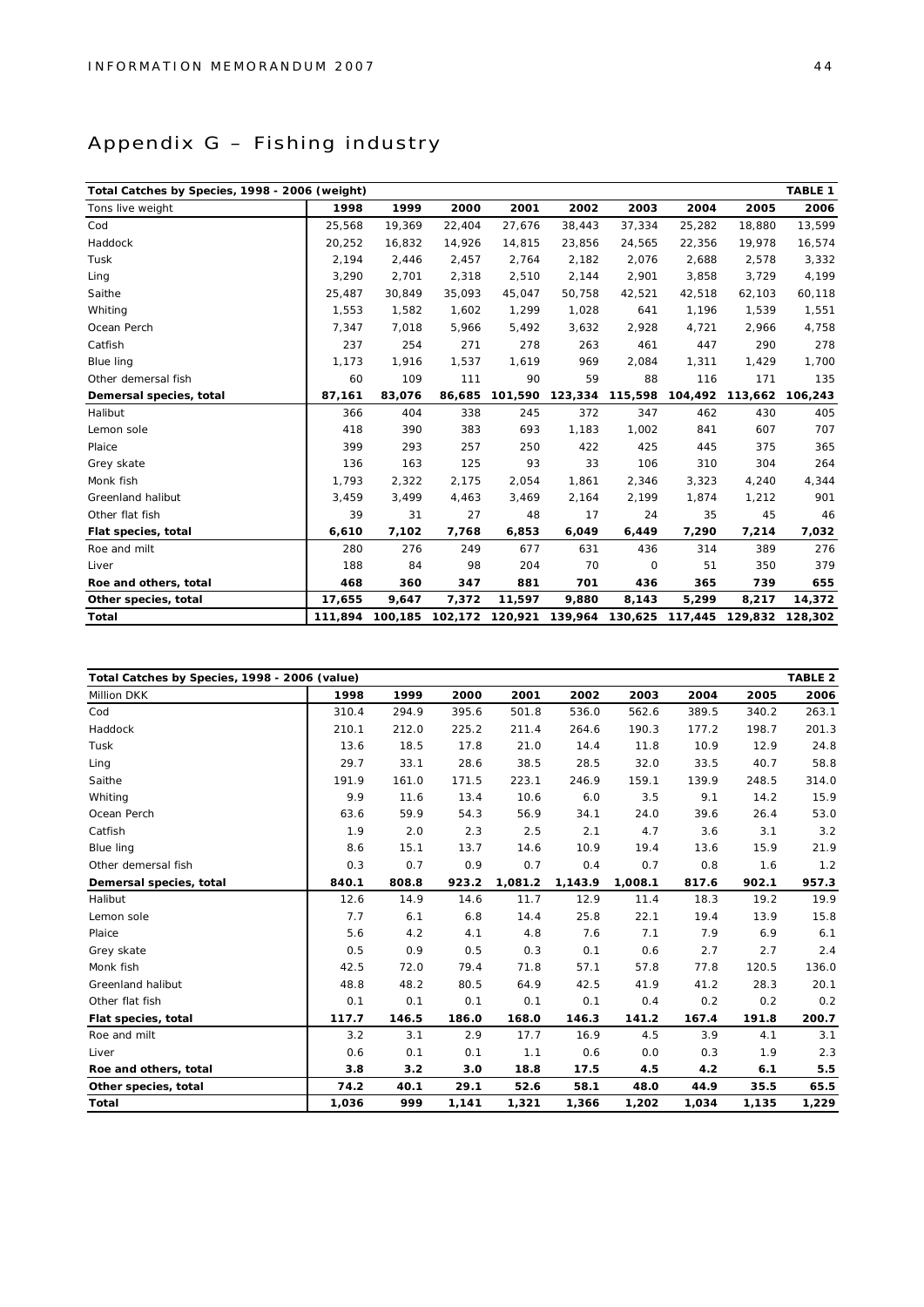| The Faroese Fishing Fleet, 2003 and 2005*            |                |           |           |      |                   | TABLE 3 |
|------------------------------------------------------|----------------|-----------|-----------|------|-------------------|---------|
|                                                      |                | In number | GRT(1000) |      | Mean weighted age |         |
|                                                      | 2003           | 2005      | 2003      | 2005 | 2003              | 2005    |
| Steel trawlers                                       |                |           |           |      |                   |         |
| Salt fish trawlers                                   | 5              | 6         | 8         | 16   | 11                | 20      |
| Wet fish trawlers                                    | 57             | 40        | 18        | 19   | 26                | 23      |
| Other trawlers                                       | 16             | 23        | 15        | 13   | 17                | 26      |
| Total                                                | 78             | 69        | 41        | 48   | 20                | 23      |
| Other steel vessels                                  |                |           |           |      |                   |         |
| Long liners                                          | 20             | 23        | 5         |      | 36                | 36      |
| Purse seiners                                        | 11             | 10        | 15        | 17   | 19                | 15      |
| Freezing ships                                       | $\overline{4}$ | 3         | 2         |      | 27                | 29      |
| Other                                                | 15             | 12        | 3         |      | 28                | 39      |
| Total                                                | 50             | 48        | 25        | 27   | 22                | 30      |
| Total steel vessels                                  | 128            | 117       | 66        | 75   | 21                | 27      |
| Wooden vessels                                       | 58             | 41        | 3         | 2    | 49                | 49      |
| Total fishing vessels                                | 186            | 158       | 69        | 77   | 23                | 28      |
| $*D - L - L - L - L - L - L - L - L - L - R - R - L$ |                |           |           |      |                   |         |

\*Data not available for 2004

| The Faroese Fleet, 2001 - 2005 |                |                |                          |         |      |       |                               |       |         | TABLE 4        |
|--------------------------------|----------------|----------------|--------------------------|---------|------|-------|-------------------------------|-------|---------|----------------|
|                                |                |                | In number                |         |      |       | Gross Register Tonnage (1000) |       |         |                |
|                                | 2001           | 2002           | 2003                     | $2004*$ | 2005 | 2001  | 2002                          | 2003  | $2004*$ | 2005           |
| Fishing vessels                | 185            | 188            | 186                      |         | 158  | 69.9  | 69.3                          | 69.7  |         | 78             |
| Cargo vessels                  | 20             | 21             | 21                       |         | 15   | 11.1  | 11.6                          | 12.1  |         | 48             |
| Passenger vessels              | 12             | 12             | 12                       |         | 10   | 14.4  | 14.4                          | 54.1  |         | 56             |
| Sand dredgers                  | 11             | 11             | 11                       |         |      | 3.3   | 3.3                           | 3.3   |         | 3              |
| Gas- and o.tankers             | $\mathfrak{p}$ | $\mathfrak{p}$ | $\overline{\mathcal{L}}$ |         |      | 1.8   | 1.8                           | 1.8   |         | $\overline{2}$ |
| Research survey v.             |                | 1              |                          |         |      | 0.5   | 0.5                           | 0.5   |         |                |
| Coast guard vessels            | 4              | 4              | 4                        |         |      | 2.6   | 2.6                           | 2.6   |         | $\overline{2}$ |
| Leisure vessels**              | 8              | 10             | 12                       |         |      | 0.7   | O.7                           | 0.9   |         |                |
| Other                          |                | 9              | 17                       |         | 54   | 0.8   | 0.8                           | 5.8   |         | 23             |
| Total                          | 250            | 258            | 250                      |         | 249  | 105.1 | 105.0                         | 150.7 |         | 213.0          |

\*Data not available for 2004

\*\*Changed registration method after 2003

**Note:** Only vessels above 20 gross register tonnage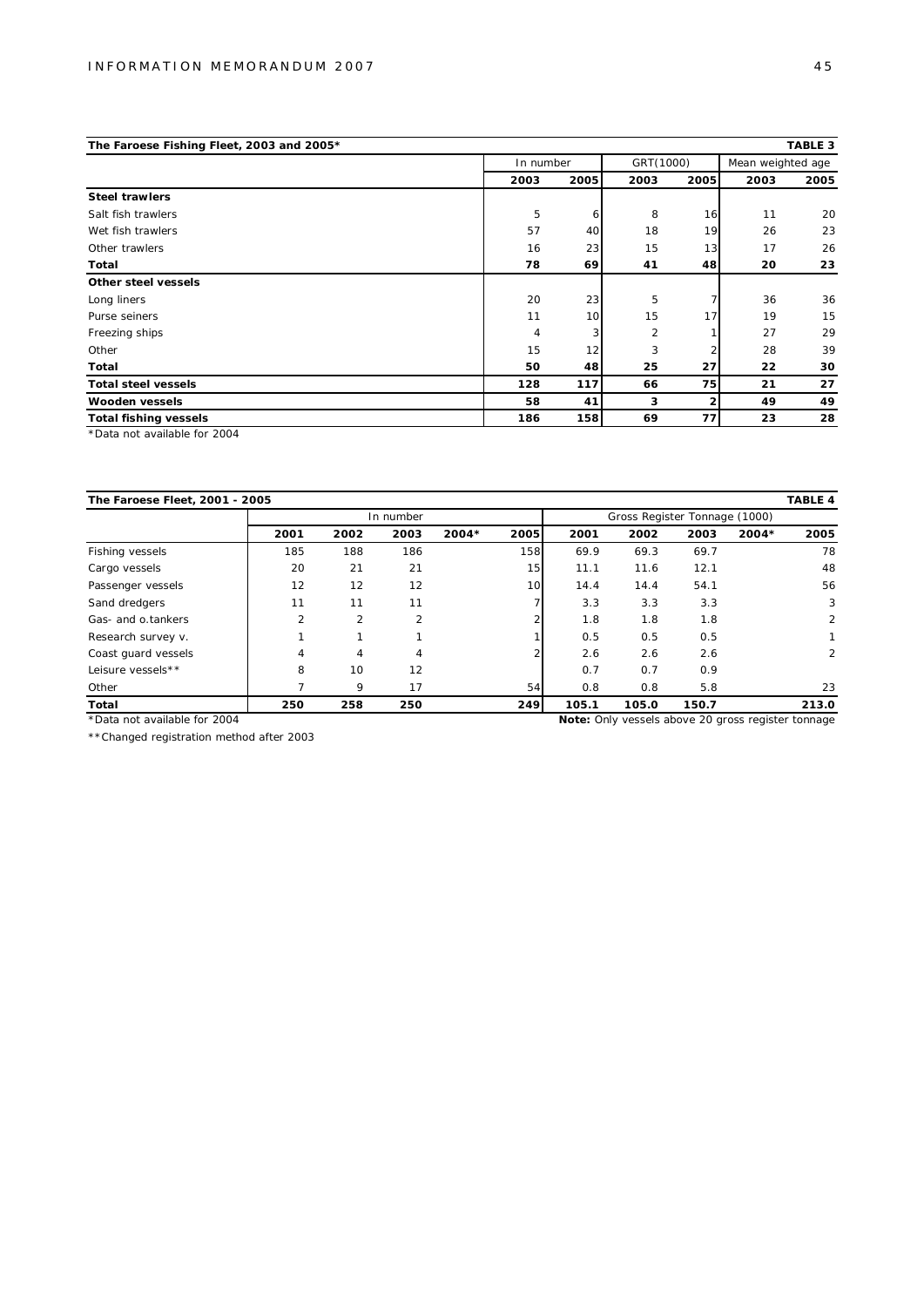## Appendix H – Other

| The Government Budget Distributed on Economic I tems |          |          |          |          |          |          | TABLE 1  |
|------------------------------------------------------|----------|----------|----------|----------|----------|----------|----------|
| Million DKK                                          | 2000     | 2001     | 2002     | 2003     | 2004     | 2005     | 2006     |
| Public service expenditure                           | 2.120    | 2,302    | 2,510    | 2,602    | 2,711    | 2.737    | 2,851    |
| Sales                                                | $-586$   | $-612$   | $-666$   | $-647$   | $-668$   | -598     | $-626$   |
| Net public service expenditure                       | 1,534    | 1.690    | 1.844    | 1.956    | 2,043    | 2,139    | 2,225    |
| Investment expences                                  | 176      | 186      | 251      | 260      | 208      | 185      | 254      |
| Investment income                                    | 0        | $\circ$  | $-3$     | $-1$     | $\circ$  | $-15$    | $-27$    |
| Transfer expences                                    | 1.465    | 1.471    | 1.551    | 1.538    | 1.533    | 1.571    | 1,493    |
| Transfer income                                      | $-3.767$ | $-4.165$ | $-4,035$ | $-3.947$ | $-3.854$ | $-3.884$ | $-4,364$ |
| Transfers to public sector                           | 73       | 109      | 164      | 184      | 202      | 195      | 233      |
| Financial                                            | $-84$    | 13       | 37       | $-14$    | 19       | 19       | 43       |
| Surplus (negative is surplus)                        | $-603$   | $-696$   | $-191$   | $-22$    | 152      | 211      | $-142$   |

| The Government Budget Distributed on Economic Type |          |                |                |          |          |          | TABLE 2        |
|----------------------------------------------------|----------|----------------|----------------|----------|----------|----------|----------------|
| Million DKK                                        | 2000     | 2001           | 2002           | 2003     | 2004     | 2005     | 2006           |
| Salary etc.                                        | 1,306    | 1,418          | 1,544          | 1,632    | 1,748    | 1,743    | 1,775          |
| Purchase of goods and services                     | 646      | 694            | 766            | 791      | 804      | 836      | 874            |
| Purchase of assets, net                            | 75       | 100            | 96             | 82       | 71       | 78       | 107            |
| Rent, maintenance, taxes and other costs           | 92       | 90             | 103            | 98       | 88       | 81       | 96             |
| Sale of goods and services                         | $-571$   | $-593$         | $-650$         | $-631$   | $-648$   | $-579$   | $-605$         |
| Supervision and inspection duties                  | -8       | $-10$          | $-7$           | $-10$    | $-8$     | $-9$     | $-11$          |
| Other operating income                             | $-6$     | $-9$           | $-8$           | $-6$     | $-11$    | $-10$    | $-10$          |
| Construction and fixed assets production           | 164      | 132            | 145            | 139      | 134      | 133      | 238            |
| Net Purchase of fixed assets, etc.                 | 13       | 53             | 103            | 121      | 74       | 37       | $-10$          |
| Transfers abroad, etc.                             | 22       | 22             | 28             | 26       | 21       | 29       | 27             |
| Transfers to households                            | 955      | 993            | 1,079          | 1,107    | 1,145    | 1,162    | 1,164          |
| <b>Subsidies</b>                                   | 170      | 132            | 125            | 122      | 102      | 134      | 140            |
| Transfers to public and other entities             | 101      | 108            | 120            | 87       | 109      | 102      | 107            |
| Investment subsidy, etc.                           | 3        | $\overline{7}$ | $\overline{4}$ | 5        | 5        | 6        | $\overline{4}$ |
| Interest costs, etc.                               | 214      | 208            | 196            | 191      | 151      | 138      | 51             |
| Costs                                              | 3,175    | 3,346          | 3,643          | 3,754    | 3,784    | 3,880    | 3,946          |
| Taxes and duties                                   | $-2,572$ | $-2,882$       | $-3,103$       | $-3,064$ | $-3,021$ | $-3,047$ | $-3,482$       |
| Claims, compensations, etc.                        | $-28$    | $-29$          | $-29$          | $-30$    | $-33$    | $-31$    | $-36$          |
| Ordinary income transfer                           | $-12$    | $-10$          | $-8$           | $-16$    | $-16$    | $-20$    | $-22$          |
| Other income transfer                              | $-9$     | $-11$          | $-12$          | $-10$    | $-10$    | $-9$     | $-10$          |
| <b>Transfers from Denmark</b>                      | $-1,005$ | $-1,023$       | $-670$         | $-659$   | $-673$   | $-661$   | $-658$         |
| Interest income and dividend                       | $-142$   | $-210$         | $-212$         | $-167$   | $-101$   | $-116$   | $-156$         |
| Internal public transfers                          | 90       | 79             | 95             | 95       | 77       | 82       | 80             |
| Transfers to muncipalitis                          | 115      | 91             | 104            | 127      | 143      | 137      | 126            |
| Purchase VAT                                       | 69       | 98             | 115            | 114      | 113      | 108      | 150            |
| Internal public transfers                          | $-81$    | $-70$          | $-83$          | $-79$    | $-62$    | $-60$    | $-56$          |
| Transfers from muncipalities                       | $-119$   | $-90$          | $-67$          | $-72$    | $-69$    | $-71$    | $-67$          |
| Net purchase of securities                         | 21       | 50             | 57             | 24       | 43       | 72       | 84             |
| Loan, etc.                                         | 38       | 23             | 19             | 29       | 12       | 71       | 60             |
| Repayment for loans                                | $-142$   | $-59$          | $-38$          | $-66$    | $-36$    | $-124$   | $-101$         |
| I ncome                                            | $-3,777$ | $-4,043$       | $-3,833$       | $-3,777$ | $-3,633$ | $-3,671$ | $-4,088$       |
| Total budget surplus (negative is surplus)         | $-602$   | $-697$         | $-191$         | $-22$    | 152      | 210      | $-142$         |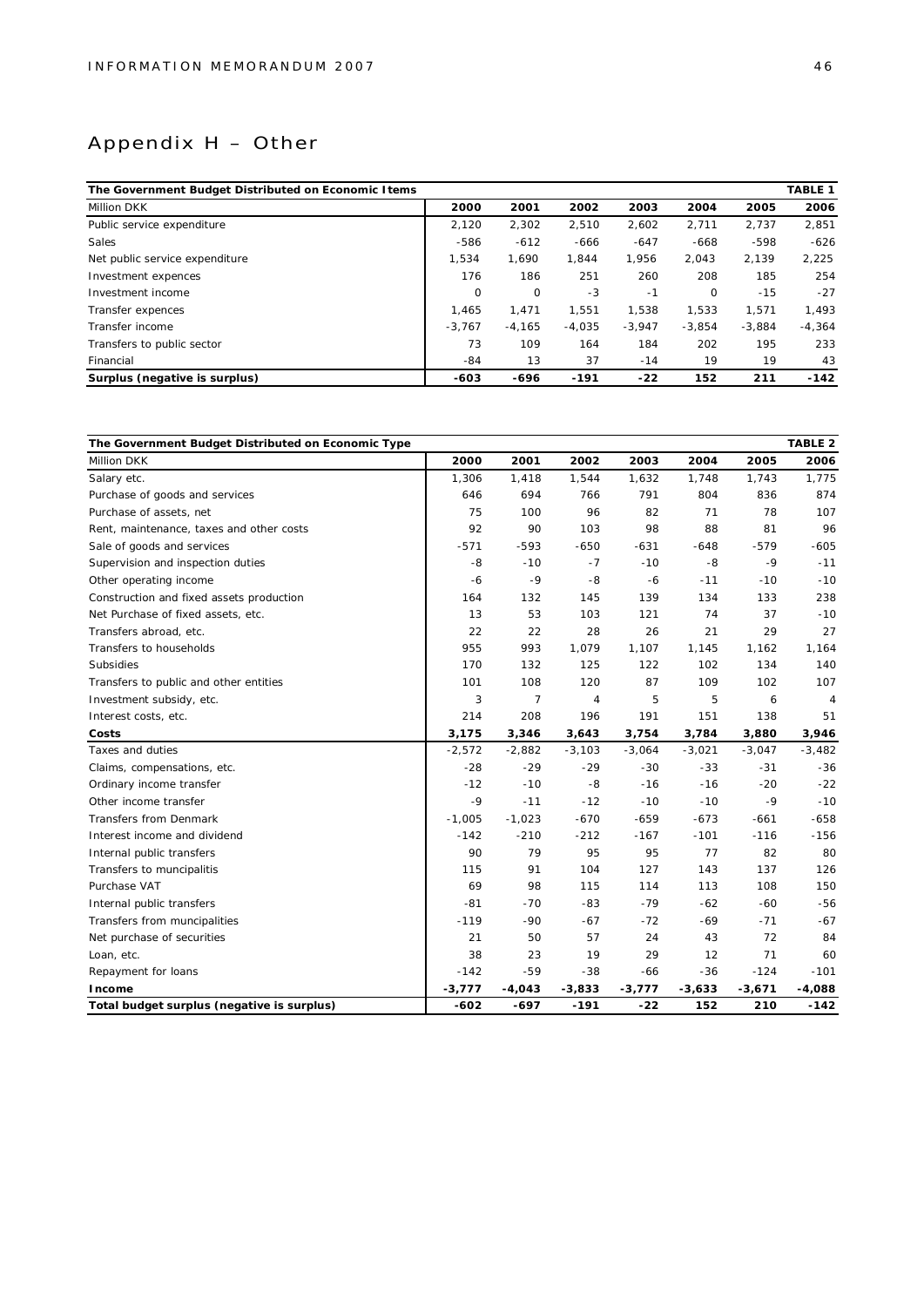| Compensation of Employees by Industries, 1998 - 2006 |       |       |       |              |                |                |                |       | TABLE 3 |
|------------------------------------------------------|-------|-------|-------|--------------|----------------|----------------|----------------|-------|---------|
| <b>Million DKK</b>                                   | 1998  | 1999  | 2000  | 2001         | 2002           | 2003           | 2004           | 2005  | 2006    |
| Agriculture                                          | 5     | 5     | 6     | 6            | $\overline{7}$ | $\overline{7}$ | $\overline{7}$ | 8     | 10      |
| Fishing                                              | 808   | 751   | 834   | 980          | 1,009          | 874            | 777            | 834   | 951     |
| Fish Farming                                         | 82    | 111   | 125   | 159          | 161            | 129            | 92             | 60    | 92      |
| Mining/oilexploration                                | 9     | 11    | 13    | 68           | 38             | 34             | 21             | 22    | 25      |
| Primary Sector                                       | 904   | 878   | 978   | 1,213        | 1,215          | 1,043          | 897            | 924   | 1,076   |
| <b>Fish Processing</b>                               | 272   | 309   | 346   | 373          | 413            | 411            | 396            | 380   | 362     |
| <b>Technical Repairs/Processing</b>                  | 88    | 93    | 108   | 124          | 130            | 131            | 128            | 131   | 145     |
| Manufacturing                                        | 124   | 147   | 178   | 201          | 218            | 224            | 219            | 223   | 231     |
| Energy/Water Distribution                            | 37    | 37    | 40    | 43           | 47             | 46             | 50             | 47    | 48      |
| Construction                                         | 185   | 219   | 265   | 304          | 346            | 347            | 384            | 377   | 437     |
| Secondary Sector                                     | 706   | 805   | 937   | 1,045        | 1,154          | 1,159          | 1,176          | 1,159 | 1,223   |
| <b>Trade and Repairs</b>                             | 387   | 428   | 463   | 505          | 568            | 589            | 596            | 585   | 629     |
| <b>Hotels and Restaurants</b>                        | 39    | 46    | 52    | 56           | 63             | 71             | 70             | 70    | 76      |
| Sea Transport                                        | 144   | 165   | 165   | 177          | 199            | 211            | 222            | 229   | 226     |
| Other Transport                                      | 76    | 84    | 98    | 125          | 146            | 141            | 146            | 155   | 181     |
| Communications                                       | 120   | 126   | 132   | 147          | 156            | 162            | 165            | 163   | 168     |
| Financing and Insurance                              | 207   | 222   | 205   | 213          | 223            | 225            | 238            | 246   | 286     |
| <b>Business-to-business Services</b>                 | 101   | 111   | 131   | 148          | 160            | 179            | 193            | 207   | 235     |
| <b>Household Services</b>                            | 23    | 26    | 28    | 31           | 36             | 37             | 40             | 42    | 47      |
| Public Administration etc.*                          | 626   | 665   | 718   | 776          | 1,737          | 1,839          | 2,003          | 2,088 | 2,140   |
| Education*                                           | 226   | 238   | 245   | 269          |                |                |                |       |         |
| Health & Social Services*                            | 481   | 523   | 558   | 598          |                |                |                |       |         |
| Culture etc.                                         | 70    | 91    | 83    | 102          | 102            | 148            | 119            | 128   | 134     |
| Not divided                                          | 28    | 23    | 2     | $\mathbf{1}$ | 1              | 1              | $\overline{4}$ | 4     |         |
| <b>Tertiary Sector</b>                               | 2,528 | 2,748 | 2,880 | 3,149        | 3,390          | 3,600          | 3,795          | 3,918 | 4,125   |
| Total                                                | 4,137 | 4,431 | 4,795 | 5,407        | 5,759          | 5,803          | 5,869          | 6,001 | 6,424   |

**Note**: Change in the methdology of the time series. Public administration are from 2002 no longer divided into Education and Health & Social services

| Contractual Wages, January 1998 - January 2006 |        |        |        |        |        |        |        |        |        |
|------------------------------------------------|--------|--------|--------|--------|--------|--------|--------|--------|--------|
| DKK pr. hour                                   | ian-98 | ian-99 | ian-00 | ian-01 | ian-02 | ian-03 | ian-04 | ian-05 | jan-06 |
| Workers (§1,a)                                 | 86.5   | 88.1   | 92.2   | 96.3   | 101.9  | 107.5  | 112.5  | 117.5  | 120.6  |
| <b>Skilled Workers</b>                         | 96.9   | 98.9   | 104.1  | 108.9  | 116.7  | 124.5  | 129.9  | 135.4  | 136.5  |
| Civil Servants                                 |        |        |        |        | 159.8  | 169.5  | 175.4  | 181.6  | 183.2  |
| Office workers                                 | 103.7  | 106.9  | 110.1  | 113.4  | 119.6  | 124.1  | 137.6  | 144.4  | 145.8  |

**Note:** Holiday allowance and pension included

| Unemployment, 1999 - 2007 |       |         |      |      |      |      |       |      | TABLE 5  |
|---------------------------|-------|---------|------|------|------|------|-------|------|----------|
| In number and percentage  | 1999  | $2000*$ | 2001 | 2002 | 2003 | 2004 | 2005  | 2006 | $2007**$ |
| Total number of full time | 1.210 | .008    | 770  | 596  | 663  | 960  | 1.052 | 765  | 497      |
| Total unemployed percent  | 5.3   | 4.2     |      | 2.3  | 2.5  | 3.5  | 3.8   |      | 1.8      |

\* From 2000 the method has changed to a more international comparable method

\*\*Average of the first five months

**Note:** Not all part time unemployment is included – among others thus part time employed in fish processing

| Consumer Price Index, 1998-2006  |       |       |       |       |       |         |       |       | TABLE 6 |
|----------------------------------|-------|-------|-------|-------|-------|---------|-------|-------|---------|
| Medium price index. $1975 = 100$ | 1998  | 1999  | 2000  | 2001  | 2002  | 2003    | 2004  | 2005  | 2006    |
| Medium index per year            | 367.3 | 386.1 | 405.2 | 416.1 | 418.3 | 423.6   | 426.3 | 434.8 | 441.3   |
| Percent increase per year        | 4.7%  | 5 1%  | 4.9%  | 2.7%  | 0.5%  | $1.3\%$ | 0.6%  | 2.0%  | .5%     |

| Quarterly Consumer Price Index, 2005 - 2007 |        |        |            |        |         |        |        |         |        |
|---------------------------------------------|--------|--------|------------|--------|---------|--------|--------|---------|--------|
| $2001 = 100$                                | 2005-1 | 2005-2 | $2005 - 3$ | 2005-4 | 2006-1  | 2006-2 | 2006-3 | 2006-4  | 2007-1 |
| Index per quarter                           | 103.6  | 103.9  | 105.1      | 105.1  | 104.5   | 106.2  | 106.7  | 106.5   | 107.5  |
| Percent increase per quarter                | 0.7%   | 0.3%   | $1.2\%$    | 0.0%   | $-0.6%$ | l.6%   | 0.5%   | $-0.2%$ | 2.0%   |